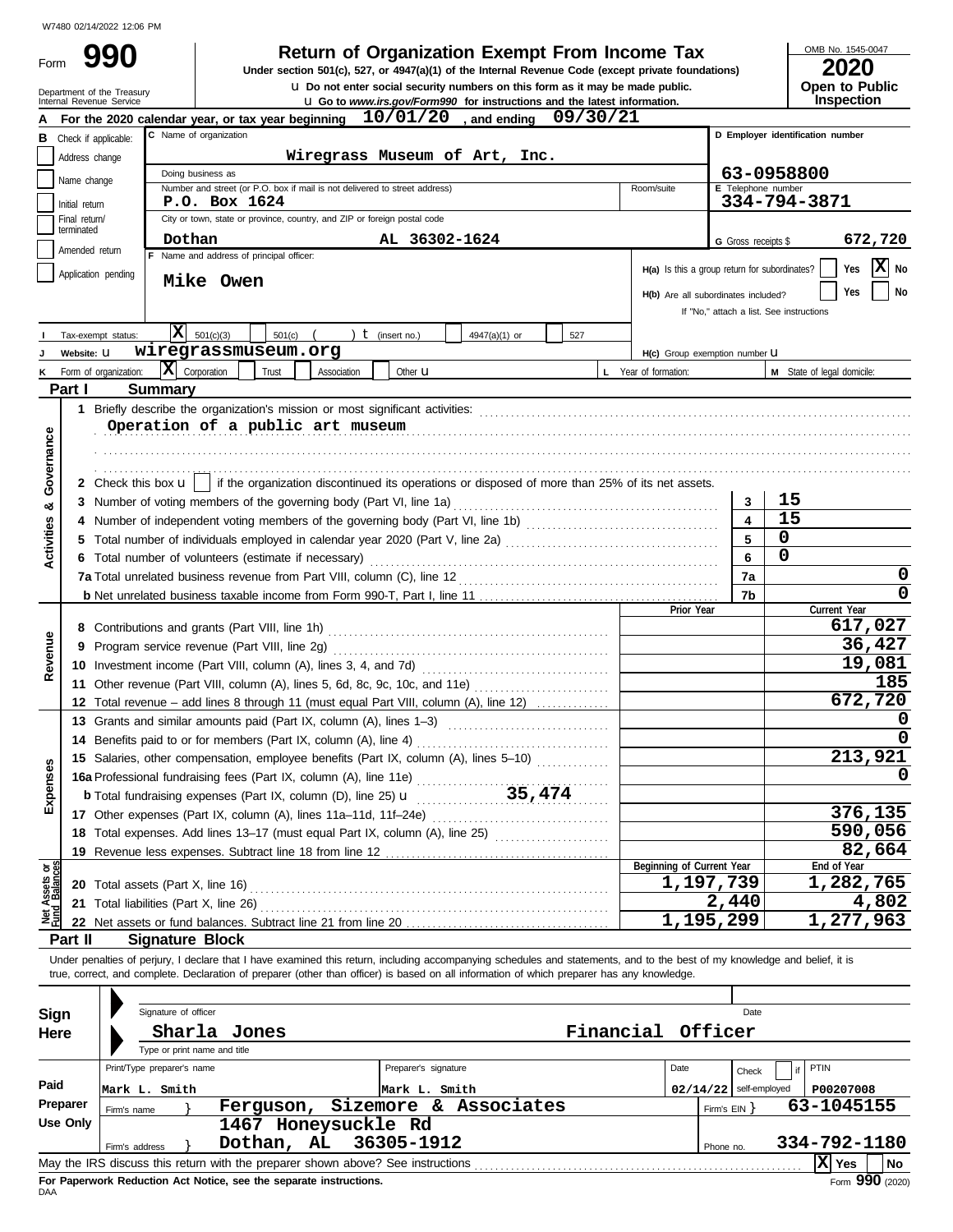|              | Form 990 (2020) Wiregrass Museum of Art, Inc.<br>63-0958800                                                                                                                   | Page 2                                                                   |
|--------------|-------------------------------------------------------------------------------------------------------------------------------------------------------------------------------|--------------------------------------------------------------------------|
| Part III     | <b>Statement of Program Service Accomplishments</b>                                                                                                                           |                                                                          |
|              |                                                                                                                                                                               |                                                                          |
| $1 \quad$    | Briefly describe the organization's mission:                                                                                                                                  |                                                                          |
|              | Operation of a public art museum                                                                                                                                              |                                                                          |
|              |                                                                                                                                                                               |                                                                          |
|              |                                                                                                                                                                               |                                                                          |
| $\mathbf{2}$ | Did the organization undertake any significant program services during the year which were not listed on the                                                                  |                                                                          |
|              | prior Form 990 or 990-EZ?                                                                                                                                                     | Yes $\overline{X}$ No                                                    |
|              | If "Yes," describe these new services on Schedule O.                                                                                                                          |                                                                          |
| 3            | Did the organization cease conducting, or make significant changes in how it conducts, any program                                                                            |                                                                          |
|              | services?                                                                                                                                                                     | Yes $ \mathbf{X} $ No                                                    |
| 4            | If "Yes," describe these changes on Schedule O.<br>Describe the organization's program service accomplishments for each of its three largest program services, as measured by |                                                                          |
|              | expenses. Section 501(c)(3) and 501(c)(4) organizations are required to report the amount of grants and allocations to others,                                                |                                                                          |
|              | the total expenses, and revenue, if any, for each program service reported.                                                                                                   |                                                                          |
|              |                                                                                                                                                                               |                                                                          |
|              | 447,081 including grants of \$<br>4a (Code:<br>) (Expenses \$                                                                                                                 | ) (Revenue $\frac{1}{2}$ (Revenue $\frac{1}{2}$ (Revenue $\frac{1}{2}$ ) |
|              | Promote art education, understanding, and appreciation to                                                                                                                     |                                                                          |
|              | the public, in addition to operating a museum in Dothan,                                                                                                                      |                                                                          |
|              | Alabama.                                                                                                                                                                      |                                                                          |
|              |                                                                                                                                                                               |                                                                          |
|              |                                                                                                                                                                               |                                                                          |
|              |                                                                                                                                                                               |                                                                          |
|              |                                                                                                                                                                               |                                                                          |
|              |                                                                                                                                                                               |                                                                          |
|              |                                                                                                                                                                               |                                                                          |
|              |                                                                                                                                                                               |                                                                          |
|              |                                                                                                                                                                               |                                                                          |
|              |                                                                                                                                                                               |                                                                          |
| N/A          |                                                                                                                                                                               |                                                                          |
|              |                                                                                                                                                                               |                                                                          |
|              |                                                                                                                                                                               |                                                                          |
|              |                                                                                                                                                                               |                                                                          |
|              |                                                                                                                                                                               |                                                                          |
|              |                                                                                                                                                                               |                                                                          |
|              |                                                                                                                                                                               |                                                                          |
|              |                                                                                                                                                                               |                                                                          |
|              |                                                                                                                                                                               |                                                                          |
|              |                                                                                                                                                                               |                                                                          |
|              |                                                                                                                                                                               |                                                                          |
|              | 4c (Code:<br>$\ldots$ , $\ldots$ ) (Expenses \$                                                                                                                               |                                                                          |
| N/A          |                                                                                                                                                                               |                                                                          |
|              |                                                                                                                                                                               |                                                                          |
|              |                                                                                                                                                                               |                                                                          |
|              |                                                                                                                                                                               |                                                                          |
|              |                                                                                                                                                                               |                                                                          |
|              |                                                                                                                                                                               |                                                                          |
|              |                                                                                                                                                                               |                                                                          |
|              |                                                                                                                                                                               |                                                                          |
|              |                                                                                                                                                                               |                                                                          |
|              |                                                                                                                                                                               |                                                                          |
|              |                                                                                                                                                                               |                                                                          |
|              |                                                                                                                                                                               |                                                                          |
|              | 4d Other program services (Describe on Schedule O.)                                                                                                                           |                                                                          |
|              | (Expenses \$<br>(Revenue \$<br>including grants of \$<br>447.081<br>4e Total program service expenses u                                                                       |                                                                          |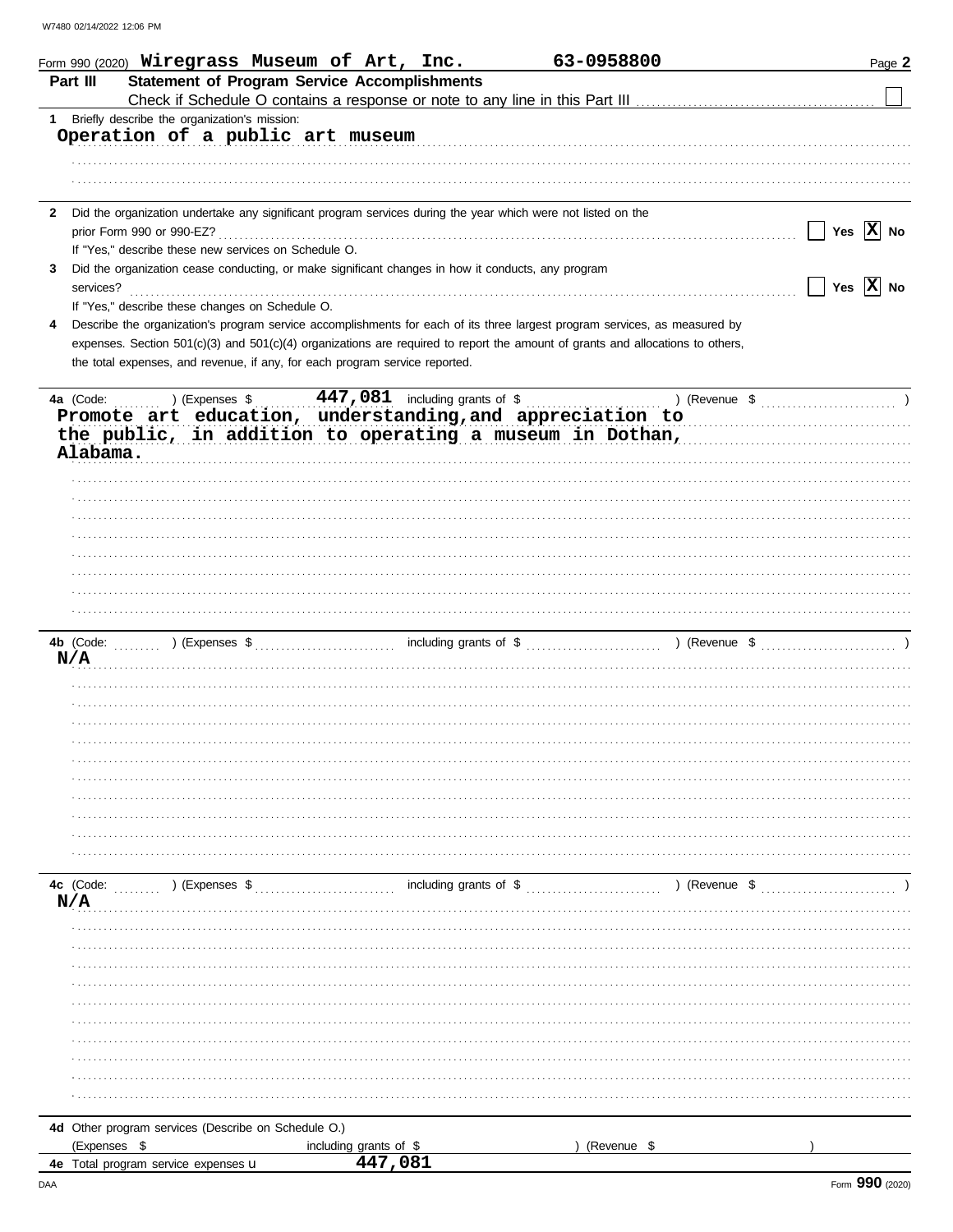|     | 63-0958800<br>Form 990 (2020) Wiregrass Museum of Art, Inc.                                                             |                 |             | Page 3      |
|-----|-------------------------------------------------------------------------------------------------------------------------|-----------------|-------------|-------------|
|     | <b>Checklist of Required Schedules</b><br>Part IV                                                                       |                 |             |             |
|     |                                                                                                                         |                 |             | Yes   No    |
| 1   | Is the organization described in section $501(c)(3)$ or $4947(a)(1)$ (other than a private foundation)? If "Yes,"       |                 |             |             |
|     | complete Schedule A                                                                                                     | 1               | X           |             |
| 2   | Is the organization required to complete Schedule B, Schedule of Contributors (see instructions)?                       | $\overline{2}$  | $\mathbf x$ |             |
| 3   | Did the organization engage in direct or indirect political campaign activities on behalf of or in opposition to        |                 |             |             |
|     | candidates for public office? If "Yes," complete Schedule C, Part I                                                     | 3               |             | X           |
| 4   | Section 501(c)(3) organizations. Did the organization engage in lobbying activities, or have a section 501(h)           |                 |             |             |
|     | election in effect during the tax year? If "Yes," complete Schedule C, Part II                                          | 4               |             | X           |
| 5   | Is the organization a section $501(c)(4)$ , $501(c)(5)$ , or $501(c)(6)$ organization that receives membership dues,    |                 |             |             |
|     | assessments, or similar amounts as defined in Revenue Procedure 98-19? If "Yes," complete Schedule C, Part III          | 5               |             | X           |
| 6   | Did the organization maintain any donor advised funds or any similar funds or accounts for which donors                 |                 |             |             |
|     | have the right to provide advice on the distribution or investment of amounts in such funds or accounts? If             |                 |             |             |
|     | "Yes," complete Schedule D, Part I                                                                                      | 6               |             | X           |
| 7   | Did the organization receive or hold a conservation easement, including easements to preserve open space,               |                 |             |             |
|     | the environment, historic land areas, or historic structures? If "Yes," complete Schedule D, Part II                    | 7               |             | X           |
| 8   | Did the organization maintain collections of works of art, historical treasures, or other similar assets? If "Yes,"     |                 |             |             |
|     | complete Schedule D, Part III                                                                                           | 8               |             | X           |
| 9   | Did the organization report an amount in Part X, line 21, for escrow or custodial account liability, serve as a         |                 |             |             |
|     | custodian for amounts not listed in Part X; or provide credit counseling, debt management, credit repair, or            |                 |             |             |
|     | debt negotiation services? If "Yes," complete Schedule D, Part IV                                                       | 9               |             | X           |
| 10  | Did the organization, directly or through a related organization, hold assets in donor-restricted endowments            |                 |             |             |
|     | or in quasi endowments? If "Yes," complete Schedule D, Part V                                                           | 10              |             | X           |
| 11  | If the organization's answer to any of the following questions is "Yes," then complete Schedule D, Parts VI,            |                 |             |             |
|     | VII, VIII, IX, or X as applicable.                                                                                      |                 |             |             |
| a   | Did the organization report an amount for land, buildings, and equipment in Part X, line 10? If "Yes,"                  |                 |             |             |
|     | complete Schedule D, Part VI                                                                                            | 11a             |             | X           |
|     | <b>b</b> Did the organization report an amount for investments—other securities in Part X, line 12, that is 5% or more  |                 |             |             |
|     | of its total assets reported in Part X, line 16? If "Yes," complete Schedule D, Part VII                                | 11b             |             | X           |
| C   | Did the organization report an amount for investments—program related in Part X, line 13, that is 5% or more            |                 |             |             |
|     | of its total assets reported in Part X, line 16? If "Yes," complete Schedule D, Part VIII                               | 11c             |             | x           |
|     | d Did the organization report an amount for other assets in Part X, line 15, that is 5% or more of its total assets     |                 |             |             |
|     | reported in Part X, line 16? If "Yes," complete Schedule D, Part IX                                                     | 11d             |             | X           |
| е   | Did the organization report an amount for other liabilities in Part X, line 25? If "Yes," complete Schedule D, Part X   | 11e             |             | $\mathbf x$ |
|     | Did the organization's separate or consolidated financial statements for the tax year include a footnote that addresses |                 |             |             |
|     | the organization's liability for uncertain tax positions under FIN 48 (ASC 740)? If "Yes," complete Schedule D, Part X  | 11f             |             | X           |
|     | Did the organization obtain separate, independent audited financial statements for the tax year? If "Yes," complete     |                 |             |             |
|     |                                                                                                                         | 12a             |             | X           |
|     | <b>b</b> Was the organization included in consolidated, independent audited financial statements for the tax year? If   |                 |             |             |
|     | "Yes," and if the organization answered "No" to line 12a, then completing Schedule D, Parts XI and XII is optional      | 12 <sub>b</sub> |             | X           |
| 13  |                                                                                                                         | 13              |             | $\mathbf x$ |
| 14a | Did the organization maintain an office, employees, or agents outside of the United States?                             | 14a             |             | X           |
| b   | Did the organization have aggregate revenues or expenses of more than \$10,000 from grantmaking,                        |                 |             |             |
|     | fundraising, business, investment, and program service activities outside the United States, or aggregate               |                 |             |             |
|     | foreign investments valued at \$100,000 or more? If "Yes," complete Schedule F, Parts I and IV [[[[[[[[[[[[[[[          | 14b             |             | X           |
| 15  | Did the organization report on Part IX, column (A), line 3, more than \$5,000 of grants or other assistance to or       |                 |             |             |
|     | for any foreign organization? If "Yes," complete Schedule F, Parts II and IV                                            | 15              |             | X           |
| 16  | Did the organization report on Part IX, column (A), line 3, more than \$5,000 of aggregate grants or other              |                 |             |             |
|     | assistance to or for foreign individuals? If "Yes," complete Schedule F, Parts III and IV                               | 16              |             | X           |
| 17  | Did the organization report a total of more than \$15,000 of expenses for professional fundraising services on          |                 |             |             |
|     |                                                                                                                         | 17              |             | X           |
| 18  | Did the organization report more than \$15,000 total of fundraising event gross income and contributions on             |                 |             |             |
|     | Part VIII, lines 1c and 8a? If "Yes," complete Schedule G, Part II                                                      | 18              |             | X           |
| 19  | Did the organization report more than \$15,000 of gross income from gaming activities on Part VIII, line 9a?            |                 |             |             |
|     |                                                                                                                         | 19              |             | X           |
| 20a | Did the organization operate one or more hospital facilities? If "Yes," complete Schedule H                             | <b>20a</b>      |             | x           |
| b   |                                                                                                                         | 20b             |             |             |
| 21  | Did the organization report more than \$5,000 of grants or other assistance to any domestic organization or             |                 |             |             |

domestic government on Part IX, column (A), line 1? If "Yes," complete Schedule I, Parts I and II.

**21**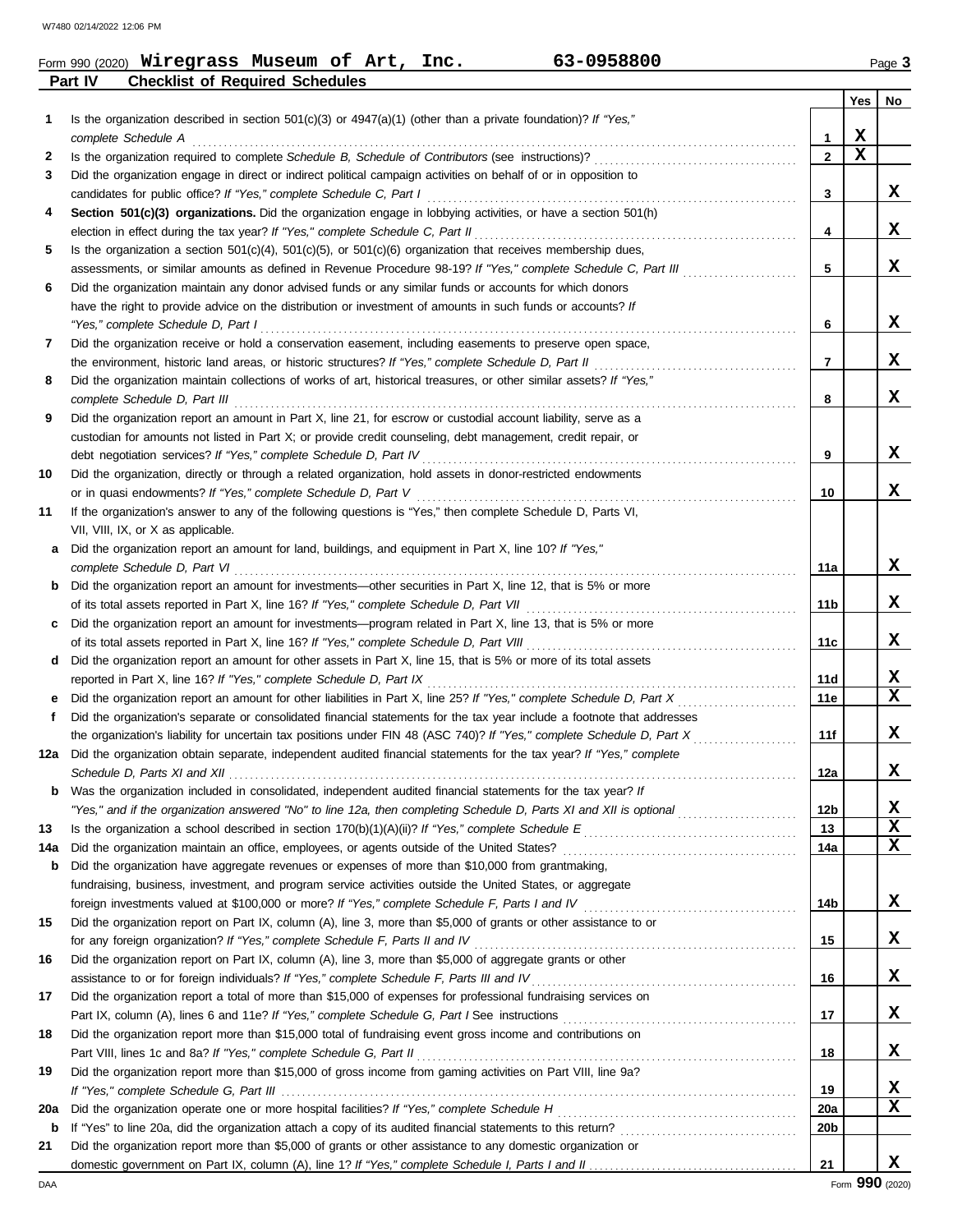|     | 63-0958800<br>Form 990 (2020) Wiregrass Museum of Art, Inc.                                                                                                                                                    |     |     | Page 4                  |
|-----|----------------------------------------------------------------------------------------------------------------------------------------------------------------------------------------------------------------|-----|-----|-------------------------|
|     | <b>Checklist of Required Schedules (continued)</b><br>Part IV                                                                                                                                                  |     |     |                         |
| 22  | Did the organization report more than \$5,000 of grants or other assistance to or for domestic individuals on                                                                                                  |     | Yes | No                      |
|     | Part IX, column (A), line 2? If "Yes," complete Schedule I, Parts I and III                                                                                                                                    | 22  |     | x                       |
| 23  | Did the organization answer "Yes" to Part VII, Section A, line 3, 4, or 5 about compensation of the                                                                                                            |     |     |                         |
|     | organization's current and former officers, directors, trustees, key employees, and highest compensated                                                                                                        |     |     |                         |
|     | employees? If "Yes," complete Schedule J                                                                                                                                                                       | 23  |     | X                       |
|     | 24a Did the organization have a tax-exempt bond issue with an outstanding principal amount of more than                                                                                                        |     |     |                         |
|     | \$100,000 as of the last day of the year, that was issued after December 31, 2002? If "Yes," answer lines 24b                                                                                                  |     |     |                         |
|     | through 24d and complete Schedule K. If "No," go to line 25a                                                                                                                                                   | 24a |     | x                       |
| b   | Did the organization invest any proceeds of tax-exempt bonds beyond a temporary period exception?<br>Did the organization maintain an escrow account other than a refunding escrow at any time during the year | 24b |     |                         |
| c   | to defease any tax-exempt bonds?                                                                                                                                                                               | 24c |     |                         |
|     | d Did the organization act as an "on behalf of" issuer for bonds outstanding at any time during the year?                                                                                                      | 24d |     |                         |
|     | 25a Section 501(c)(3), 501(c)(4), and 501(c)(29) organizations. Did the organization engage in an excess benefit                                                                                               |     |     |                         |
|     | transaction with a disqualified person during the year? If "Yes," complete Schedule L, Part I                                                                                                                  | 25a |     | X                       |
| b   | Is the organization aware that it engaged in an excess benefit transaction with a disqualified person in a prior                                                                                               |     |     |                         |
|     | year, and that the transaction has not been reported on any of the organization's prior Forms 990 or 990-EZ?                                                                                                   |     |     |                         |
|     | If "Yes," complete Schedule L, Part I                                                                                                                                                                          | 25b |     | X                       |
| 26  | Did the organization report any amount on Part X, line 5 or 22, for receivables from or payables to any current                                                                                                |     |     |                         |
|     | or former officer, director, trustee, key employee, creator or founder, substantial contributor, or 35%                                                                                                        |     |     |                         |
|     | controlled entity or family member of any of these persons? If "Yes," complete Schedule L, Part II                                                                                                             | 26  |     | x                       |
| 27  | Did the organization provide a grant or other assistance to any current or former officer, director, trustee, key                                                                                              |     |     |                         |
|     | employee, creator or founder, substantial contributor or employee thereof, a grant selection committee                                                                                                         |     |     |                         |
|     | member, or to a 35% controlled entity (including an employee thereof) or family member of any of these                                                                                                         |     |     | x                       |
| 28  | persons? If "Yes," complete Schedule L, Part III<br>Was the organization a party to a business transaction with one of the following parties (see Schedule L, Part                                             | 27  |     |                         |
|     | IV instructions, for applicable filing thresholds, conditions, and exceptions):                                                                                                                                |     |     |                         |
| а   | A current or former officer, director, trustee, key employee, creator or founder, or substantial contributor? If                                                                                               |     |     |                         |
|     | "Yes," complete Schedule L, Part IV                                                                                                                                                                            | 28a |     | X                       |
| b   | A family member of any individual described in line 28a? If "Yes," complete Schedule L, Part IV                                                                                                                | 28b |     | X                       |
| c   | A 35% controlled entity of one or more individuals and/or organizations described in lines 28a or 28b? If                                                                                                      |     |     |                         |
|     | "Yes," complete Schedule L, Part IV                                                                                                                                                                            | 28c |     | X                       |
| 29  | Did the organization receive more than \$25,000 in non-cash contributions? If "Yes," complete Schedule M                                                                                                       | 29  |     | $\mathbf{x}$            |
| 30  | Did the organization receive contributions of art, historical treasures, or other similar assets, or qualified                                                                                                 |     |     |                         |
|     | conservation contributions? If "Yes," complete Schedule M<br>.                                                                                                                                                 | 30  |     | X                       |
| 31  | Did the organization liquidate, terminate, or dissolve and cease operations? If "Yes," complete Schedule N, Part I                                                                                             | 31  |     | $\overline{\mathbf{x}}$ |
| 32  | Did the organization sell, exchange, dispose of, or transfer more than 25% of its net assets? If "Yes,"                                                                                                        |     |     | X                       |
|     | complete Schedule N, Part II<br>Did the organization own 100% of an entity disregarded as separate from the organization under Regulations                                                                     | 32  |     |                         |
| 33  | sections 301.7701-2 and 301.7701-3? If "Yes," complete Schedule R, Part I                                                                                                                                      | 33  |     | X                       |
| 34  | Was the organization related to any tax-exempt or taxable entity? If "Yes," complete Schedule R, Part II, III,                                                                                                 |     |     |                         |
|     | or IV, and Part V, line 1                                                                                                                                                                                      | 34  |     | X                       |
| 35a | Did the organization have a controlled entity within the meaning of section 512(b)(13)?                                                                                                                        | 35a |     | $\mathbf x$             |
| b   | If "Yes" to line 35a, did the organization receive any payment from or engage in any transaction with a                                                                                                        |     |     |                         |
|     | controlled entity within the meaning of section 512(b)(13)? If "Yes," complete Schedule R, Part V, line 2                                                                                                      | 35b |     |                         |
| 36  | Section 501(c)(3) organizations. Did the organization make any transfers to an exempt non-charitable                                                                                                           |     |     |                         |
|     | related organization? If "Yes," complete Schedule R, Part V, line 2                                                                                                                                            | 36  |     | X                       |
| 37  | Did the organization conduct more than 5% of its activities through an entity that is not a related organization                                                                                               |     |     |                         |
|     | and that is treated as a partnership for federal income tax purposes? If "Yes," complete Schedule R, Part VI                                                                                                   | 37  |     | X                       |
| 38  | Did the organization complete Schedule O and provide explanations in Schedule O for Part VI, lines 11b and                                                                                                     |     |     |                         |
|     | 19? Note: All Form 990 filers are required to complete Schedule O.<br>Statements Regarding Other IRS Filings and Tax Compliance<br>Part V                                                                      | 38  |     | X                       |
|     |                                                                                                                                                                                                                |     |     |                         |
|     |                                                                                                                                                                                                                |     | Yes | No                      |
| 1а  | 17<br>Enter the number reported in Box 3 of Form 1096. Enter -0- if not applicable<br>1a                                                                                                                       |     |     |                         |
| b   | $\mathbf 0$<br>1 <sub>b</sub><br>Enter the number of Forms W-2G included in line 1a. Enter -0- if not applicable                                                                                               |     |     |                         |
| c   | Did the organization comply with backup withholding rules for reportable payments to vendors and                                                                                                               |     |     |                         |
|     |                                                                                                                                                                                                                | 1c  | X   |                         |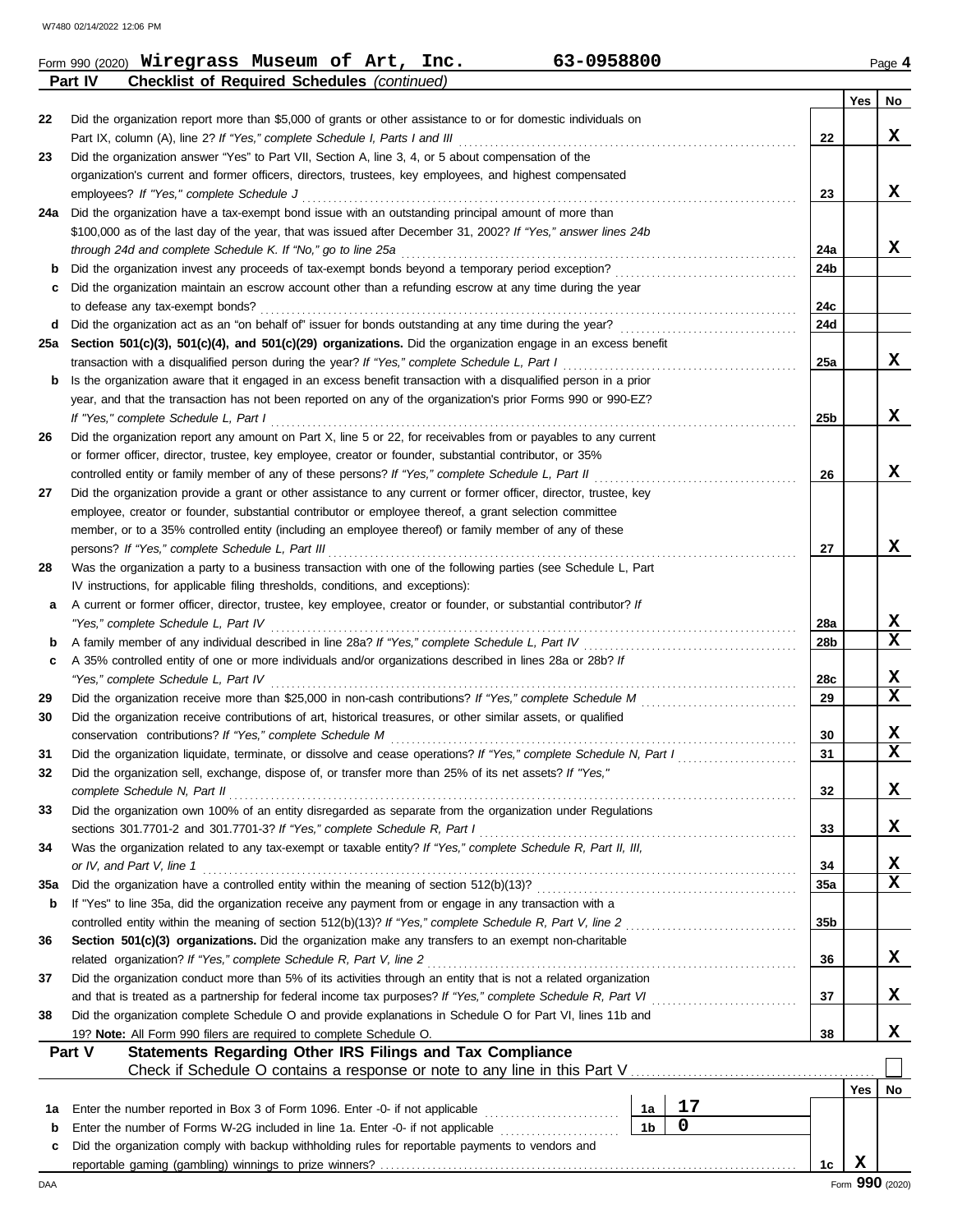|        | 63-0958800<br>Form 990 (2020) Wiregrass Museum of Art, Inc.                                                                                                |                |  | Page 5        |  |  |  |  |  |  |
|--------|------------------------------------------------------------------------------------------------------------------------------------------------------------|----------------|--|---------------|--|--|--|--|--|--|
|        | Statements Regarding Other IRS Filings and Tax Compliance (continued)<br>Part V                                                                            |                |  |               |  |  |  |  |  |  |
|        |                                                                                                                                                            |                |  | $Yes \mid No$ |  |  |  |  |  |  |
|        | 2a Enter the number of employees reported on Form W-3, Transmittal of Wage and Tax                                                                         |                |  |               |  |  |  |  |  |  |
|        | $\mathbf 0$<br>2a<br>Statements, filed for the calendar year ending with or within the year covered by this return                                         |                |  |               |  |  |  |  |  |  |
| b      | If at least one is reported on line 2a, did the organization file all required federal employment tax returns?                                             | 2b             |  |               |  |  |  |  |  |  |
|        | Note: If the sum of lines 1a and 2a is greater than 250, you may be required to e-file (see instructions)                                                  |                |  | X             |  |  |  |  |  |  |
| За     | Did the organization have unrelated business gross income of \$1,000 or more during the year?                                                              |                |  |               |  |  |  |  |  |  |
| b      | If "Yes," has it filed a Form 990-T for this year? If "No" to line 3b, provide an explanation on Schedule O                                                | 3 <sub>b</sub> |  |               |  |  |  |  |  |  |
| 4a     | At any time during the calendar year, did the organization have an interest in, or a signature or other authority over,                                    |                |  |               |  |  |  |  |  |  |
|        | a financial account in a foreign country (such as a bank account, securities account, or other financial account)?                                         | 4a             |  | x             |  |  |  |  |  |  |
| b      | If "Yes," enter the name of the foreign country $\mathbf u$                                                                                                |                |  |               |  |  |  |  |  |  |
|        | See instructions for filing requirements for FinCEN Form 114, Report of Foreign Bank and Financial Accounts (FBAR).                                        |                |  |               |  |  |  |  |  |  |
| 5a     | Was the organization a party to a prohibited tax shelter transaction at any time during the tax year?                                                      | 5a             |  | X             |  |  |  |  |  |  |
| b      |                                                                                                                                                            | 5b             |  | $\mathbf X$   |  |  |  |  |  |  |
| c      | If "Yes" to line 5a or 5b, did the organization file Form 8886-T?                                                                                          | 5c             |  |               |  |  |  |  |  |  |
| 6а     | Does the organization have annual gross receipts that are normally greater than \$100,000, and did the                                                     |                |  | X             |  |  |  |  |  |  |
|        | organization solicit any contributions that were not tax deductible as charitable contributions?                                                           | 6a             |  |               |  |  |  |  |  |  |
| b      | If "Yes," did the organization include with every solicitation an express statement that such contributions or                                             |                |  |               |  |  |  |  |  |  |
|        | gifts were not tax deductible?<br>Organizations that may receive deductible contributions under section 170(c).                                            | 6b             |  |               |  |  |  |  |  |  |
| 7      | Did the organization receive a payment in excess of \$75 made partly as a contribution and partly for goods                                                |                |  |               |  |  |  |  |  |  |
| а      | and services provided to the payor?                                                                                                                        | 7a             |  |               |  |  |  |  |  |  |
|        |                                                                                                                                                            | 7b             |  |               |  |  |  |  |  |  |
| b<br>c | Did the organization sell, exchange, or otherwise dispose of tangible personal property for which it was                                                   |                |  |               |  |  |  |  |  |  |
|        |                                                                                                                                                            | 7c             |  |               |  |  |  |  |  |  |
| d      | 7d                                                                                                                                                         |                |  |               |  |  |  |  |  |  |
| е      |                                                                                                                                                            | 7e             |  |               |  |  |  |  |  |  |
| f      | Did the organization, during the year, pay premiums, directly or indirectly, on a personal benefit contract?                                               | 7f             |  |               |  |  |  |  |  |  |
| g      | If the organization received a contribution of qualified intellectual property, did the organization file Form 8899 as required?                           |                |  |               |  |  |  |  |  |  |
| h      | If the organization received a contribution of cars, boats, airplanes, or other vehicles, did the organization file a Form 1098-C?                         | 7g<br>7h       |  |               |  |  |  |  |  |  |
| 8      | Sponsoring organizations maintaining donor advised funds. Did a donor advised fund maintained by the                                                       |                |  |               |  |  |  |  |  |  |
|        |                                                                                                                                                            | 8              |  |               |  |  |  |  |  |  |
| 9      | Sponsoring organizations maintaining donor advised funds.                                                                                                  |                |  |               |  |  |  |  |  |  |
| a      | Did the sponsoring organization make any taxable distributions under section 4966?                                                                         | 9a             |  |               |  |  |  |  |  |  |
| b      |                                                                                                                                                            | 9b             |  |               |  |  |  |  |  |  |
| 10     | Section 501(c)(7) organizations. Enter:                                                                                                                    |                |  |               |  |  |  |  |  |  |
|        | 10a                                                                                                                                                        |                |  |               |  |  |  |  |  |  |
| b      | 10 <sub>b</sub><br>Gross receipts, included on Form 990, Part VIII, line 12, for public use of club facilities                                             |                |  |               |  |  |  |  |  |  |
| 11     | Section 501(c)(12) organizations. Enter:                                                                                                                   |                |  |               |  |  |  |  |  |  |
| а      | 11a<br>Gross income from members or shareholders                                                                                                           |                |  |               |  |  |  |  |  |  |
| b      | Gross income from other sources (Do not net amounts due or paid to other sources                                                                           |                |  |               |  |  |  |  |  |  |
|        | 11 <sub>b</sub><br>against amounts due or received from them.)                                                                                             |                |  |               |  |  |  |  |  |  |
| 12a    | Section 4947(a)(1) non-exempt charitable trusts. Is the organization filing Form 990 in lieu of Form 1041?                                                 | 12a            |  |               |  |  |  |  |  |  |
| b      | 12 <sub>b</sub><br>If "Yes," enter the amount of tax-exempt interest received or accrued during the year                                                   |                |  |               |  |  |  |  |  |  |
| 13     | Section 501(c)(29) qualified nonprofit health insurance issuers.                                                                                           |                |  |               |  |  |  |  |  |  |
| а      | Is the organization licensed to issue qualified health plans in more than one state?                                                                       | 13a            |  |               |  |  |  |  |  |  |
|        | Note: See the instructions for additional information the organization must report on Schedule O.                                                          |                |  |               |  |  |  |  |  |  |
| b      | Enter the amount of reserves the organization is required to maintain by the states in which                                                               |                |  |               |  |  |  |  |  |  |
|        | 13 <sub>b</sub><br>the organization is licensed to issue qualified health plans [11] contains the organization is licensed to issue qualified health plans |                |  |               |  |  |  |  |  |  |
| c      | 13 <sub>c</sub><br>Enter the amount of reserves on hand                                                                                                    |                |  |               |  |  |  |  |  |  |
| 14a    | Did the organization receive any payments for indoor tanning services during the tax year?                                                                 | 14a            |  | x             |  |  |  |  |  |  |
| b      |                                                                                                                                                            | 14b            |  |               |  |  |  |  |  |  |
| 15     | Is the organization subject to the section 4960 tax on payment(s) of more than \$1,000,000 in remuneration or                                              |                |  |               |  |  |  |  |  |  |
|        | excess parachute payment(s) during the year?                                                                                                               | 15             |  | X             |  |  |  |  |  |  |
|        | If "Yes," see instructions and file Form 4720, Schedule N.                                                                                                 |                |  |               |  |  |  |  |  |  |
| 16     | Is the organization an educational institution subject to the section 4968 excise tax on net investment income?                                            | 16             |  | X             |  |  |  |  |  |  |
|        | If "Yes," complete Form 4720, Schedule O.                                                                                                                  |                |  |               |  |  |  |  |  |  |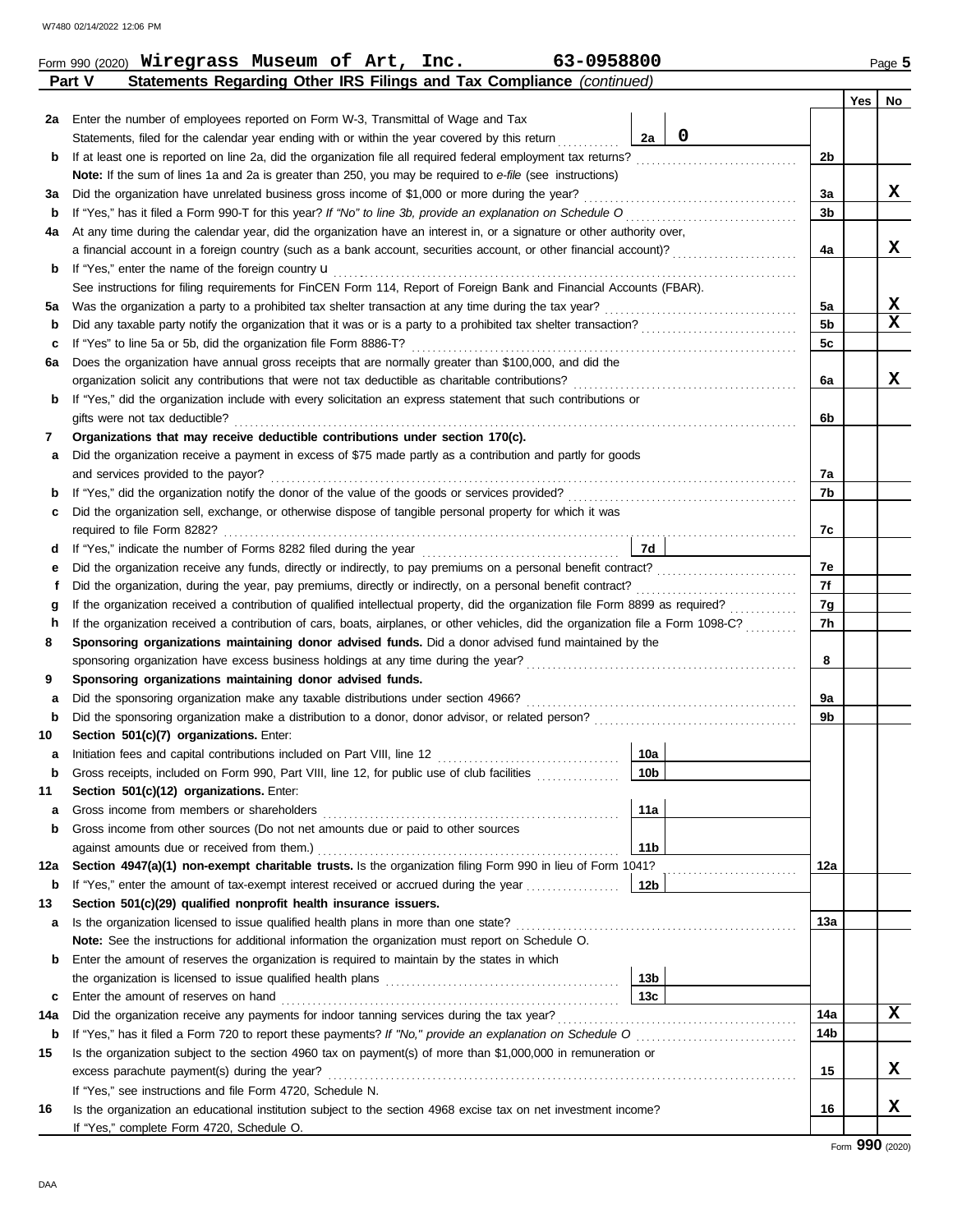|     | Part VI<br>Governance, Management, and Disclosure For each "Yes" response to lines 2 through 7b below, and for a "No"                 |    |    |              |             |                 |
|-----|---------------------------------------------------------------------------------------------------------------------------------------|----|----|--------------|-------------|-----------------|
|     | response to line 8a, 8b, or 10b below, describe the circumstances, processes, or changes on Schedule O. See instructions.             |    |    |              |             |                 |
|     |                                                                                                                                       |    |    |              |             |                 |
|     | Section A. Governing Body and Management                                                                                              |    |    |              |             |                 |
|     |                                                                                                                                       |    | 15 |              | Yes         | No              |
| 1a  | Enter the number of voting members of the governing body at the end of the tax year                                                   | 1a |    |              |             |                 |
|     | If there are material differences in voting rights among members of the governing body, or                                            |    |    |              |             |                 |
|     | if the governing body delegated broad authority to an executive committee or similar                                                  |    |    |              |             |                 |
|     | committee, explain on Schedule O.                                                                                                     |    | 15 |              |             |                 |
| b   | Enter the number of voting members included on line 1a, above, who are independent                                                    | 1b |    |              |             |                 |
| 2   | Did any officer, director, trustee, or key employee have a family relationship or a business relationship with                        |    |    |              |             |                 |
|     | any other officer, director, trustee, or key employee?                                                                                |    |    | $\mathbf{2}$ |             | x               |
| 3   | Did the organization delegate control over management duties customarily performed by or under the direct                             |    |    |              |             |                 |
|     | supervision of officers, directors, trustees, or key employees to a management company or other person?                               |    |    | 3            |             | x               |
| 4   |                                                                                                                                       |    |    | 4            |             | $\mathbf x$     |
| 5   |                                                                                                                                       |    |    | 5            |             | $\mathbf x$     |
| 6   | Did the organization have members or stockholders?                                                                                    |    |    | 6            |             | X               |
| 7a  | Did the organization have members, stockholders, or other persons who had the power to elect or appoint                               |    |    |              |             |                 |
|     | one or more members of the governing body?                                                                                            |    |    | 7а           |             | X               |
| b   | Are any governance decisions of the organization reserved to (or subject to approval by) members,                                     |    |    |              |             |                 |
|     | stockholders, or persons other than the governing body?                                                                               |    |    | 7b           |             | X               |
| 8   | Did the organization contemporaneously document the meetings held or written actions undertaken during the year by the following:     |    |    |              |             |                 |
| а   | The governing body?                                                                                                                   |    |    | 8а           | x           |                 |
| b   | Each committee with authority to act on behalf of the governing body?                                                                 |    |    | 8b           | $\mathbf x$ |                 |
| 9   | Is there any officer, director, trustee, or key employee listed in Part VII, Section A, who cannot be reached at                      |    |    |              |             |                 |
|     |                                                                                                                                       |    |    | 9            |             | x               |
|     | Section B. Policies (This Section B requests information about policies not required by the Internal Revenue Code.)                   |    |    |              |             |                 |
|     |                                                                                                                                       |    |    |              | Yes         | No<br>x         |
| 10a | Did the organization have local chapters, branches, or affiliates?                                                                    |    |    | 10a          |             |                 |
| b   | If "Yes," did the organization have written policies and procedures governing the activities of such chapters,                        |    |    |              |             |                 |
|     |                                                                                                                                       |    |    | 10b          |             |                 |
| 11a | Has the organization provided a complete copy of this Form 990 to all members of its governing body before filing the form?           |    |    | 11a          | x           |                 |
| b   | Describe in Schedule O the process, if any, used by the organization to review this Form 990.                                         |    |    |              |             |                 |
| 12a | Did the organization have a written conflict of interest policy? If "No," go to line 13                                               |    |    | 12a          | X           |                 |
| b   | Were officers, directors, or trustees, and key employees required to disclose annually interests that could give rise to conflicts?   |    |    | 12b          |             | X               |
| c   | Did the organization regularly and consistently monitor and enforce compliance with the policy? If "Yes,"                             |    |    |              |             |                 |
|     | describe in Schedule O how this was done                                                                                              |    |    | 12c          |             | X               |
| 13  | Did the organization have a written whistleblower policy?                                                                             |    |    | 13           | X           |                 |
| 14  |                                                                                                                                       |    |    | 14           | $\mathbf x$ |                 |
| 15  | Did the process for determining compensation of the following persons include a review and approval by                                |    |    |              |             |                 |
|     | independent persons, comparability data, and contemporaneous substantiation of the deliberation and decision?                         |    |    |              |             |                 |
| а   |                                                                                                                                       |    |    | 15a          |             | X               |
| b   | Other officers or key employees of the organization                                                                                   |    |    | 15b          |             | X               |
|     | If "Yes" to line 15a or 15b, describe the process in Schedule O (see instructions).                                                   |    |    |              |             |                 |
| 16a | Did the organization invest in, contribute assets to, or participate in a joint venture or similar arrangement                        |    |    |              |             |                 |
|     | with a taxable entity during the year?                                                                                                |    |    | 16a          |             | X               |
| b   | If "Yes," did the organization follow a written policy or procedure requiring the organization to evaluate its                        |    |    |              |             |                 |
|     | participation in joint venture arrangements under applicable federal tax law, and take steps to safeguard the                         |    |    |              |             |                 |
|     |                                                                                                                                       |    |    | 16b          |             |                 |
|     | <b>Section C. Disclosure</b>                                                                                                          |    |    |              |             |                 |
| 17  | List the states with which a copy of this Form 990 is required to be filed $\mathbf u$<br>None                                        |    |    |              |             |                 |
| 18  | Section 6104 requires an organization to make its Forms 1023 (1024 or 1024-A, if applicable), 990, and 990-T (Section 501(c)          |    |    |              |             |                 |
|     | (3)s only) available for public inspection. Indicate how you made these available. Check all that apply.                              |    |    |              |             |                 |
|     | Another's website $ \mathbf{X} $ Upon request<br>Other (explain on Schedule O)<br>Own website                                         |    |    |              |             |                 |
| 19  | Describe on Schedule O whether (and if so, how) the organization made its governing documents, conflict of interest policy, and       |    |    |              |             |                 |
|     | financial statements available to the public during the tax year.                                                                     |    |    |              |             |                 |
| 20  | State the name, address, and telephone number of the person who possesses the organization's books and records u<br>110 Medical Drive |    |    |              |             |                 |
|     | ParsonsGroup LLC<br>AL 36303<br>Dothan                                                                                                |    |    | 334-793-3122 |             |                 |
| DAA |                                                                                                                                       |    |    |              |             | Form 990 (2020) |
|     |                                                                                                                                       |    |    |              |             |                 |

Form 990 (2020) **Wiregrass Museum of Art, Inc.** 63-0958800 Page **6 Wiregrass Museum of Art, Inc. 63-0958800**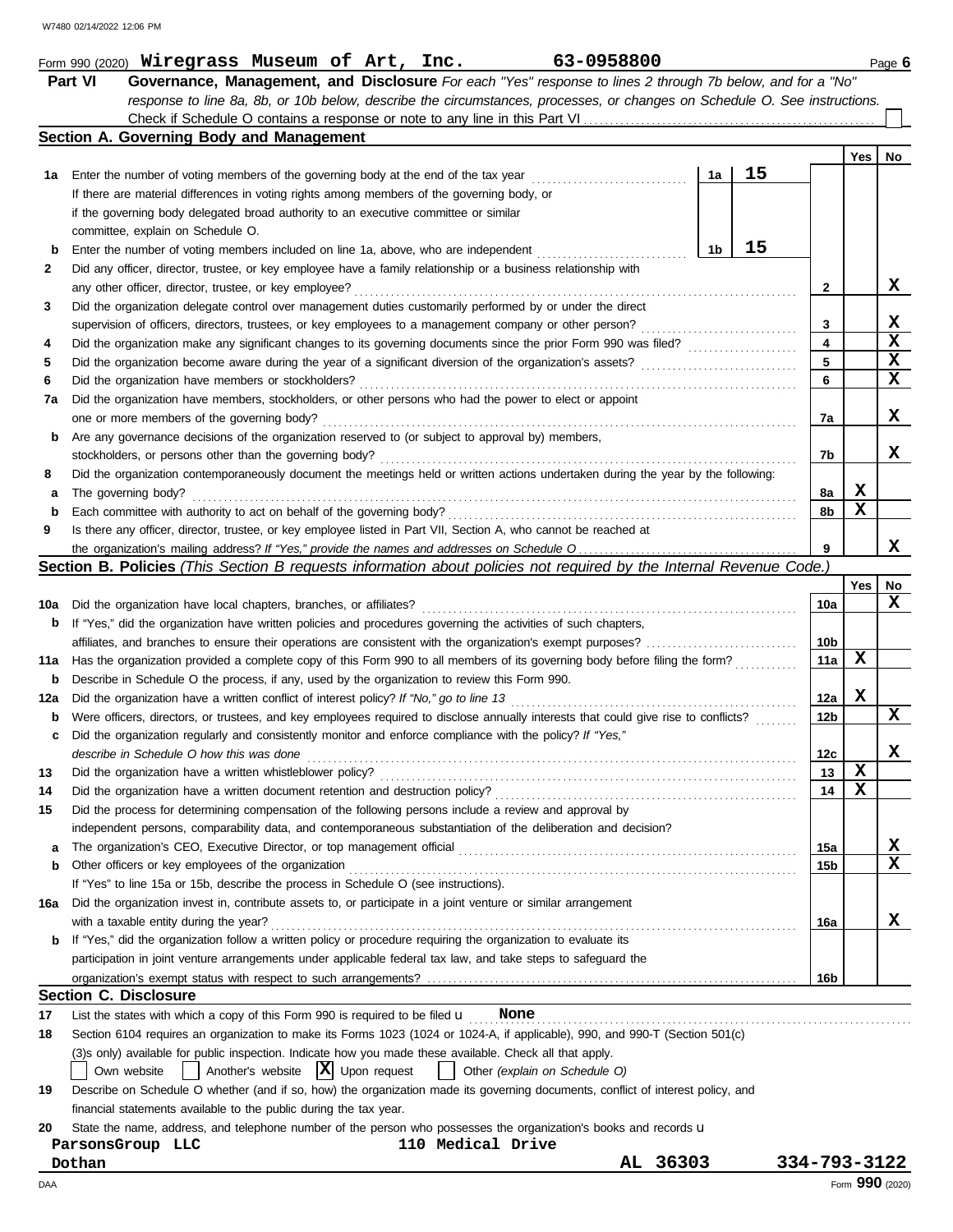|                          | Form 990 (2020) Wiregrass Museum of Art, Inc.                                                                                                                                                                                                                      | 63-0958800 | Page 7 |
|--------------------------|--------------------------------------------------------------------------------------------------------------------------------------------------------------------------------------------------------------------------------------------------------------------|------------|--------|
| <b>Part VII</b>          | Compensation of Officers, Directors, Trustees, Key Employees, Highest Compensated Employees, and                                                                                                                                                                   |            |        |
|                          | <b>Independent Contractors</b>                                                                                                                                                                                                                                     |            |        |
|                          | Check if Schedule O contains a response or note to any line in this Part VII                                                                                                                                                                                       |            |        |
| Section A.               | Officers, Directors, Trustees, Key Employees, and Highest Compensated Employees                                                                                                                                                                                    |            |        |
| organization's tax year. | 1a Complete this table for all persons required to be listed. Report compensation for the calendar year ending with or within the                                                                                                                                  |            |        |
|                          | • List all of the organization's <b>current</b> officers, directors, trustees (whether individuals or organizations), regardless of amount of<br>compensation. Enter -0- in columns $(D)$ , $(E)$ , and $(F)$ if no compensation was paid.                         |            |        |
|                          | • List all of the organization's <b>current</b> key employees, if any. See instructions for definition of "key employee."                                                                                                                                          |            |        |
|                          | • List the organization's five <b>current</b> highest compensated employees (other than an officer, director, trustee, or key employee)<br>who received reportable compensation (Box 5 of Form W-2 and/or Box 7 of Form 1099-MISC) of more than \$100,000 from the |            |        |

organization and any related organizations. ■ List all of the organization's **former** officers, key employees, and highest compensated employees who received more than<br> **•** 00.000 of reportable compensation from the examization and any related erganizations \$100,000 of reportable compensation from the organization and any related organizations.

List all of the organization's **former directors or trustees** that received, in the capacity as a former director or trustee of the organization, more than \$10,000 of reportable compensation from the organization and any related organizations. See instructions for the order in which to list the persons above. **•**

Check this box if neither the organization nor any related organization compensated any current officer, director, or trustee. **X**

| (A)<br>Name and title              | (B)<br>Average<br>hours<br>per week<br>(list any               |                    |                       |             | (C)<br>Position | (do not check more than one<br>box, unless person is both an<br>officer and a director/trustee) |               | (E)<br>Reportable<br>compensation<br>from related<br>organizations | (F)<br>Estimated amount<br>of other<br>compensation<br>from the |                                           |  |  |
|------------------------------------|----------------------------------------------------------------|--------------------|-----------------------|-------------|-----------------|-------------------------------------------------------------------------------------------------|---------------|--------------------------------------------------------------------|-----------------------------------------------------------------|-------------------------------------------|--|--|
|                                    | hours for<br>related<br>organizations<br>below<br>dotted line) | Individual trustee | Institutional trustee | Officer     | Key employee    | Highest compensated<br>employee                                                                 | <b>Former</b> | (W-2/1099-MISC)                                                    | (W-2/1099-MISC)                                                 | organization and<br>related organizations |  |  |
| (1) Destiny Hosmer                 | 0.00                                                           |                    |                       |             |                 |                                                                                                 |               |                                                                    |                                                                 |                                           |  |  |
| Secretary                          | 0.00                                                           | $\mathbf x$        |                       | $\mathbf x$ |                 |                                                                                                 |               | 0                                                                  | $\mathbf 0$                                                     | $\mathbf 0$                               |  |  |
| (2) Dan Johnson                    |                                                                |                    |                       |             |                 |                                                                                                 |               |                                                                    |                                                                 |                                           |  |  |
|                                    | 0.00                                                           |                    |                       |             |                 |                                                                                                 |               |                                                                    |                                                                 |                                           |  |  |
| Treasurer                          | 0.00                                                           | $\mathbf x$        |                       | $\mathbf x$ |                 |                                                                                                 |               | 0                                                                  | 0                                                               | $\pmb{0}$                                 |  |  |
| (3) Sharla Jones                   |                                                                |                    |                       |             |                 |                                                                                                 |               |                                                                    |                                                                 |                                           |  |  |
|                                    | 0.00<br>0.00                                                   | $\mathbf x$        |                       |             |                 |                                                                                                 |               |                                                                    |                                                                 | 0                                         |  |  |
| Financial Officer<br>(4) Mike Owen |                                                                |                    |                       |             |                 |                                                                                                 |               | 0                                                                  | 0                                                               |                                           |  |  |
|                                    | 0.00                                                           |                    |                       |             |                 |                                                                                                 |               |                                                                    |                                                                 |                                           |  |  |
| President                          | 0.00                                                           | $\mathbf x$        |                       | $\mathbf x$ |                 |                                                                                                 |               | 0                                                                  | 0                                                               | 0                                         |  |  |
| (5) Collins Trott                  | 0.00                                                           |                    |                       |             |                 |                                                                                                 |               |                                                                    |                                                                 |                                           |  |  |
| Vice President                     | 0.00                                                           | $\mathbf x$        |                       | $\mathbf x$ |                 |                                                                                                 |               | 0                                                                  | 0                                                               | $\mathbf 0$                               |  |  |
| (6)                                |                                                                |                    |                       |             |                 |                                                                                                 |               |                                                                    |                                                                 |                                           |  |  |
| (7)                                |                                                                |                    |                       |             |                 |                                                                                                 |               |                                                                    |                                                                 |                                           |  |  |
|                                    |                                                                |                    |                       |             |                 |                                                                                                 |               |                                                                    |                                                                 |                                           |  |  |
| (8)                                |                                                                |                    |                       |             |                 |                                                                                                 |               |                                                                    |                                                                 |                                           |  |  |
|                                    |                                                                |                    |                       |             |                 |                                                                                                 |               |                                                                    |                                                                 |                                           |  |  |
| (9)                                |                                                                |                    |                       |             |                 |                                                                                                 |               |                                                                    |                                                                 |                                           |  |  |
|                                    |                                                                |                    |                       |             |                 |                                                                                                 |               |                                                                    |                                                                 |                                           |  |  |
| (10)                               |                                                                |                    |                       |             |                 |                                                                                                 |               |                                                                    |                                                                 |                                           |  |  |
|                                    |                                                                |                    |                       |             |                 |                                                                                                 |               |                                                                    |                                                                 |                                           |  |  |
| (11)                               |                                                                |                    |                       |             |                 |                                                                                                 |               |                                                                    |                                                                 |                                           |  |  |
|                                    |                                                                |                    |                       |             |                 |                                                                                                 |               |                                                                    |                                                                 |                                           |  |  |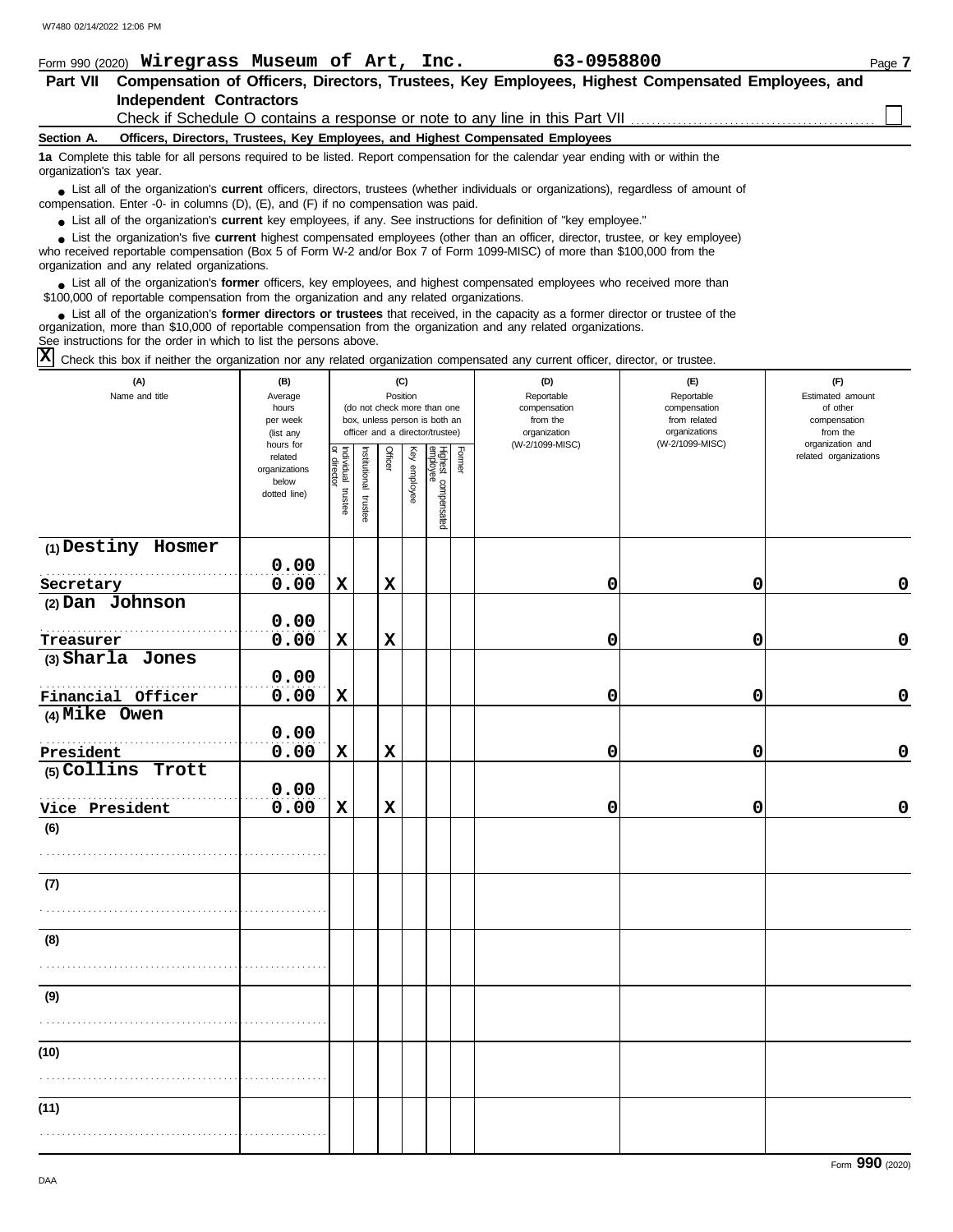| W7480 02/14/2022 12:06 PM<br>Form 990 (2020) Wiregrass Museum of Art, Inc.                                                                                                                                                                                                                                                                                                                                                                                                                                                               |                                                                             |                                        |                         |         |                 |                                                                                                 |        | 63-0958800                                                                                                                                                              |                                                                    |                                                                 |                     | Page 8            |
|------------------------------------------------------------------------------------------------------------------------------------------------------------------------------------------------------------------------------------------------------------------------------------------------------------------------------------------------------------------------------------------------------------------------------------------------------------------------------------------------------------------------------------------|-----------------------------------------------------------------------------|----------------------------------------|-------------------------|---------|-----------------|-------------------------------------------------------------------------------------------------|--------|-------------------------------------------------------------------------------------------------------------------------------------------------------------------------|--------------------------------------------------------------------|-----------------------------------------------------------------|---------------------|-------------------|
| Part VII<br>(A)<br>Name and title                                                                                                                                                                                                                                                                                                                                                                                                                                                                                                        | (B)<br>Average<br>hours<br>per week                                         |                                        |                         |         | (C)<br>Position | (do not check more than one<br>box, unless person is both an<br>officer and a director/trustee) |        | Section A. Officers, Directors, Trustees, Key Employees, and Highest Compensated Employees (continued)<br>(D)<br>Reportable<br>compensation<br>from the<br>organization | (E)<br>Reportable<br>compensation<br>from related<br>organizations | (F)<br>Estimated amount<br>of other<br>compensation<br>from the |                     |                   |
|                                                                                                                                                                                                                                                                                                                                                                                                                                                                                                                                          | (list any<br>hours for<br>related<br>organizations<br>below<br>dotted line) | Individual 1<br>or director<br>trustee | nstitutional<br>trustee | Officer | Key employee    | Highest compensated<br>employee                                                                 | Former | (W-2/1099-MISC)                                                                                                                                                         | (W-2/1099-MISC)                                                    | organization and<br>related organizations                       |                     |                   |
|                                                                                                                                                                                                                                                                                                                                                                                                                                                                                                                                          |                                                                             |                                        |                         |         |                 |                                                                                                 |        |                                                                                                                                                                         |                                                                    |                                                                 |                     |                   |
|                                                                                                                                                                                                                                                                                                                                                                                                                                                                                                                                          |                                                                             |                                        |                         |         |                 |                                                                                                 |        |                                                                                                                                                                         |                                                                    |                                                                 |                     |                   |
|                                                                                                                                                                                                                                                                                                                                                                                                                                                                                                                                          |                                                                             |                                        |                         |         |                 |                                                                                                 |        |                                                                                                                                                                         |                                                                    |                                                                 |                     |                   |
|                                                                                                                                                                                                                                                                                                                                                                                                                                                                                                                                          |                                                                             |                                        |                         |         |                 |                                                                                                 |        |                                                                                                                                                                         |                                                                    |                                                                 |                     |                   |
|                                                                                                                                                                                                                                                                                                                                                                                                                                                                                                                                          |                                                                             |                                        |                         |         |                 |                                                                                                 |        |                                                                                                                                                                         |                                                                    |                                                                 |                     |                   |
|                                                                                                                                                                                                                                                                                                                                                                                                                                                                                                                                          |                                                                             |                                        |                         |         |                 |                                                                                                 |        |                                                                                                                                                                         |                                                                    |                                                                 |                     |                   |
|                                                                                                                                                                                                                                                                                                                                                                                                                                                                                                                                          |                                                                             |                                        |                         |         |                 |                                                                                                 |        |                                                                                                                                                                         |                                                                    |                                                                 |                     |                   |
|                                                                                                                                                                                                                                                                                                                                                                                                                                                                                                                                          |                                                                             |                                        |                         |         |                 |                                                                                                 |        |                                                                                                                                                                         |                                                                    |                                                                 |                     |                   |
| c Total from continuation sheets to Part VII, Section A<br>d<br>Total number of individuals (including but not limited to those listed above) who received more than \$100,000 of<br>$\mathbf{2}$                                                                                                                                                                                                                                                                                                                                        |                                                                             |                                        |                         |         |                 |                                                                                                 | u<br>п |                                                                                                                                                                         |                                                                    |                                                                 |                     |                   |
| reportable compensation from the organization $\mathbf{u}$ $\mathbf{0}$<br>Did the organization list any former officer, director, trustee, key employee, or highest compensated<br>3<br>For any individual listed on line 1a, is the sum of reportable compensation and other compensation from the<br>4<br>organization and related organizations greater than \$150,000? If "Yes," complete Schedule J for such<br>Did any person listed on line 1a receive or accrue compensation from any unrelated organization or individual<br>5 |                                                                             |                                        |                         |         |                 |                                                                                                 |        |                                                                                                                                                                         |                                                                    | 3<br>4<br>5                                                     | Yes                 | No<br>X<br>x<br>x |
| Section B. Independent Contractors<br>Complete this table for your five highest compensated independent contractors that received more than \$100,000 of<br>1                                                                                                                                                                                                                                                                                                                                                                            |                                                                             |                                        |                         |         |                 |                                                                                                 |        |                                                                                                                                                                         |                                                                    |                                                                 |                     |                   |
| compensation from the organization. Report compensation for the calendar year ending with or within the organization's tax year.                                                                                                                                                                                                                                                                                                                                                                                                         | (A)<br>Name and business address                                            |                                        |                         |         |                 |                                                                                                 |        |                                                                                                                                                                         | (B)<br>Description of services                                     |                                                                 | (C)<br>Compensation |                   |
|                                                                                                                                                                                                                                                                                                                                                                                                                                                                                                                                          |                                                                             |                                        |                         |         |                 |                                                                                                 |        |                                                                                                                                                                         |                                                                    |                                                                 |                     |                   |
|                                                                                                                                                                                                                                                                                                                                                                                                                                                                                                                                          |                                                                             |                                        |                         |         |                 |                                                                                                 |        |                                                                                                                                                                         |                                                                    |                                                                 |                     |                   |
|                                                                                                                                                                                                                                                                                                                                                                                                                                                                                                                                          |                                                                             |                                        |                         |         |                 |                                                                                                 |        |                                                                                                                                                                         |                                                                    |                                                                 |                     |                   |
|                                                                                                                                                                                                                                                                                                                                                                                                                                                                                                                                          |                                                                             |                                        |                         |         |                 |                                                                                                 |        |                                                                                                                                                                         |                                                                    |                                                                 |                     |                   |
| Total number of independent contractors (including but not limited to those listed above) who<br>2<br>received more than \$100,000 of compensation from the organization u                                                                                                                                                                                                                                                                                                                                                               |                                                                             |                                        |                         |         |                 |                                                                                                 |        |                                                                                                                                                                         | 0                                                                  |                                                                 |                     |                   |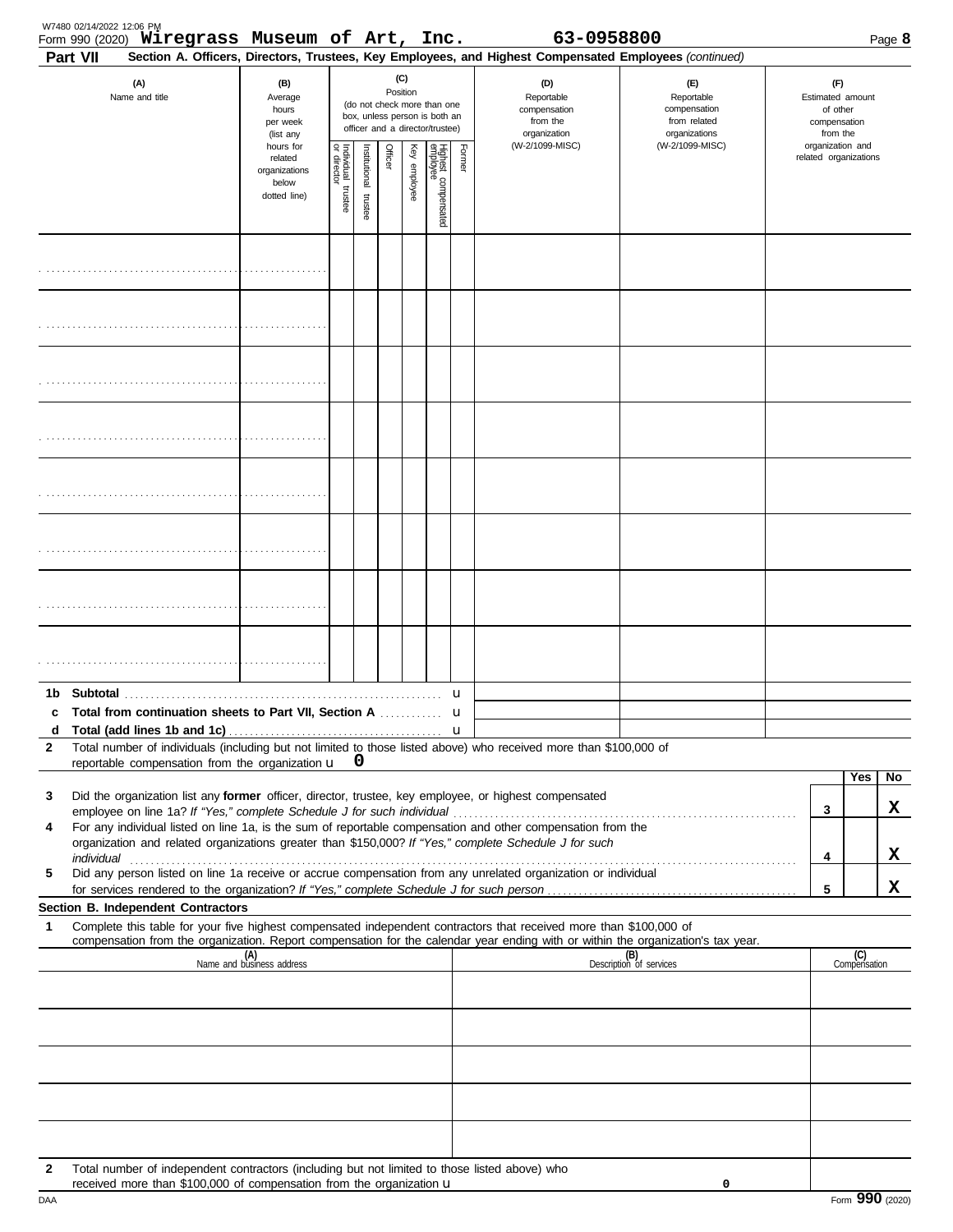## Form 990 (2020) Page **9 Wiregrass Museum of Art, Inc. 63-0958800**

|                                                                  | Part VIII |                                                                                                                                                                                                                                                                                               |    | <b>Statement of Revenue</b> |                                                                                       |        |                                                            | Check if Schedule O contains a response or note to any line in this Part VIII |                                              |                                      |                                                               |
|------------------------------------------------------------------|-----------|-----------------------------------------------------------------------------------------------------------------------------------------------------------------------------------------------------------------------------------------------------------------------------------------------|----|-----------------------------|---------------------------------------------------------------------------------------|--------|------------------------------------------------------------|-------------------------------------------------------------------------------|----------------------------------------------|--------------------------------------|---------------------------------------------------------------|
|                                                                  |           |                                                                                                                                                                                                                                                                                               |    |                             |                                                                                       |        |                                                            | (A)<br>Total revenue                                                          | (B)<br>Related or exempt<br>function revenue | (C)<br>Unrelated<br>business revenue | (D)<br>Revenue excluded<br>from tax under<br>sections 512-514 |
| <b>Contributions, Gifts, Grants</b><br>and Other Similar Amounts |           | 1a Federated campaigns<br><b>b</b> Membership dues<br>c Fundraising events<br>d Related organizations<br>e Government grants (contributions)<br>f All other contributions, gifts, grants,<br>and similar amounts not included above<br><b>g</b> Noncash contributions included in lines 1a-1f |    |                             | 1a<br>1 <sub>b</sub><br>1 <sub>c</sub><br>1 <sub>d</sub><br>1e<br>1f<br>1g $\sqrt{3}$ |        | 363,353<br>253,674<br>$\mathbf{u}$<br><b>Business Code</b> | 617,027                                                                       |                                              |                                      |                                                               |
|                                                                  | 2a        | Membership dues                                                                                                                                                                                                                                                                               |    |                             |                                                                                       | 36,427 | 36,427                                                     |                                                                               |                                              |                                      |                                                               |
| Program Service                                                  | b         |                                                                                                                                                                                                                                                                                               |    |                             |                                                                                       |        |                                                            |                                                                               |                                              |                                      |                                                               |
|                                                                  | c         |                                                                                                                                                                                                                                                                                               |    |                             |                                                                                       |        |                                                            |                                                                               |                                              |                                      |                                                               |
|                                                                  | d         |                                                                                                                                                                                                                                                                                               |    |                             |                                                                                       |        |                                                            |                                                                               |                                              |                                      |                                                               |
|                                                                  | е         |                                                                                                                                                                                                                                                                                               |    |                             |                                                                                       |        |                                                            |                                                                               |                                              |                                      |                                                               |
|                                                                  |           | f All other program service revenue                                                                                                                                                                                                                                                           |    |                             |                                                                                       |        | $\mathbf{u}$                                               | 36,427                                                                        |                                              |                                      |                                                               |
|                                                                  | 3         | Investment income (including dividends, interest, and                                                                                                                                                                                                                                         |    |                             |                                                                                       |        |                                                            |                                                                               |                                              |                                      |                                                               |
|                                                                  |           |                                                                                                                                                                                                                                                                                               |    |                             |                                                                                       |        | u                                                          | 19,081                                                                        | 19,081                                       |                                      |                                                               |
|                                                                  | 4         | Income from investment of tax-exempt bond proceeds                                                                                                                                                                                                                                            |    |                             |                                                                                       |        | u                                                          |                                                                               |                                              |                                      |                                                               |
|                                                                  | 5         |                                                                                                                                                                                                                                                                                               |    |                             |                                                                                       |        | u                                                          |                                                                               |                                              |                                      |                                                               |
|                                                                  |           |                                                                                                                                                                                                                                                                                               |    | (i) Real                    |                                                                                       |        | (ii) Personal                                              |                                                                               |                                              |                                      |                                                               |
|                                                                  |           | 6a Gross rents                                                                                                                                                                                                                                                                                | 6a |                             |                                                                                       |        |                                                            |                                                                               |                                              |                                      |                                                               |
|                                                                  |           | <b>b</b> Less: rental expenses                                                                                                                                                                                                                                                                | 6b |                             |                                                                                       |        |                                                            |                                                                               |                                              |                                      |                                                               |
|                                                                  |           | C Rental inc. or (loss)                                                                                                                                                                                                                                                                       | 6c |                             |                                                                                       |        |                                                            |                                                                               |                                              |                                      |                                                               |
|                                                                  |           | <b>7a</b> Gross amount from                                                                                                                                                                                                                                                                   |    |                             |                                                                                       |        | u                                                          |                                                                               |                                              |                                      |                                                               |
|                                                                  |           | sales of assets                                                                                                                                                                                                                                                                               |    | (i) Securities              |                                                                                       |        | (ii) Other                                                 |                                                                               |                                              |                                      |                                                               |
|                                                                  |           | other than inventory<br><b>b</b> Less: cost or other                                                                                                                                                                                                                                          | 7a |                             |                                                                                       |        |                                                            |                                                                               |                                              |                                      |                                                               |
|                                                                  |           | basis and sales exps.                                                                                                                                                                                                                                                                         | 7b |                             |                                                                                       |        |                                                            |                                                                               |                                              |                                      |                                                               |
| Revenue                                                          |           | <b>c</b> Gain or (loss)                                                                                                                                                                                                                                                                       | 7c |                             |                                                                                       |        |                                                            |                                                                               |                                              |                                      |                                                               |
| <u>her</u>                                                       |           |                                                                                                                                                                                                                                                                                               |    |                             |                                                                                       |        | u                                                          |                                                                               |                                              |                                      |                                                               |
| δ                                                                |           | 8a Gross income from fundraising events                                                                                                                                                                                                                                                       |    |                             |                                                                                       |        |                                                            |                                                                               |                                              |                                      |                                                               |
|                                                                  |           | (not including                                                                                                                                                                                                                                                                                |    | $\frac{1}{2}$               |                                                                                       |        |                                                            |                                                                               |                                              |                                      |                                                               |
|                                                                  |           | of contributions reported on line 1c).                                                                                                                                                                                                                                                        |    |                             |                                                                                       |        |                                                            |                                                                               |                                              |                                      |                                                               |
|                                                                  |           | See Part IV, line 18                                                                                                                                                                                                                                                                          |    |                             | 8a                                                                                    |        |                                                            |                                                                               |                                              |                                      |                                                               |
|                                                                  |           | <b>b</b> Less: direct expenses                                                                                                                                                                                                                                                                |    |                             | 8b                                                                                    |        |                                                            |                                                                               |                                              |                                      |                                                               |
|                                                                  |           | c Net income or (loss) from fundraising events                                                                                                                                                                                                                                                |    |                             |                                                                                       |        | u                                                          |                                                                               |                                              |                                      |                                                               |
|                                                                  |           | 9a Gross income from gaming activities.                                                                                                                                                                                                                                                       |    |                             |                                                                                       |        |                                                            |                                                                               |                                              |                                      |                                                               |
|                                                                  |           |                                                                                                                                                                                                                                                                                               |    |                             | 9a                                                                                    |        |                                                            |                                                                               |                                              |                                      |                                                               |
|                                                                  |           | <b>b</b> Less: direct expenses <i>minimum</i>                                                                                                                                                                                                                                                 |    |                             | 9 <sub>b</sub>                                                                        |        |                                                            |                                                                               |                                              |                                      |                                                               |
|                                                                  |           | c Net income or (loss) from gaming activities                                                                                                                                                                                                                                                 |    |                             |                                                                                       |        | u                                                          |                                                                               |                                              |                                      |                                                               |
|                                                                  |           | 10a Gross sales of inventory, less<br>returns and allowances                                                                                                                                                                                                                                  |    |                             | 10a                                                                                   |        |                                                            |                                                                               |                                              |                                      |                                                               |
|                                                                  |           | <b>b</b> Less: cost of goods sold                                                                                                                                                                                                                                                             |    |                             | 10 <sub>b</sub>                                                                       |        |                                                            |                                                                               |                                              |                                      |                                                               |
|                                                                  |           | c Net income or (loss) from sales of inventory                                                                                                                                                                                                                                                |    |                             |                                                                                       |        | u                                                          |                                                                               |                                              |                                      |                                                               |
|                                                                  |           |                                                                                                                                                                                                                                                                                               |    |                             |                                                                                       |        | <b>Business Code</b>                                       |                                                                               |                                              |                                      |                                                               |
| Miscellaneous<br>Revenue                                         | 11a       | Miscellaneous                                                                                                                                                                                                                                                                                 |    |                             |                                                                                       |        |                                                            | 185                                                                           | 185                                          |                                      |                                                               |
|                                                                  | b         |                                                                                                                                                                                                                                                                                               |    |                             |                                                                                       |        |                                                            |                                                                               |                                              |                                      |                                                               |
|                                                                  |           |                                                                                                                                                                                                                                                                                               |    |                             |                                                                                       |        |                                                            |                                                                               |                                              |                                      |                                                               |
|                                                                  |           |                                                                                                                                                                                                                                                                                               |    |                             |                                                                                       |        |                                                            |                                                                               |                                              |                                      |                                                               |
|                                                                  |           |                                                                                                                                                                                                                                                                                               |    |                             |                                                                                       |        | $\mathbf u$                                                | 185                                                                           |                                              |                                      |                                                               |
|                                                                  | 12        |                                                                                                                                                                                                                                                                                               |    |                             |                                                                                       |        | $\mathbf{u}$                                               | 672,720                                                                       | 55,693                                       | 0                                    | 0                                                             |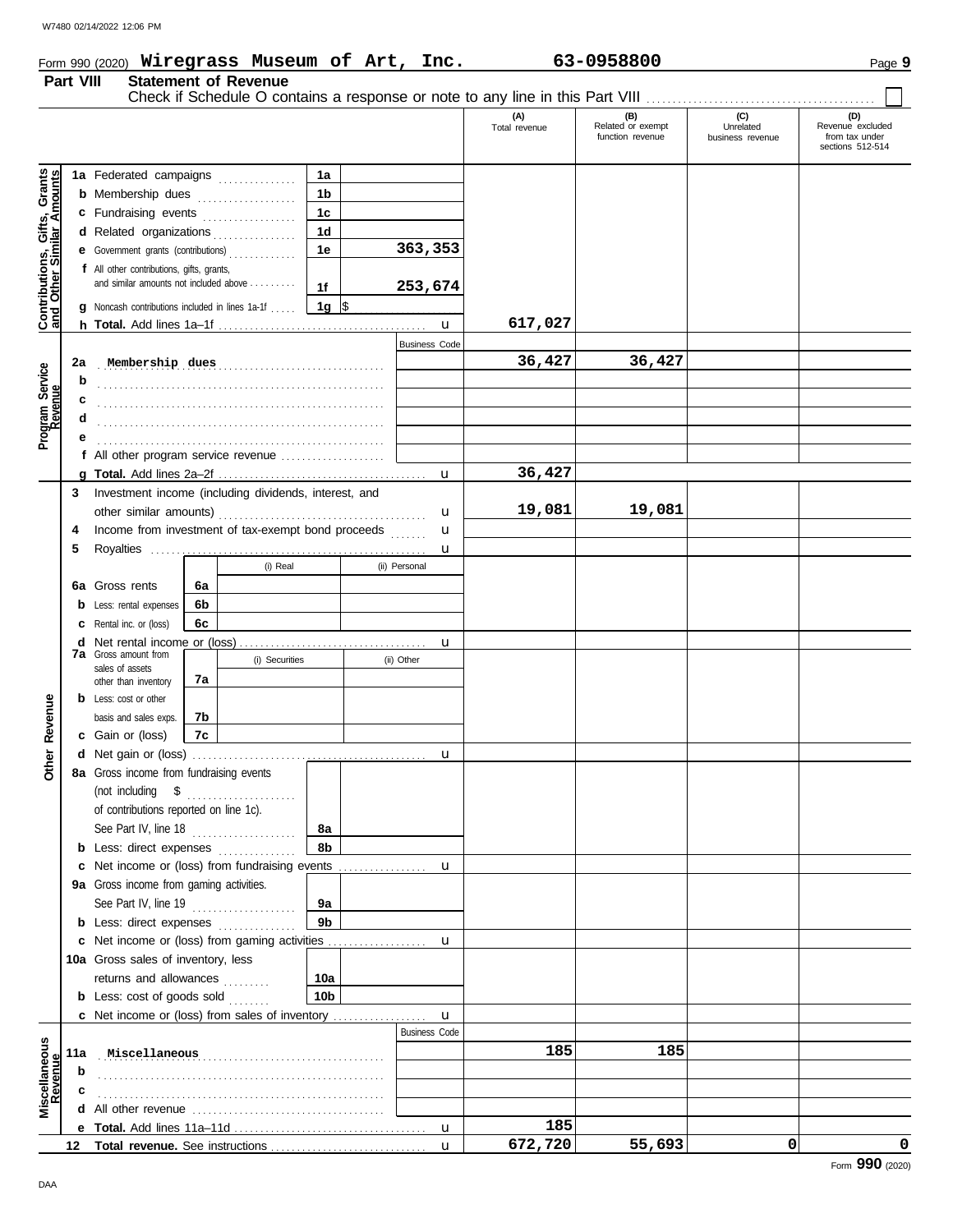#### **Part IX Statement of Functional Expenses** Form 990 (2020) Page **10 Wiregrass Museum of Art, Inc. 63-0958800** *Section 501(c)(3) and 501(c)(4) organizations must complete all columns. All other organizations must complete column (A). Do not include amounts reported on lines 6b, 7b, 8b, 9b, and 10b of Part VIII.* **1 2 3 4 5 6 7 8 9 10 11 a** Management . . . . . . . . . . . . . . . . . . . . . . . . . . . . . . . . . **b** Legal . . . . . . . . . . . . . . . . . . . . . . . . . . . . . . . . . . . . . . . . . **c** Accounting . . . . . . . . . . . . . . . . . . . . . . . . . . . . . . . . . . . **d** Lobbying . . . . . . . . . . . . . . . . . . . . . . . . . . . . . . . . . . . . . **e** Professional fundraising services. See Part IV, line 17 **f g** Other. (If line 11g amount exceeds 10% of line 25, column **12** Advertising and promotion . . . . . . . . . . . . . . . . . . **13 14 15 16 17 18 19 20 21 22 23** Grants and other assistance to domestic organizations and domestic governments. See Part IV, line 21 . . . . . . . . . . . Grants and other assistance to domestic individuals. See Part IV, line 22 . . . . . . . . . . . . . . Grants and other assistance to foreign organizations, foreign governments, and foreign individuals. See Part IV, lines 15 and 16 Benefits paid to or for members . . . . . . . . . . . . . . Compensation of current officers, directors, trustees, and key employees . . . . . . . . . . . . . . . . . Compensation not included above to disqualified persons (as defined under section 4958(f)(1)) and persons described in section 4958(c)(3)(B) . . . . . . . . Other salaries and wages . . . . . . . . . . . . . . . . . . . . Pension plan accruals and contributions (include section 401(k) and 403(b) employer contributions) Other employee benefits ..................... Payroll taxes . . . . . . . . . . . . . . . . . . . . . . . . . . . . . . . . . Fees for services (nonemployees): Investment management fees ................. Office expenses . . . . . . . . . . . . . . . . . . . . . . . . . . . . . . Information technology . . . . . . . . . . . . . . . . . . . . . . . Royalties . . . . . . . . . . . . . . . . . . . . . . . . . . . . . . . . . . . . . Occupancy . . . . . . . . . . . . . . . . . . . . . . . . . . . . . . . . . . . Travel . . . . . . . . . . . . . . . . . . . . . . . . . . . . . . . . . . . . . . . . Payments of travel or entertainment expenses for any federal, state, or local public officials Conferences, conventions, and meetings Interest . . . . . . . . . . . . . . . . . . . . . . . . . . . . . . . . . . . . . . Payments to affiliates . . . . . . . . . . . . . . . . . . . . . . . . Depreciation, depletion, and amortization Insurance . . . . . . . . . . . . . . . . . . . . . . . . . . . . . . . . . . . . **(A) (B) (C) (D)** Management and expenses and general expenses (D)<br>Fundraising expenses Check if Schedule O contains a response or note to any line in this Part IX (A) amount, list line 11g expenses on Schedule O.) . . . . . . . . . **210,059 184,459 6,741 18,859 3,862 3,090 579 193 54,683 50,126 4,557 24,058 17,189 5,502 1,367 94,647 43,636 49,759 1,252 3,121 2,707 207 207 39,602 35,642 3,960 20,449 7,118 13,185 146** W7480 02/14/2022 12:06 PM

DAA Form **990** (2020) **a** Exhibits and Collections **66,716 56,716 b c d e** All other expenses . . . . . . . . . . . . . . . . . . . . . . . . . . . 25 Total functional expenses. Add lines 1 through 24e ..... **26** (A) amount, list line 24e expenses on Schedule O.) fundraising solicitation. Check here  $\mathbf{u}$  | if organization reported in column (B) joint costs from a combined educational campaign and following SOP 98-2 (ASC 958-720) . . . . . . . . . . . . . . . . . . . . . . . . . . . . . . . . . . . . . . . . . . . . . . . **Professional fees 22,750 22,750** . . . . . . . . . . . . . . . . . . . . . . . . . . . . . . . . . . . . . . . . . . . . . . . **Payroll fees 21,470 17,175 3,221 1,074 Education 14,043 14,043 Joint costs.** Complete this line only if the **24,596 15,180 1,597 7,819**

**590,056 447,081 107,501 35,474**

**24**

Other expenses. Itemize expenses not covered above (List miscellaneous expenses on line 24e. If line 24e amount exceeds 10% of line 25, column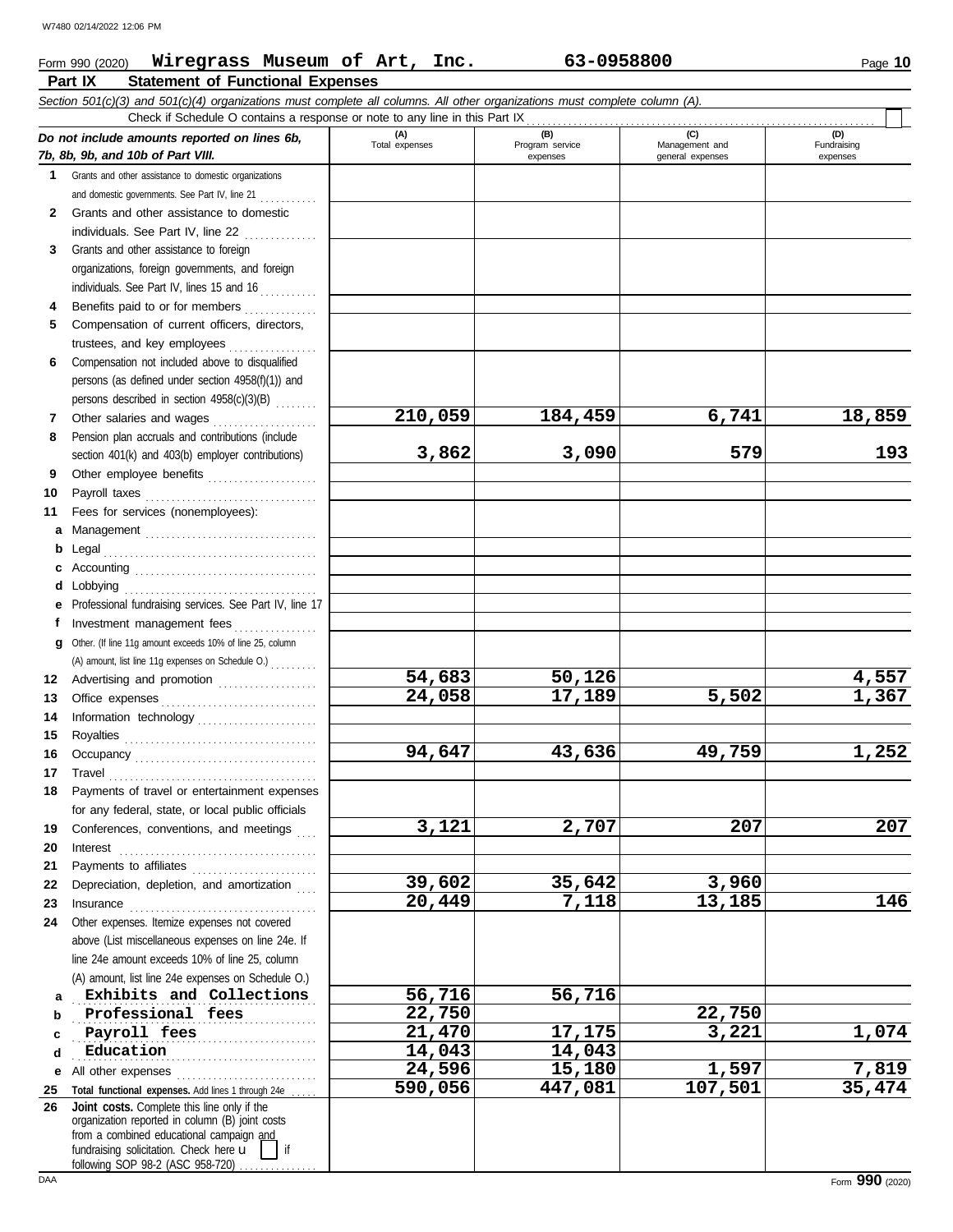| Form 990 (2020) | Wiregrass Museum of Art, Inc.                                              |  |  | 63-0958800               | Page 11            |
|-----------------|----------------------------------------------------------------------------|--|--|--------------------------|--------------------|
| <b>Part X</b>   | <b>Balance Sheet</b>                                                       |  |  |                          |                    |
|                 | Check if Schedule O contains a response or note to any line in this Part X |  |  |                          |                    |
|                 |                                                                            |  |  | (A)<br>Beginning of year | (B)<br>End of year |

|                          | 1. | Cash-non-interest-bearing                                                                                                                                                                                                      |           |    | 96,121           | $\mathbf{1}$   | 195,719          |
|--------------------------|----|--------------------------------------------------------------------------------------------------------------------------------------------------------------------------------------------------------------------------------|-----------|----|------------------|----------------|------------------|
|                          | 2  |                                                                                                                                                                                                                                |           |    | 360,786          | $\mathbf{2}$   | 378,169          |
|                          | 3  |                                                                                                                                                                                                                                |           |    |                  | 3              |                  |
|                          | 4  |                                                                                                                                                                                                                                |           |    |                  | 4              |                  |
|                          | 5  | Loans and other receivables from any current or former officer, director,                                                                                                                                                      |           |    |                  |                |                  |
|                          |    | trustee, key employee, creator or founder, substantial contributor, or 35%                                                                                                                                                     |           |    |                  |                |                  |
|                          |    |                                                                                                                                                                                                                                |           |    |                  | 5              |                  |
|                          | 6  | Loans and other receivables from other disqualified persons (as defined                                                                                                                                                        |           |    |                  |                |                  |
|                          |    | under section 4958(f)(1)), and persons described in section $4958(c)(3)(B)$                                                                                                                                                    |           |    |                  | 6              |                  |
| Assets                   | 7  |                                                                                                                                                                                                                                |           |    |                  | $\overline{7}$ |                  |
|                          | 8  |                                                                                                                                                                                                                                |           |    |                  | 8              |                  |
|                          | 9  |                                                                                                                                                                                                                                |           |    |                  | 9              |                  |
|                          |    | 10a Land, buildings, and equipment: cost or other                                                                                                                                                                              |           |    |                  |                |                  |
|                          |    |                                                                                                                                                                                                                                |           |    |                  |                |                  |
|                          |    | basis. Complete Part VI of Schedule D<br><b>b</b> Less: accumulated depreciation<br><b>b</b> Less: accumulated depreciation<br><b>10b</b><br>538,131                                                                           |           |    | 740,832          | 10c            | 708,877          |
|                          | 11 |                                                                                                                                                                                                                                |           |    |                  | 11             |                  |
|                          | 12 |                                                                                                                                                                                                                                |           |    |                  | 12             |                  |
|                          | 13 |                                                                                                                                                                                                                                |           |    | 13               |                |                  |
|                          | 14 |                                                                                                                                                                                                                                |           |    |                  | 14             |                  |
|                          | 15 | Intangible assets with a state of the contract of the state of the state of the state of the state of the state of the state of the state of the state of the state of the state of the state of the state of the state of the |           |    | 15               |                |                  |
|                          | 16 |                                                                                                                                                                                                                                | 1,197,739 | 16 | 1,282,765        |                |                  |
|                          | 17 |                                                                                                                                                                                                                                | 2,440     | 17 | 4,802            |                |                  |
|                          | 18 |                                                                                                                                                                                                                                |           | 18 |                  |                |                  |
|                          | 19 |                                                                                                                                                                                                                                |           |    |                  | 19             |                  |
|                          | 20 |                                                                                                                                                                                                                                |           |    |                  | 20             |                  |
|                          | 21 |                                                                                                                                                                                                                                |           |    |                  | 21             |                  |
|                          | 22 | Loans and other payables to any current or former officer, director,                                                                                                                                                           |           |    |                  |                |                  |
|                          |    | trustee, key employee, creator or founder, substantial contributor, or 35%                                                                                                                                                     |           |    |                  |                |                  |
| Liabilities              |    |                                                                                                                                                                                                                                |           |    |                  | 22             |                  |
|                          | 23 | Secured mortgages and notes payable to unrelated third parties                                                                                                                                                                 |           |    |                  | 23             |                  |
|                          | 24 | Unsecured notes and loans payable to unrelated third parties [[[[[[[[[[[[[[[[[[[[[[[]]]]]]]]]                                                                                                                                  |           |    |                  | 24             |                  |
|                          | 25 | Other liabilities (including federal income tax, payables to related third                                                                                                                                                     |           |    |                  |                |                  |
|                          |    | parties, and other liabilities not included on lines 17-24). Complete Part X                                                                                                                                                   |           |    |                  |                |                  |
|                          |    |                                                                                                                                                                                                                                |           |    |                  | 25             |                  |
|                          | 26 |                                                                                                                                                                                                                                |           |    | 2,440            | 26             | 4,802            |
|                          |    | Organizations that follow FASB ASC 958, check here $\mathbf{u}$  X                                                                                                                                                             |           |    |                  |                |                  |
| ces                      |    | and complete lines 27, 28, 32, and 33.                                                                                                                                                                                         |           |    |                  |                |                  |
|                          | 27 | Net assets without donor restrictions                                                                                                                                                                                          |           |    | <u>1,195,299</u> | 27             | <u>1,277,963</u> |
|                          | 28 |                                                                                                                                                                                                                                |           |    |                  | 28             |                  |
|                          |    | Organizations that do not follow FASB ASC 958, check here u                                                                                                                                                                    |           |    |                  |                |                  |
|                          |    | and complete lines 29 through 33.                                                                                                                                                                                              |           |    |                  |                |                  |
|                          | 29 |                                                                                                                                                                                                                                |           |    | 29               |                |                  |
|                          | 30 | Paid-in or capital surplus, or land, building, or equipment fund                                                                                                                                                               |           |    |                  | 30             |                  |
| Net Assets or Fund Balan | 31 | Retained earnings, endowment, accumulated income, or other funds                                                                                                                                                               |           |    |                  | 31             |                  |
|                          | 32 | Total net assets or fund balances                                                                                                                                                                                              |           |    | 1,195,299        | 32             | 1,277,963        |
|                          | 33 |                                                                                                                                                                                                                                | 1,197,739 | 33 | 1,282,765        |                |                  |
|                          |    |                                                                                                                                                                                                                                |           |    |                  |                | Form 990 (2020)  |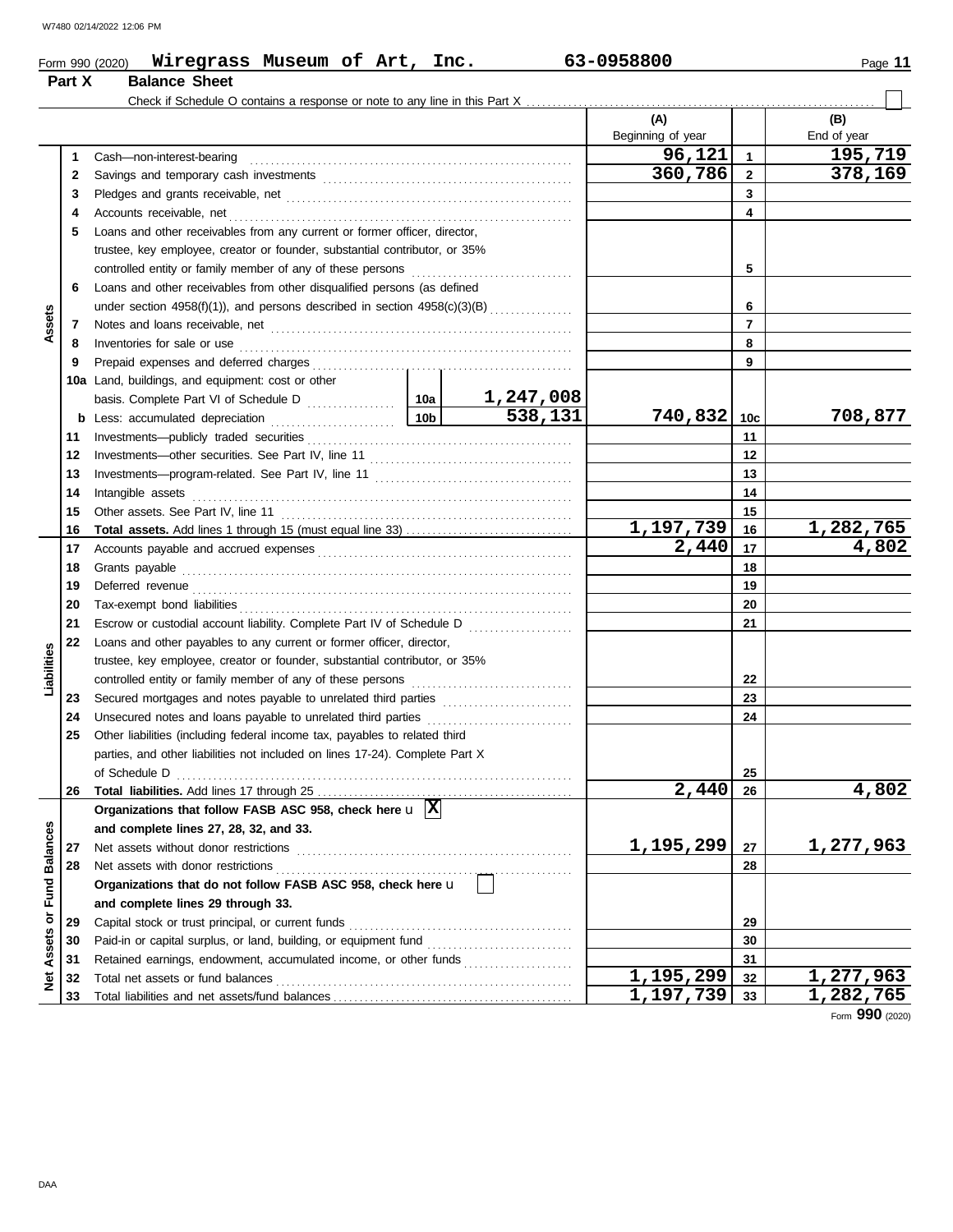|    | 63-0958800<br>Form 990 (2020) Wiregrass Museum of Art, Inc.                                                                                                                                                                    |                         |                | Page 12          |  |  |  |  |
|----|--------------------------------------------------------------------------------------------------------------------------------------------------------------------------------------------------------------------------------|-------------------------|----------------|------------------|--|--|--|--|
|    | Part XI<br><b>Reconciliation of Net Assets</b>                                                                                                                                                                                 |                         |                |                  |  |  |  |  |
|    |                                                                                                                                                                                                                                |                         |                |                  |  |  |  |  |
| 1  |                                                                                                                                                                                                                                |                         |                | 672,720          |  |  |  |  |
| 2  |                                                                                                                                                                                                                                | $\overline{2}$          |                | 590,056          |  |  |  |  |
| 3  | $\overline{\mathbf{3}}$                                                                                                                                                                                                        |                         |                |                  |  |  |  |  |
| 4  |                                                                                                                                                                                                                                | $\overline{\mathbf{4}}$ |                | 1,195,299        |  |  |  |  |
| 5  |                                                                                                                                                                                                                                | 5                       |                |                  |  |  |  |  |
| 6  | Donated services and use of facilities <b>constants and interview of the service of the services</b> and use of facilities                                                                                                     | 6                       |                |                  |  |  |  |  |
| 7  | Investment expenses                                                                                                                                                                                                            | $\overline{7}$          |                |                  |  |  |  |  |
| 8  | Prior period adjustments [11, 12] and the contract of the contract of the contract of the contract of the contract of the contract of the contract of the contract of the contract of the contract of the contract of the cont | 8                       |                |                  |  |  |  |  |
| 9  |                                                                                                                                                                                                                                | 9                       |                |                  |  |  |  |  |
| 10 | Net assets or fund balances at end of year. Combine lines 3 through 9 (must equal Part X, line                                                                                                                                 |                         |                |                  |  |  |  |  |
|    |                                                                                                                                                                                                                                | 10                      |                | 1,277,963        |  |  |  |  |
|    | <b>Financial Statements and Reporting</b><br>Part XII                                                                                                                                                                          |                         |                |                  |  |  |  |  |
|    |                                                                                                                                                                                                                                |                         |                |                  |  |  |  |  |
|    |                                                                                                                                                                                                                                |                         |                | <b>Yes</b><br>No |  |  |  |  |
| 1  | X<br>Accounting method used to prepare the Form 990:<br>Cash<br>Accrual<br>Other                                                                                                                                               |                         |                |                  |  |  |  |  |
|    | If the organization changed its method of accounting from a prior year or checked "Other," explain in                                                                                                                          |                         |                |                  |  |  |  |  |
|    | Schedule O.                                                                                                                                                                                                                    |                         |                |                  |  |  |  |  |
|    | 2a Were the organization's financial statements compiled or reviewed by an independent accountant?                                                                                                                             |                         | 2a             | X                |  |  |  |  |
|    | If "Yes," check a box below to indicate whether the financial statements for the year were compiled or                                                                                                                         |                         |                |                  |  |  |  |  |
|    | reviewed on a separate basis, consolidated basis, or both:                                                                                                                                                                     |                         |                |                  |  |  |  |  |
|    | Separate basis<br>Consolidated basis<br>Both consolidated and separate basis                                                                                                                                                   |                         |                |                  |  |  |  |  |
|    | Were the organization's financial statements audited by an independent accountant?                                                                                                                                             |                         | 2 <sub>b</sub> | x                |  |  |  |  |
|    | If "Yes," check a box below to indicate whether the financial statements for the year were audited on a                                                                                                                        |                         |                |                  |  |  |  |  |
|    | separate basis, consolidated basis, or both:                                                                                                                                                                                   |                         |                |                  |  |  |  |  |
|    | Separate basis<br>Consolidated basis<br>Both consolidated and separate basis                                                                                                                                                   |                         |                |                  |  |  |  |  |
|    | c If "Yes" to line 2a or 2b, does the organization have a committee that assumes responsibility for oversight of                                                                                                               |                         |                |                  |  |  |  |  |
|    | the audit, review, or compilation of its financial statements and selection of an independent accountant?                                                                                                                      |                         | 2c             |                  |  |  |  |  |
|    | If the organization changed either its oversight process or selection process during the tax year, explain on                                                                                                                  |                         |                |                  |  |  |  |  |
|    | Schedule O.                                                                                                                                                                                                                    |                         |                |                  |  |  |  |  |
|    | 3a As a result of a federal award, was the organization required to undergo an audit or audits as set forth in the                                                                                                             |                         |                |                  |  |  |  |  |
|    | Single Audit Act and OMB Circular A-133?                                                                                                                                                                                       |                         | 3a             |                  |  |  |  |  |
|    | <b>b</b> If "Yes," did the organization undergo the required audit or audits? If the organization did not undergo the                                                                                                          |                         |                |                  |  |  |  |  |
|    | required audit or audits, explain why on Schedule O and describe any steps taken to undergo such audits                                                                                                                        |                         | 3 <sub>b</sub> |                  |  |  |  |  |

Form **990** (2020)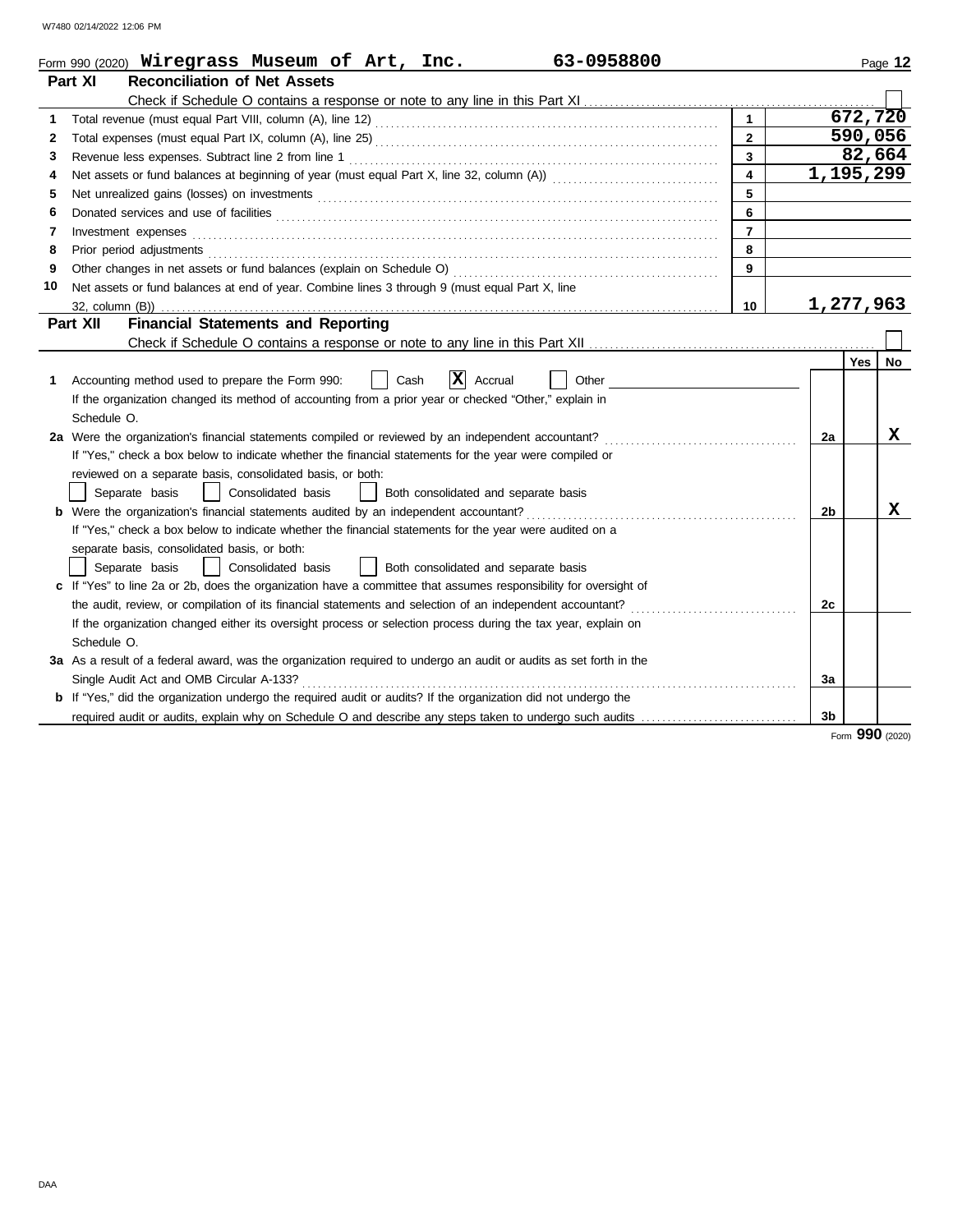| <b>SCHEDULE A</b>                                      |                                                                                                                       | <b>Public Charity Status and Public Support</b>                                                                                                                                                                                                                                                                              |           |                          |                                                                                                                                            | OMB No. 1545-0047                    |
|--------------------------------------------------------|-----------------------------------------------------------------------------------------------------------------------|------------------------------------------------------------------------------------------------------------------------------------------------------------------------------------------------------------------------------------------------------------------------------------------------------------------------------|-----------|--------------------------|--------------------------------------------------------------------------------------------------------------------------------------------|--------------------------------------|
| (Form 990 or 990-EZ)                                   |                                                                                                                       | Complete if the organization is a section 501(c)(3) organization or a section 4947(a)(1) nonexempt charitable trust.                                                                                                                                                                                                         |           |                          |                                                                                                                                            |                                      |
|                                                        |                                                                                                                       | La Attach to Form 990 or Form 990-EZ.                                                                                                                                                                                                                                                                                        |           |                          |                                                                                                                                            |                                      |
| Department of the Treasury<br>Internal Revenue Service |                                                                                                                       | <b>u</b> Go to www.irs.gov/Form990 for instructions and the latest information.                                                                                                                                                                                                                                              |           |                          |                                                                                                                                            | Open to Public<br>Inspection         |
| Name of the organization                               |                                                                                                                       |                                                                                                                                                                                                                                                                                                                              |           |                          | Employer identification number                                                                                                             |                                      |
|                                                        |                                                                                                                       | Wiregrass Museum of Art, Inc.                                                                                                                                                                                                                                                                                                |           |                          | 63-0958800                                                                                                                                 |                                      |
| Part I                                                 |                                                                                                                       |                                                                                                                                                                                                                                                                                                                              |           |                          | Reason for Public Charity Status. (All organizations must complete this part.) See instructions.                                           |                                      |
|                                                        |                                                                                                                       | The organization is not a private foundation because it is: (For lines 1 through 12, check only one box.)                                                                                                                                                                                                                    |           |                          |                                                                                                                                            |                                      |
| 1                                                      |                                                                                                                       | A church, convention of churches, or association of churches described in section 170(b)(1)(A)(i).                                                                                                                                                                                                                           |           |                          |                                                                                                                                            |                                      |
| 2                                                      |                                                                                                                       | A school described in section 170(b)(1)(A)(ii). (Attach Schedule E (Form 990 or 990-EZ).)                                                                                                                                                                                                                                    |           |                          |                                                                                                                                            |                                      |
| 3                                                      |                                                                                                                       | A hospital or a cooperative hospital service organization described in section 170(b)(1)(A)(iii).                                                                                                                                                                                                                            |           |                          |                                                                                                                                            |                                      |
| 4                                                      |                                                                                                                       |                                                                                                                                                                                                                                                                                                                              |           |                          | A medical research organization operated in conjunction with a hospital described in section 170(b)(1)(A)(iii). Enter the hospital's name, |                                      |
| city, and state:<br>5                                  |                                                                                                                       | An organization operated for the benefit of a college or university owned or operated by a governmental unit described in                                                                                                                                                                                                    |           |                          |                                                                                                                                            |                                      |
|                                                        | section 170(b)(1)(A)(iv). (Complete Part II.)                                                                         |                                                                                                                                                                                                                                                                                                                              |           |                          |                                                                                                                                            |                                      |
| 6                                                      |                                                                                                                       | A federal, state, or local government or governmental unit described in section 170(b)(1)(A)(v).                                                                                                                                                                                                                             |           |                          |                                                                                                                                            |                                      |
| x<br>7                                                 |                                                                                                                       | An organization that normally receives a substantial part of its support from a governmental unit or from the general public                                                                                                                                                                                                 |           |                          |                                                                                                                                            |                                      |
|                                                        | described in section 170(b)(1)(A)(vi). (Complete Part II.)                                                            |                                                                                                                                                                                                                                                                                                                              |           |                          |                                                                                                                                            |                                      |
| 8                                                      |                                                                                                                       | A community trust described in section 170(b)(1)(A)(vi). (Complete Part II.)                                                                                                                                                                                                                                                 |           |                          |                                                                                                                                            |                                      |
| 9<br>university:                                       |                                                                                                                       | An agricultural research organization described in section 170(b)(1)(A)(ix) operated in conjunction with a land-grant college<br>or university or a non-land-grant college of agriculture (see instructions). Enter the name, city, and state of the college or                                                              |           |                          |                                                                                                                                            |                                      |
| 10                                                     |                                                                                                                       | An organization that normally receives: (1) more than 33 1/3% of its support from contributions, membership fees, and gross                                                                                                                                                                                                  |           |                          |                                                                                                                                            |                                      |
|                                                        |                                                                                                                       | receipts from activities related to its exempt functions, subject to certain exceptions; and (2) no more than 331/3% of its                                                                                                                                                                                                  |           |                          |                                                                                                                                            |                                      |
|                                                        |                                                                                                                       | support from gross investment income and unrelated business taxable income (less section 511 tax) from businesses<br>acquired by the organization after June 30, 1975. See section 509(a)(2). (Complete Part III.)                                                                                                           |           |                          |                                                                                                                                            |                                      |
| 11                                                     |                                                                                                                       | An organization organized and operated exclusively to test for public safety. See section 509(a)(4).                                                                                                                                                                                                                         |           |                          |                                                                                                                                            |                                      |
| 12                                                     |                                                                                                                       | An organization organized and operated exclusively for the benefit of, to perform the functions of, or to carry out the purposes                                                                                                                                                                                             |           |                          |                                                                                                                                            |                                      |
|                                                        |                                                                                                                       | of one or more publicly supported organizations described in section $509(a)(1)$ or section $509(a)(2)$ . See section $509(a)(3)$ .                                                                                                                                                                                          |           |                          |                                                                                                                                            |                                      |
|                                                        |                                                                                                                       |                                                                                                                                                                                                                                                                                                                              |           |                          | Check the box in lines 12a through 12d that describes the type of supporting organization and complete lines 12e, 12f, and 12g.            |                                      |
| а                                                      |                                                                                                                       | Type I. A supporting organization operated, supervised, or controlled by its supported organization(s), typically by giving<br>the supported organization(s) the power to regularly appoint or elect a majority of the directors or trustees of the<br>supporting organization. You must complete Part IV, Sections A and B. |           |                          |                                                                                                                                            |                                      |
| b                                                      |                                                                                                                       | Type II. A supporting organization supervised or controlled in connection with its supported organization(s), by having                                                                                                                                                                                                      |           |                          |                                                                                                                                            |                                      |
|                                                        |                                                                                                                       | control or management of the supporting organization vested in the same persons that control or manage the supported                                                                                                                                                                                                         |           |                          |                                                                                                                                            |                                      |
|                                                        | organization(s). You must complete Part IV, Sections A and C.                                                         |                                                                                                                                                                                                                                                                                                                              |           |                          |                                                                                                                                            |                                      |
| c                                                      |                                                                                                                       | Type III functionally integrated. A supporting organization operated in connection with, and functionally integrated with,<br>its supported organization(s) (see instructions). You must complete Part IV, Sections A, D, and E.                                                                                             |           |                          |                                                                                                                                            |                                      |
| d                                                      |                                                                                                                       | Type III non-functionally integrated. A supporting organization operated in connection with its supported organization(s)<br>that is not functionally integrated. The organization generally must satisfy a distribution requirement and an attentiveness                                                                    |           |                          |                                                                                                                                            |                                      |
|                                                        |                                                                                                                       | requirement (see instructions). You must complete Part IV, Sections A and D, and Part V.                                                                                                                                                                                                                                     |           |                          |                                                                                                                                            |                                      |
| е                                                      |                                                                                                                       | Check this box if the organization received a written determination from the IRS that it is a Type I, Type II, Type III<br>functionally integrated, or Type III non-functionally integrated supporting organization.                                                                                                         |           |                          |                                                                                                                                            |                                      |
| f<br>g                                                 | Enter the number of supported organizations<br>Provide the following information about the supported organization(s). |                                                                                                                                                                                                                                                                                                                              |           |                          |                                                                                                                                            |                                      |
| (i) Name of supported                                  | $(ii)$ EIN                                                                                                            | (iii) Type of organization                                                                                                                                                                                                                                                                                                   |           | (iv) Is the organization | (v) Amount of monetary                                                                                                                     | (vi) Amount of                       |
| organization                                           |                                                                                                                       | (described on lines 1-10                                                                                                                                                                                                                                                                                                     |           | listed in your governing | support (see                                                                                                                               | other support (see                   |
|                                                        |                                                                                                                       | above (see instructions))                                                                                                                                                                                                                                                                                                    | document? |                          | instructions)                                                                                                                              | instructions)                        |
| (A)                                                    |                                                                                                                       |                                                                                                                                                                                                                                                                                                                              | Yes       | No                       |                                                                                                                                            |                                      |
|                                                        |                                                                                                                       |                                                                                                                                                                                                                                                                                                                              |           |                          |                                                                                                                                            |                                      |
| (B)                                                    |                                                                                                                       |                                                                                                                                                                                                                                                                                                                              |           |                          |                                                                                                                                            |                                      |
| (C)                                                    |                                                                                                                       |                                                                                                                                                                                                                                                                                                                              |           |                          |                                                                                                                                            |                                      |
| (D)                                                    |                                                                                                                       |                                                                                                                                                                                                                                                                                                                              |           |                          |                                                                                                                                            |                                      |
| (E)                                                    |                                                                                                                       |                                                                                                                                                                                                                                                                                                                              |           |                          |                                                                                                                                            |                                      |
| Total                                                  |                                                                                                                       |                                                                                                                                                                                                                                                                                                                              |           |                          |                                                                                                                                            |                                      |
|                                                        | For Paperwork Reduction Act Notice, see the Instructions for Form 990 or 990-EZ.                                      |                                                                                                                                                                                                                                                                                                                              |           |                          |                                                                                                                                            | Schedule A (Form 990 or 990-EZ) 2020 |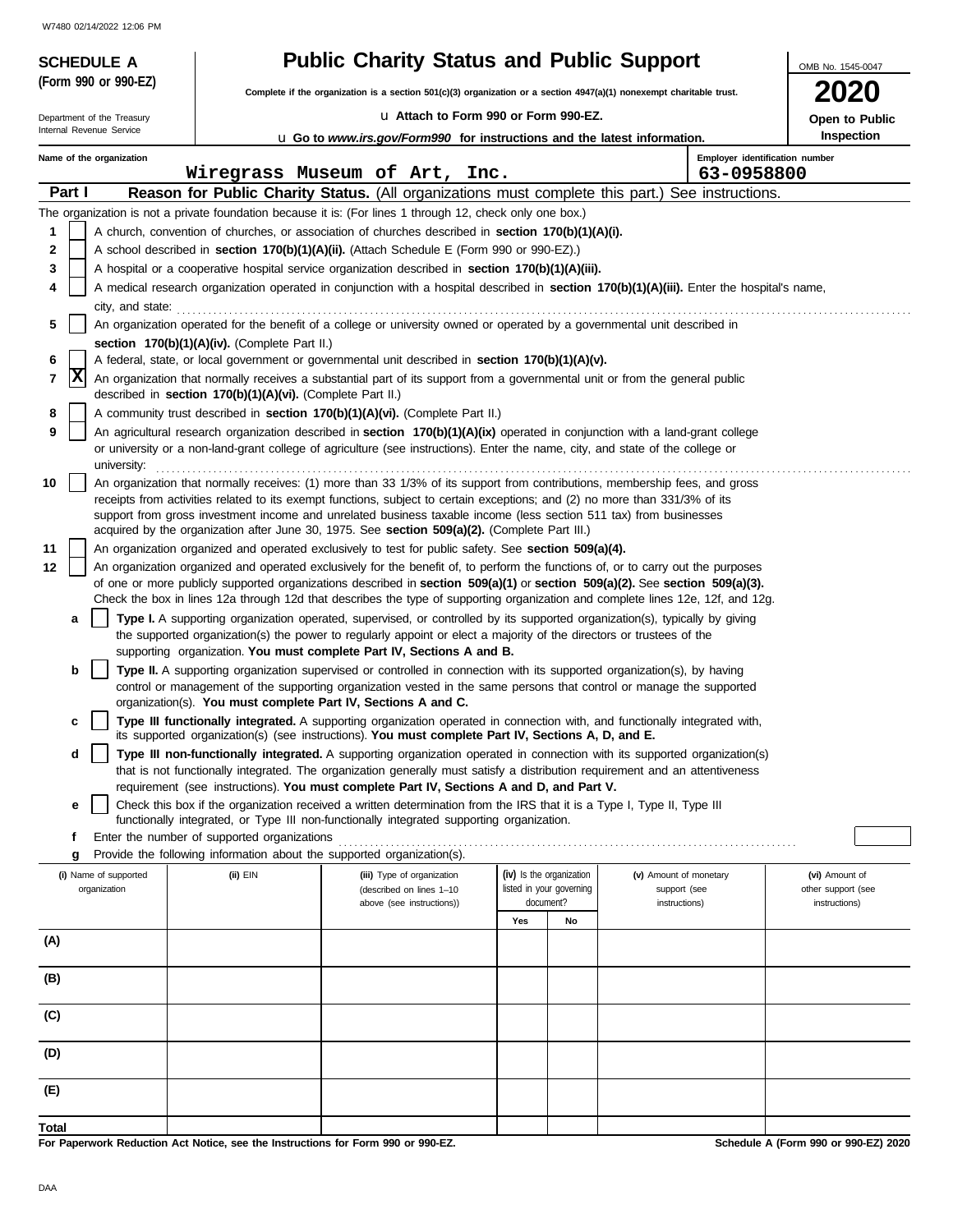|              | Schedule A (Form 990 or 990-EZ) 2020                                                                                                                                                                                                |            |          | Wiregrass Museum of Art, Inc. 63-0958800                                                                         |            |                   | Page 2                                        |
|--------------|-------------------------------------------------------------------------------------------------------------------------------------------------------------------------------------------------------------------------------------|------------|----------|------------------------------------------------------------------------------------------------------------------|------------|-------------------|-----------------------------------------------|
|              | Support Schedule for Organizations Described in Sections 170(b)(1)(A)(iv) and 170(b)(1)(A)(vi)<br>Part II                                                                                                                           |            |          |                                                                                                                  |            |                   |                                               |
|              | (Complete only if you checked the box on line 5, 7, or 8 of Part I or if the organization failed to qualify under                                                                                                                   |            |          |                                                                                                                  |            |                   |                                               |
|              | Part III. If the organization fails to qualify under the tests listed below, please complete Part III.)                                                                                                                             |            |          |                                                                                                                  |            |                   |                                               |
|              | Section A. Public Support                                                                                                                                                                                                           |            |          |                                                                                                                  |            |                   |                                               |
|              | Calendar year (or fiscal year beginning in)<br>$\mathbf{u}$                                                                                                                                                                         | (a) 2016   | (b) 2017 | $(c)$ 2018                                                                                                       | $(d)$ 2019 | (e) $2020$        | (f) Total                                     |
|              |                                                                                                                                                                                                                                     |            |          |                                                                                                                  |            |                   |                                               |
| 1            | Gifts, grants, contributions, and                                                                                                                                                                                                   |            |          |                                                                                                                  |            |                   |                                               |
|              | membership fees received. (Do not                                                                                                                                                                                                   |            |          |                                                                                                                  |            |                   |                                               |
|              | include any "unusual grants.")                                                                                                                                                                                                      |            |          |                                                                                                                  |            | 617,027           | 617,027                                       |
| $\mathbf{2}$ | Tax revenues levied for the                                                                                                                                                                                                         |            |          |                                                                                                                  |            |                   |                                               |
|              | organization's benefit and either paid                                                                                                                                                                                              |            |          |                                                                                                                  |            |                   |                                               |
|              | to or expended on its behalf<br><u> 1999 - Johann Barne</u>                                                                                                                                                                         |            |          |                                                                                                                  |            |                   |                                               |
| 3            | The value of services or facilities                                                                                                                                                                                                 |            |          |                                                                                                                  |            |                   |                                               |
|              | furnished by a governmental unit to the                                                                                                                                                                                             |            |          |                                                                                                                  |            |                   |                                               |
|              | organization without charge                                                                                                                                                                                                         |            |          |                                                                                                                  |            |                   |                                               |
| 4            | <b>Total.</b> Add lines 1 through 3<br><u> 1999 - Januar A</u>                                                                                                                                                                      |            |          |                                                                                                                  |            | 617,027           | 617,027                                       |
| 5            | The portion of total contributions by                                                                                                                                                                                               |            |          |                                                                                                                  |            |                   |                                               |
|              | each person (other than a                                                                                                                                                                                                           |            |          |                                                                                                                  |            |                   |                                               |
|              | governmental unit or publicly                                                                                                                                                                                                       |            |          |                                                                                                                  |            |                   |                                               |
|              | supported organization) included on<br>line 1 that exceeds 2% of the amount                                                                                                                                                         |            |          |                                                                                                                  |            |                   |                                               |
|              | shown on line 11, column (f)                                                                                                                                                                                                        |            |          |                                                                                                                  |            |                   |                                               |
| 6            | .<br>Public support. Subtract line 5 from line 4                                                                                                                                                                                    |            |          |                                                                                                                  |            |                   | 617,027                                       |
|              | <b>Section B. Total Support</b>                                                                                                                                                                                                     |            |          |                                                                                                                  |            |                   |                                               |
|              | Calendar year (or fiscal year beginning in)<br>$\mathbf{u}$                                                                                                                                                                         | (a) $2016$ | (b) 2017 | $(c)$ 2018                                                                                                       | $(d)$ 2019 | (e) $2020$        | (f) Total                                     |
| $\mathbf{7}$ | Amounts from line 4                                                                                                                                                                                                                 |            |          |                                                                                                                  |            | 617,027           | 617,027                                       |
| 8            | Gross income from interest, dividends,                                                                                                                                                                                              |            |          |                                                                                                                  |            |                   |                                               |
|              | payments received on securities loans,                                                                                                                                                                                              |            |          |                                                                                                                  |            |                   |                                               |
|              | rents, royalties, and income from                                                                                                                                                                                                   |            |          |                                                                                                                  |            |                   |                                               |
|              | similar sources                                                                                                                                                                                                                     |            |          |                                                                                                                  |            |                   |                                               |
| 9            | Net income from unrelated business                                                                                                                                                                                                  |            |          |                                                                                                                  |            |                   |                                               |
|              | activities, whether or not the business                                                                                                                                                                                             |            |          |                                                                                                                  |            |                   |                                               |
|              | is regularly carried on                                                                                                                                                                                                             |            |          |                                                                                                                  |            |                   |                                               |
| 10           | Other income. Do not include gain or                                                                                                                                                                                                |            |          |                                                                                                                  |            |                   |                                               |
|              | loss from the sale of capital assets                                                                                                                                                                                                |            |          |                                                                                                                  |            |                   |                                               |
|              | (Explain in Part VI.)                                                                                                                                                                                                               |            |          |                                                                                                                  |            |                   |                                               |
| 11           | Total support. Add lines 7 through 10                                                                                                                                                                                               |            |          |                                                                                                                  |            |                   | 617,027                                       |
| 12           |                                                                                                                                                                                                                                     |            |          |                                                                                                                  |            | $12 \overline{ }$ | 55,693                                        |
| 13           | First 5 years. If the Form 990 is for the organization's first, second, third, fourth, or fifth tax year as a section 501(c)(3)                                                                                                     |            |          |                                                                                                                  |            |                   |                                               |
|              | organization, check this box and stop here <b>construction and construction</b> construction of the box and stop here construction and construction of the construction of the construction of the construction of the construction |            |          |                                                                                                                  |            |                   |                                               |
|              | Section C. Computation of Public Support Percentage                                                                                                                                                                                 |            |          | and the control of the control of the control of the control of the control of the control of the control of the |            |                   |                                               |
| 14           |                                                                                                                                                                                                                                     |            |          |                                                                                                                  |            | 14                | 100.00%                                       |
| 15           |                                                                                                                                                                                                                                     |            |          |                                                                                                                  |            | 15                | %                                             |
| 16a          | 33 1/3% support test-2020. If the organization did not check the box on line 13, and line 14 is 33 1/3% or more, check this                                                                                                         |            |          |                                                                                                                  |            |                   |                                               |
|              |                                                                                                                                                                                                                                     |            |          |                                                                                                                  |            |                   | $\blacktriangleright$ $\overline{\mathrm{x}}$ |
| b            | 33 1/3% support test-2019. If the organization did not check a box on line 13 or 16a, and line 15 is 33 1/3% or more, check                                                                                                         |            |          |                                                                                                                  |            |                   |                                               |
|              | this box and <b>stop here.</b> The organization qualifies as a publicly supported organization                                                                                                                                      |            |          |                                                                                                                  |            |                   |                                               |
| 17a          | 10%-facts-and-circumstances test-2020. If the organization did not check a box on line 13, 16a, or 16b, and line 14 is                                                                                                              |            |          |                                                                                                                  |            |                   |                                               |
|              | 10% or more, and if the organization meets the "facts-and-circumstances" test, check this box and stop here. Explain in                                                                                                             |            |          |                                                                                                                  |            |                   |                                               |
|              | Part VI how the organization meets the "facts-and-circumstances" test. The organization qualifies as a publicly supported                                                                                                           |            |          |                                                                                                                  |            |                   |                                               |
|              | organization                                                                                                                                                                                                                        |            |          |                                                                                                                  |            |                   |                                               |
| b            | 10%-facts-and-circumstances test-2019. If the organization did not check a box on line 13, 16a, 16b, or 17a, and line                                                                                                               |            |          |                                                                                                                  |            |                   |                                               |
|              | 15 is 10% or more, and if the organization meets the "facts-and-circumstances" test, check this box and stop here. Explain                                                                                                          |            |          |                                                                                                                  |            |                   |                                               |
|              | in Part VI how the organization meets the "facts-and-circumstances" test. The organization qualifies as a publicly supported                                                                                                        |            |          |                                                                                                                  |            |                   |                                               |
|              | organization<br>Private foundation. If the organization did not check a box on line 13, 16a, 16b, 17a, or 17b, check this box and see                                                                                               |            |          |                                                                                                                  |            |                   |                                               |
| 18           |                                                                                                                                                                                                                                     |            |          |                                                                                                                  |            |                   |                                               |
|              | instructions                                                                                                                                                                                                                        |            |          |                                                                                                                  |            |                   |                                               |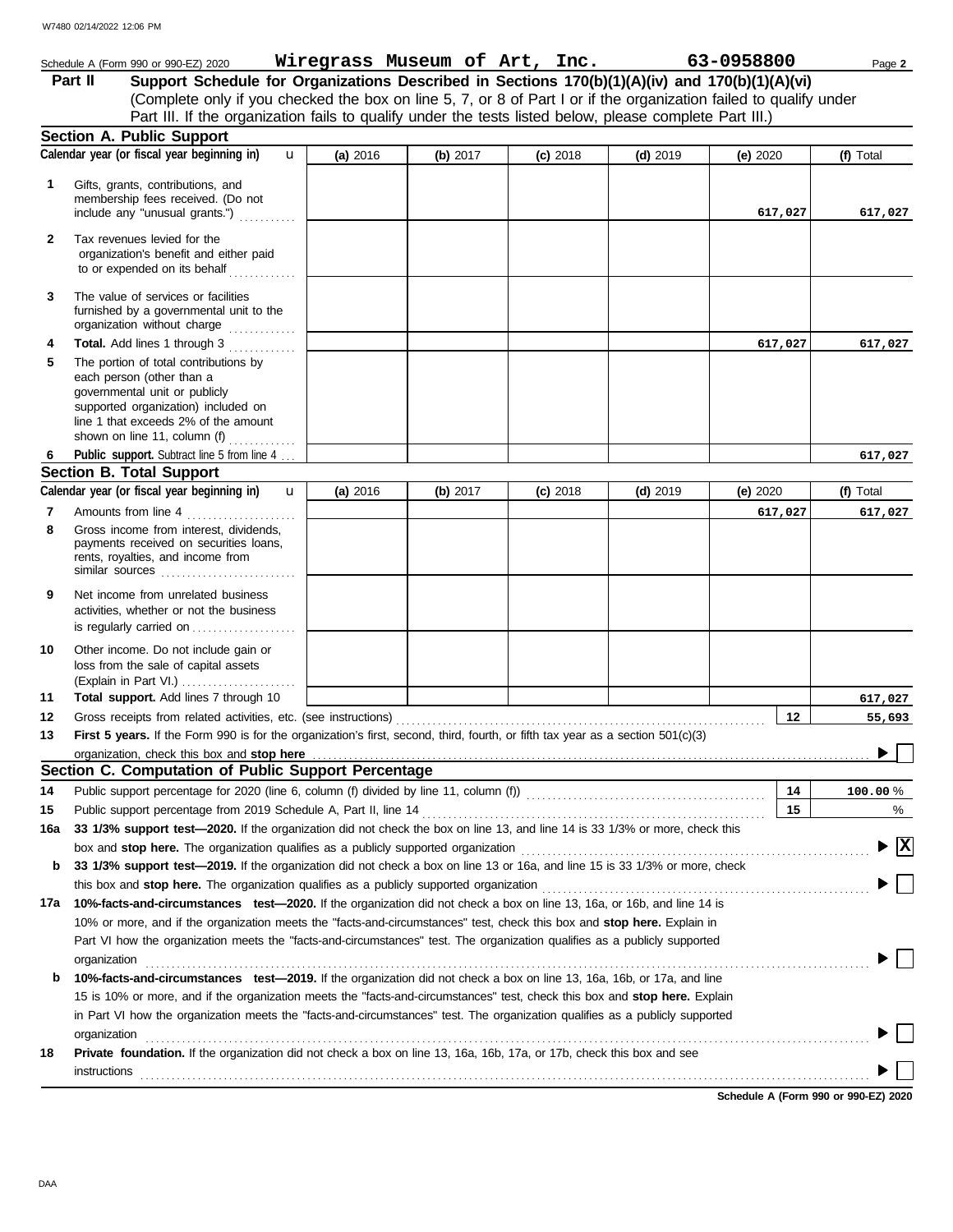|              | Schedule A (Form 990 or 990-EZ) 2020                                                                                                                                                                                                 | Wiregrass Museum of Art, Inc. |          |            |            | 63-0958800 |    | Page 3    |
|--------------|--------------------------------------------------------------------------------------------------------------------------------------------------------------------------------------------------------------------------------------|-------------------------------|----------|------------|------------|------------|----|-----------|
|              | Support Schedule for Organizations Described in Section 509(a)(2)<br>Part III                                                                                                                                                        |                               |          |            |            |            |    |           |
|              | (Complete only if you checked the box on line 10 of Part I or if the organization failed to qualify under Part II.                                                                                                                   |                               |          |            |            |            |    |           |
|              | If the organization fails to qualify under the tests listed below, please complete Part II.)                                                                                                                                         |                               |          |            |            |            |    |           |
|              | <b>Section A. Public Support</b>                                                                                                                                                                                                     |                               |          |            |            |            |    |           |
|              | Calendar year (or fiscal year beginning in)<br>$\mathbf{u}$                                                                                                                                                                          | (a) 2016                      | (b) 2017 | $(c)$ 2018 | $(d)$ 2019 | (e) $2020$ |    | (f) Total |
| 1.           | Gifts, grants, contributions, and membership fees<br>received. (Do not include any "unusual grants.")                                                                                                                                |                               |          |            |            |            |    |           |
| $\mathbf{2}$ | Gross receipts from admissions, merchandise<br>sold or services performed, or facilities<br>furnished in any activity that is related to the<br>organization's tax-exempt purpose                                                    |                               |          |            |            |            |    |           |
| 3            | Gross receipts from activities that are not an<br>unrelated trade or business under section 513                                                                                                                                      |                               |          |            |            |            |    |           |
| 4            | Tax revenues levied for the<br>organization's benefit and either paid<br>to or expended on its behalf                                                                                                                                |                               |          |            |            |            |    |           |
| 5            | The value of services or facilities<br>furnished by a governmental unit to the<br>organization without charge                                                                                                                        |                               |          |            |            |            |    |           |
| 6            | Total. Add lines 1 through 5                                                                                                                                                                                                         |                               |          |            |            |            |    |           |
|              | 7a Amounts included on lines 1, 2, and 3<br>received from disqualified persons                                                                                                                                                       |                               |          |            |            |            |    |           |
| b            | Amounts included on lines 2 and 3<br>received from other than disqualified<br>persons that exceed the greater of \$5,000<br>or 1% of the amount on line 13 for the year $\ldots$                                                     |                               |          |            |            |            |    |           |
| c            | Add lines 7a and 7b                                                                                                                                                                                                                  |                               |          |            |            |            |    |           |
| 8            | Public support. (Subtract line 7c from<br>line 6.) $\ldots$ $\ldots$ $\ldots$ $\ldots$ $\ldots$ $\ldots$ $\ldots$                                                                                                                    |                               |          |            |            |            |    |           |
|              | <b>Section B. Total Support</b>                                                                                                                                                                                                      |                               |          |            |            |            |    |           |
|              | Calendar year (or fiscal year beginning in)<br>$\mathbf{u}$                                                                                                                                                                          | (a) 2016                      | (b) 2017 | $(c)$ 2018 | $(d)$ 2019 | (e) $2020$ |    | (f) Total |
| 9            | Amounts from line 6                                                                                                                                                                                                                  |                               |          |            |            |            |    |           |
|              | <b>10a</b> Gross income from interest, dividends,<br>payments received on securities loans, rents,<br>royalties, and income from similar sources                                                                                     |                               |          |            |            |            |    |           |
| b            | Unrelated business taxable income (less<br>section 511 taxes) from businesses<br>acquired after June 30, 1975                                                                                                                        |                               |          |            |            |            |    |           |
| c            | Add lines 10a and 10b                                                                                                                                                                                                                |                               |          |            |            |            |    |           |
| 11           | Net income from unrelated business<br>activities not included in line 10b, whether<br>or not the business is regularly carried on                                                                                                    |                               |          |            |            |            |    |           |
| 12           | Other income. Do not include gain or<br>loss from the sale of capital assets                                                                                                                                                         |                               |          |            |            |            |    |           |
| 13           | Total support. (Add lines 9, 10c, 11,                                                                                                                                                                                                |                               |          |            |            |            |    |           |
| 14           | First 5 years. If the Form 990 is for the organization's first, second, third, fourth, or fifth tax year as a section 501(c)(3)                                                                                                      |                               |          |            |            |            |    |           |
|              | organization, check this box and stop here <i>manual content of the content of the content of the content of the content of the content of the content of the content of the content of the content of the content of the conten</i> |                               |          |            |            |            |    |           |
|              | Section C. Computation of Public Support Percentage                                                                                                                                                                                  |                               |          |            |            |            |    |           |
| 15           |                                                                                                                                                                                                                                      |                               |          |            |            |            | 15 | %         |
| 16           |                                                                                                                                                                                                                                      |                               |          |            |            |            | 16 | %         |
|              | Section D. Computation of Investment Income Percentage                                                                                                                                                                               |                               |          |            |            |            |    |           |
| 17           |                                                                                                                                                                                                                                      |                               |          |            |            |            | 17 | %         |
| 18           | Investment income percentage from 2019 Schedule A, Part III, line 17                                                                                                                                                                 |                               |          |            |            |            | 18 | %         |
| 19a          | 33 1/3% support tests-2020. If the organization did not check the box on line 14, and line 15 is more than 33 1/3%, and line                                                                                                         |                               |          |            |            |            |    |           |
|              |                                                                                                                                                                                                                                      |                               |          |            |            |            |    |           |
| b            | 33 1/3% support tests—2019. If the organization did not check a box on line 14 or line 19a, and line 16 is more than 33 1/3%, and                                                                                                    |                               |          |            |            |            |    |           |
|              |                                                                                                                                                                                                                                      |                               |          |            |            |            |    |           |
| 20           |                                                                                                                                                                                                                                      |                               |          |            |            |            |    |           |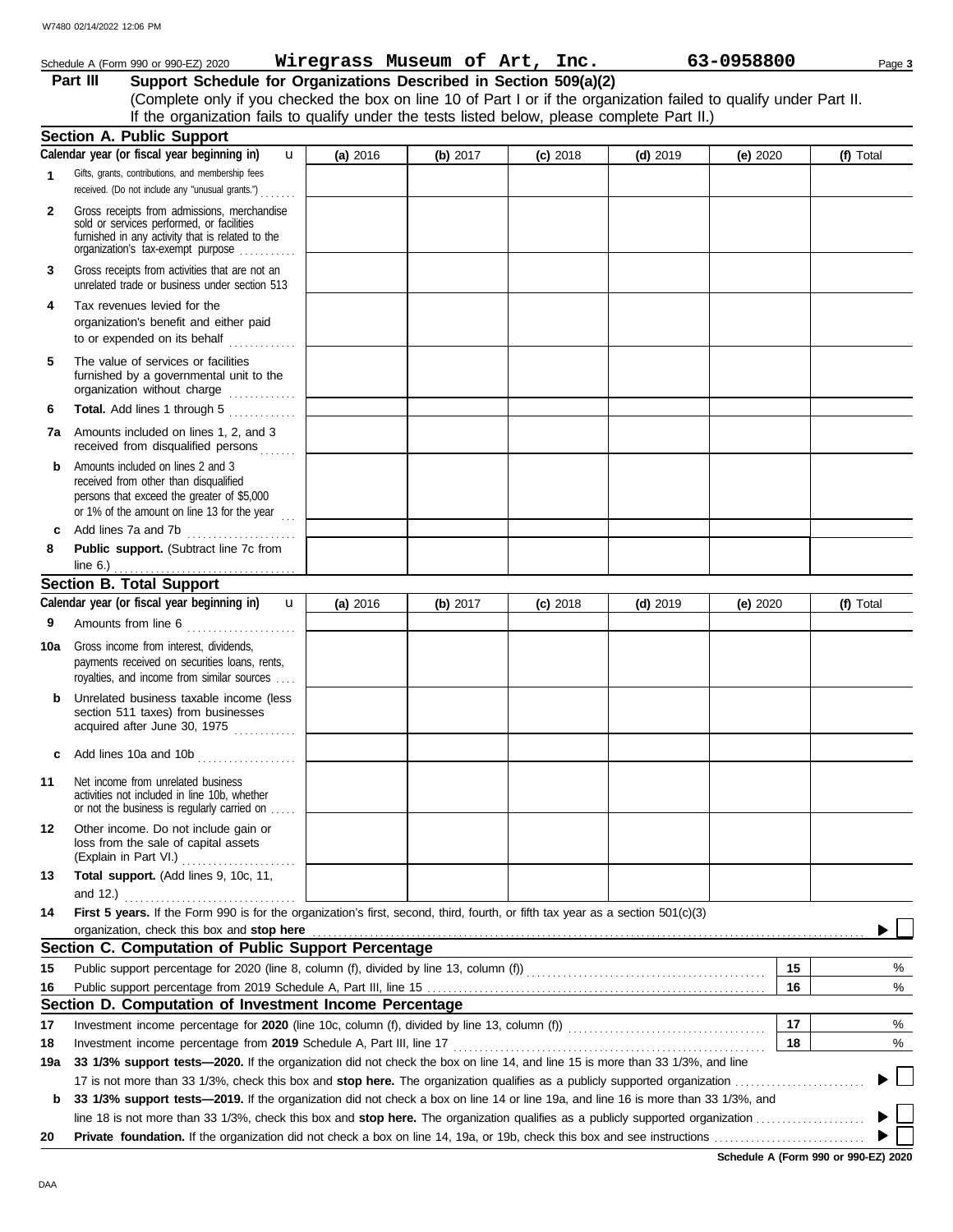|     | 63-0958800<br>Wiregrass Museum of Art, Inc.<br>Schedule A (Form 990 or 990-EZ) 2020                                                                                         |     |     | Page 4 |
|-----|-----------------------------------------------------------------------------------------------------------------------------------------------------------------------------|-----|-----|--------|
|     | <b>Supporting Organizations</b><br>Part IV                                                                                                                                  |     |     |        |
|     | (Complete only if you checked a box in line 12 on Part I. If you checked box 12a, Part I, complete Sections A                                                               |     |     |        |
|     | and B. If you checked box 12b, Part I, complete Sections A and C. If you checked box 12c, Part I, complete                                                                  |     |     |        |
|     | Sections A, D, and E. If you checked box 12d, Part I, complete Sections A and D, and complete Part V.)                                                                      |     |     |        |
|     | Section A. All Supporting Organizations                                                                                                                                     |     |     |        |
|     |                                                                                                                                                                             |     | Yes | No     |
| 1   | Are all of the organization's supported organizations listed by name in the organization's governing                                                                        |     |     |        |
|     | documents? If "No," describe in Part VI how the supported organizations are designated. If designated by                                                                    |     |     |        |
|     | class or purpose, describe the designation. If historic and continuing relationship, explain.                                                                               | 1   |     |        |
| 2   | Did the organization have any supported organization that does not have an IRS determination of status                                                                      |     |     |        |
|     | under section $509(a)(1)$ or (2)? If "Yes," explain in Part VI how the organization determined that the supported                                                           |     |     |        |
|     |                                                                                                                                                                             | 2   |     |        |
|     | organization was described in section 509(a)(1) or (2).                                                                                                                     |     |     |        |
| За  | Did the organization have a supported organization described in section $501(c)(4)$ , (5), or (6)? If "Yes," answer                                                         |     |     |        |
|     | lines 3b and 3c below.                                                                                                                                                      | За  |     |        |
| b   | Did the organization confirm that each supported organization qualified under section $501(c)(4)$ , (5), or (6) and                                                         |     |     |        |
|     | satisfied the public support tests under section $509(a)(2)$ ? If "Yes," describe in Part VI when and how the                                                               |     |     |        |
|     | organization made the determination.                                                                                                                                        | 3b  |     |        |
| c   | Did the organization ensure that all support to such organizations was used exclusively for section 170(c)(2)(B)                                                            |     |     |        |
|     | purposes? If "Yes," explain in Part VI what controls the organization put in place to ensure such use.                                                                      | 3c  |     |        |
| 4a  | Was any supported organization not organized in the United States ("foreign supported organization")? If                                                                    |     |     |        |
|     | "Yes," and if you checked 12a or 12b in Part I, answer (b) and (c) below.                                                                                                   | 4a  |     |        |
| b   | Did the organization have ultimate control and discretion in deciding whether to make grants to the foreign                                                                 |     |     |        |
|     | supported organization? If "Yes," describe in Part VI how the organization had such control and discretion                                                                  |     |     |        |
|     | despite being controlled or supervised by or in connection with its supported organizations.                                                                                | 4b  |     |        |
| c   | Did the organization support any foreign supported organization that does not have an IRS determination                                                                     |     |     |        |
|     | under sections $501(c)(3)$ and $509(a)(1)$ or (2)? If "Yes," explain in Part VI what controls the organization used                                                         |     |     |        |
|     | to ensure that all support to the foreign supported organization was used exclusively for section $170(c)(2)(B)$                                                            |     |     |        |
|     | purposes.                                                                                                                                                                   | 4c  |     |        |
| 5a  | Did the organization add, substitute, or remove any supported organizations during the tax year? If "Yes,"                                                                  |     |     |        |
|     | answer lines 5b and 5c below (if applicable). Also, provide detail in Part VI, including (i) the names and EIN                                                              |     |     |        |
|     | numbers of the supported organizations added, substituted, or removed; (ii) the reasons for each such action;                                                               |     |     |        |
|     | (iii) the authority under the organization's organizing document authorizing such action; and (iv) how the action                                                           |     |     |        |
|     | was accomplished (such as by amendment to the organizing document).                                                                                                         | 5a  |     |        |
| b   | Type I or Type II only. Was any added or substituted supported organization part of a class already                                                                         |     |     |        |
|     | designated in the organization's organizing document?                                                                                                                       | 5b  |     |        |
|     | Substitutions only. Was the substitution the result of an event beyond the organization's control?                                                                          | 5c  |     |        |
| 6   | Did the organization provide support (whether in the form of grants or the provision of services or facilities) to                                                          |     |     |        |
|     | anyone other than (i) its supported organizations, (ii) individuals that are part of the charitable class benefited                                                         |     |     |        |
|     | by one or more of its supported organizations, or (iii) other supporting organizations that also support or                                                                 |     |     |        |
|     | benefit one or more of the filing organization's supported organizations? If "Yes," provide detail in Part VI.                                                              | 6   |     |        |
| 7   | Did the organization provide a grant, loan, compensation, or other similar payment to a substantial contributor                                                             |     |     |        |
|     | (as defined in section 4958(c)(3)(C)), a family member of a substantial contributor, or a 35% controlled entity                                                             |     |     |        |
|     | with regard to a substantial contributor? If "Yes," complete Part I of Schedule L (Form 990 or 990-EZ).                                                                     | 7   |     |        |
| 8   | Did the organization make a loan to a disqualified person (as defined in section 4958) not described in line 7?                                                             |     |     |        |
|     | If "Yes," complete Part I of Schedule L (Form 990 or 990-EZ).                                                                                                               | 8   |     |        |
| 9а  | Was the organization controlled directly or indirectly at any time during the tax year by one or more                                                                       |     |     |        |
|     | disqualified persons, as defined in section 4946 (other than foundation managers and organizations                                                                          |     |     |        |
|     | described in section 509(a)(1) or (2))? If "Yes," provide detail in Part VI.                                                                                                | 9a  |     |        |
| b   | Did one or more disqualified persons (as defined in line 9a) hold a controlling interest in any entity in which                                                             |     |     |        |
|     | the supporting organization had an interest? If "Yes," provide detail in Part VI.                                                                                           | 9b  |     |        |
| c   | Did a disqualified person (as defined in line 9a) have an ownership interest in, or derive any personal benefit                                                             |     |     |        |
|     | from, assets in which the supporting organization also had an interest? If "Yes," provide detail in Part VI.                                                                | 9c  |     |        |
| 10a | Was the organization subject to the excess business holdings rules of section 4943 because of section                                                                       |     |     |        |
|     | 4943(f) (regarding certain Type II supporting organizations, and all Type III non-functionally integrated                                                                   |     |     |        |
|     | supporting organizations)? If "Yes," answer line 10b below.                                                                                                                 |     |     |        |
|     |                                                                                                                                                                             | 10a |     |        |
| b   | Did the organization have any excess business holdings in the tax year? (Use Schedule C, Form 4720, to<br>determine whether the organization had excess business holdings.) | 10b |     |        |
|     |                                                                                                                                                                             |     |     |        |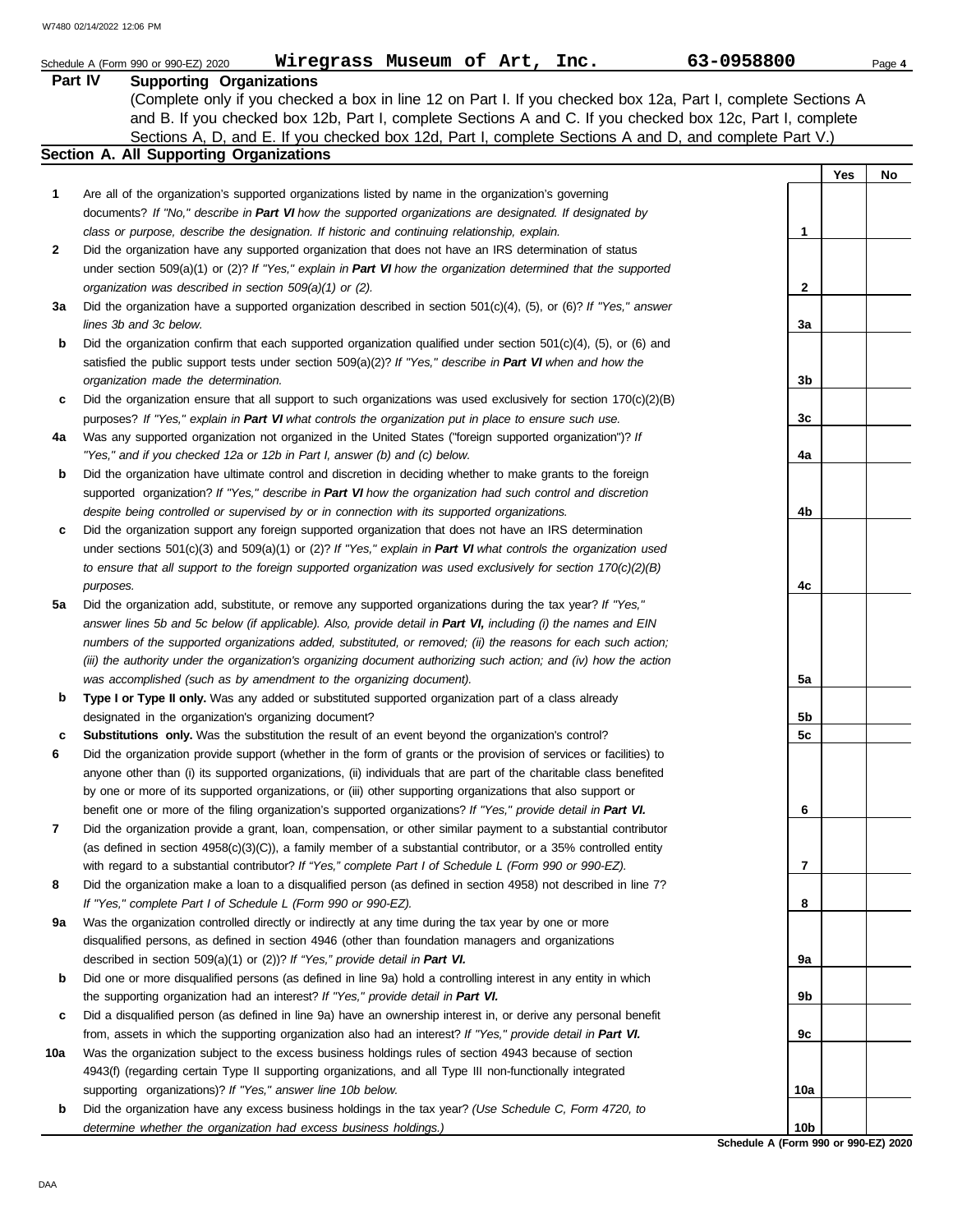|    | 63-0958800<br>Wiregrass Museum of Art, Inc.<br>Schedule A (Form 990 or 990-EZ) 2020<br><b>Supporting Organizations (continued)</b><br><b>Part IV</b> |              |     | Page 5 |
|----|------------------------------------------------------------------------------------------------------------------------------------------------------|--------------|-----|--------|
|    |                                                                                                                                                      |              | Yes | No     |
| 11 | Has the organization accepted a gift or contribution from any of the following persons?                                                              |              |     |        |
| а  | A person who directly or indirectly controls, either alone or together with persons described in lines 11b and                                       |              |     |        |
|    | 11c below, the governing body of a supported organization?                                                                                           | 11a          |     |        |
| b  | A family member of a person described in line 11a above?                                                                                             | 11b          |     |        |
| c  | A 35% controlled entity of a person described in line 11a or 11b above? If "Yes" to line 11a, 11b, or 11c, provide                                   |              |     |        |
|    | detail in Part VI.                                                                                                                                   | 11c          |     |        |
|    | Section B. Type I Supporting Organizations                                                                                                           |              |     |        |
|    |                                                                                                                                                      |              | Yes | No     |
| 1  | Did the governing body, members of the governing body, officers acting in their official capacity, or membership of one or                           |              |     |        |
|    | more supported organizations have the power to regularly appoint or elect at least a majority of the organization's officers,                        |              |     |        |
|    | directors, or trustees at all times during the tax year? If "No," describe in Part VI how the supported organization(s)                              |              |     |        |
|    | effectively operated, supervised, or controlled the organization's activities. If the organization had more than one supported                       |              |     |        |
|    | organization, describe how the powers to appoint and/or remove officers, directors, or trustees were allocated among the                             |              |     |        |
|    | supported organizations and what conditions or restrictions, if any, applied to such powers during the tax year.                                     | 1            |     |        |
| 2  | Did the organization operate for the benefit of any supported organization other than the supported                                                  |              |     |        |
|    | organization(s) that operated, supervised, or controlled the supporting organization? If "Yes," explain in Part                                      |              |     |        |
|    | VI how providing such benefit carried out the purposes of the supported organization(s) that operated,                                               |              |     |        |
|    | supervised, or controlled the supporting organization.<br>Section C. Type II Supporting Organizations                                                | $\mathbf{2}$ |     |        |
|    |                                                                                                                                                      |              | Yes | No     |
| 1  | Were a majority of the organization's directors or trustees during the tax year also a majority of the directors                                     |              |     |        |
|    | or trustees of each of the organization's supported organization(s)? If "No," describe in Part VI how control                                        |              |     |        |
|    | or management of the supporting organization was vested in the same persons that controlled or managed                                               |              |     |        |
|    | the supported organization(s).                                                                                                                       | 1            |     |        |
|    | Section D. All Type III Supporting Organizations                                                                                                     |              |     |        |
|    |                                                                                                                                                      |              | Yes | No     |
| 1  | Did the organization provide to each of its supported organizations, by the last day of the fifth month of the                                       |              |     |        |
|    | organization's tax year, (i) a written notice describing the type and amount of support provided during the prior tax                                |              |     |        |
|    | year, (ii) a copy of the Form 990 that was most recently filed as of the date of notification, and (iii) copies of the                               |              |     |        |
|    | organization's governing documents in effect on the date of notification, to the extent not previously provided?                                     | 1            |     |        |
| 2  | Were any of the organization's officers, directors, or trustees either (i) appointed or elected by the supported                                     |              |     |        |
|    | organization(s) or (ii) serving on the governing body of a supported organization? If "No," explain in Part VI how                                   |              |     |        |
|    | the organization maintained a close and continuous working relationship with the supported organization(s).                                          | 2            |     |        |
| 3  | By reason of the relationship described in line 2, above, did the organization's supported organizations have                                        |              |     |        |
|    | a significant voice in the organization's investment policies and in directing the use of the organization's                                         |              |     |        |
|    | income or assets at all times during the tax year? If "Yes," describe in Part VI the role the organization's                                         |              |     |        |
|    | supported organizations played in this regard.                                                                                                       | 3            |     |        |
|    | Section E. Type III Functionally-Integrated Supporting Organizations                                                                                 |              |     |        |
| 1  | Check the box next to the method that the organization used to satisfy the Integral Part Test during the year (see instructions).                    |              |     |        |
| а  | The organization satisfied the Activities Test. Complete line 2 below.                                                                               |              |     |        |
| b  | The organization is the parent of each of its supported organizations. Complete line 3 below.                                                        |              |     |        |
| c  | The organization supported a governmental entity. Describe in Part VI how you supported a governmental entity (see instructions).                    |              |     |        |
| 2  | Activities Test. Answer lines 2a and 2b below.                                                                                                       |              | Yes | No     |
| а  | Did substantially all of the organization's activities during the tax year directly further the exempt purposes of                                   |              |     |        |
|    | the supported organization(s) to which the organization was responsive? If "Yes," then in Part VI identify                                           |              |     |        |
|    | those supported organizations and explain how these activities directly furthered their exempt purposes,                                             |              |     |        |
|    | how the organization was responsive to those supported organizations, and how the organization determined                                            |              |     |        |
|    | that these activities constituted substantially all of its activities.                                                                               | 2a           |     |        |
| b  | Did the activities described in line 2a, above, constitute activities that, but for the organization's involvement,                                  |              |     |        |
|    | one or more of the organization's supported organization(s) would have been engaged in? If "Yes," explain in                                         |              |     |        |

**3** Parent of Supported Organizations. *Answer lines 3a and 3b below.*

*these activities but for the organization's involvement.*

- **a** Did the organization have the power to regularly appoint or elect a majority of the officers, directors, or trustees of each of the supported organizations? *If "Yes" or "No," provide details in Part VI.*
- **b** Did the organization exercise a substantial degree of direction over the policies, programs, and activities of each of its supported organizations? *If "Yes," describe in Part VI the role played by the organization in this regard.*

*Part VI the reasons for the organization's position that its supported organization(s) would have engaged in*

DAA **Schedule A (Form 990 or 990-EZ) 2020 3b**

**2b**

**3a**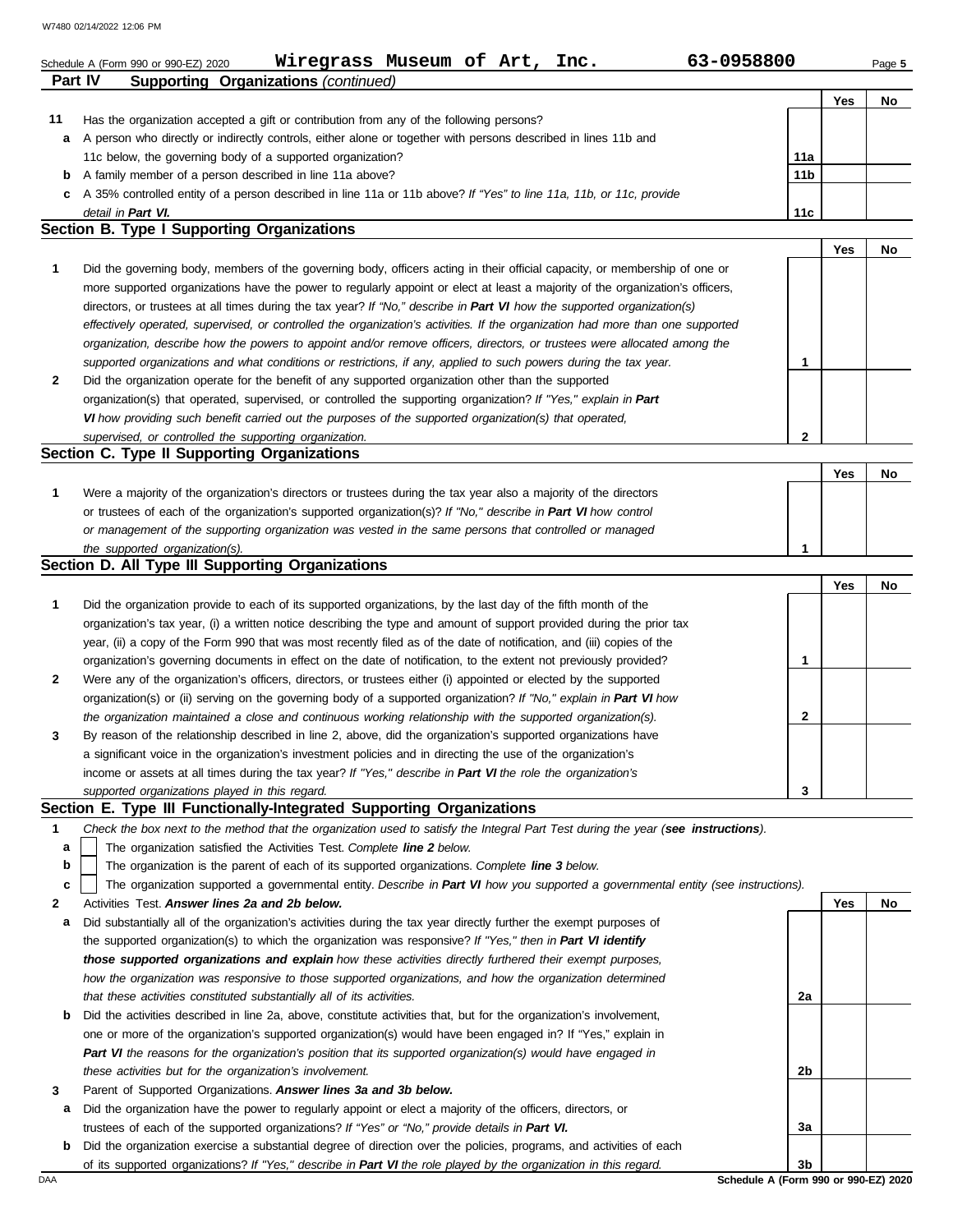|                         | Wiregrass Museum of Art, Inc.<br>Schedule A (Form 990 or 990-EZ) 2020                                                            |                | 63-0958800     | Page 6                         |
|-------------------------|----------------------------------------------------------------------------------------------------------------------------------|----------------|----------------|--------------------------------|
| Part V                  | Type III Non-Functionally Integrated 509(a)(3) Supporting Organizations                                                          |                |                |                                |
| $\mathbf{1}$            | Check here if the organization satisfied the Integral Part Test as a qualifying trust on Nov. 20, 1970 (explain in Part VI). See |                |                |                                |
|                         | instructions. All other Type III non-functionally integrated supporting organizations must complete Sections A through E.        |                |                |                                |
|                         | Section A - Adjusted Net Income                                                                                                  |                | (A) Prior Year | (B) Current Year<br>(optional) |
| 1.                      | Net short-term capital gain                                                                                                      | 1              |                |                                |
| 2                       | Recoveries of prior-year distributions                                                                                           | $\mathbf{2}$   |                |                                |
| 3                       | Other gross income (see instructions)                                                                                            | 3              |                |                                |
| 4                       | Add lines 1 through 3.                                                                                                           | 4              |                |                                |
| 5                       | Depreciation and depletion                                                                                                       | 5              |                |                                |
| 6                       | Portion of operating expenses paid or incurred for production or collection of                                                   |                |                |                                |
|                         | gross income or for management, conservation, or maintenance of property                                                         |                |                |                                |
|                         | held for production of income (see instructions)                                                                                 | 6              |                |                                |
| 7                       | Other expenses (see instructions)                                                                                                | $\overline{7}$ |                |                                |
| 8                       | Adjusted Net Income (subtract lines 5, 6, and 7 from line 4)                                                                     | 8              |                |                                |
|                         | Section B - Minimum Asset Amount                                                                                                 |                | (A) Prior Year | (B) Current Year<br>(optional) |
| 1                       | Aggregate fair market value of all non-exempt-use assets (see                                                                    |                |                |                                |
|                         | instructions for short tax year or assets held for part of year):                                                                |                |                |                                |
|                         | a Average monthly value of securities                                                                                            | 1a             |                |                                |
|                         | <b>b</b> Average monthly cash balances                                                                                           | 1 <sub>b</sub> |                |                                |
|                         | c Fair market value of other non-exempt-use assets                                                                               | 1 <sub>c</sub> |                |                                |
|                         | d Total (add lines 1a, 1b, and 1c)                                                                                               | 1 <sub>d</sub> |                |                                |
|                         | <b>e</b> Discount claimed for blockage or other factors                                                                          |                |                |                                |
|                         | (explain in detail in Part VI):                                                                                                  |                |                |                                |
| $\mathbf{2}$            | Acquisition indebtedness applicable to non-exempt-use assets                                                                     | $\mathbf{2}$   |                |                                |
| 3                       | Subtract line 2 from line 1d.                                                                                                    | $\mathbf 3$    |                |                                |
| 4                       | Cash deemed held for exempt use. Enter 0.015 of line 3 (for greater amount,                                                      |                |                |                                |
|                         | see instructions).                                                                                                               | 4              |                |                                |
| 5                       | Net value of non-exempt-use assets (subtract line 4 from line 3)                                                                 | 5              |                |                                |
| 6                       | Multiply line 5 by 0.035.                                                                                                        | 6              |                |                                |
| $\overline{\mathbf{r}}$ | Recoveries of prior-year distributions                                                                                           | $\overline{7}$ |                |                                |
| 8                       | Minimum Asset Amount (add line 7 to line 6)                                                                                      | 8              |                |                                |
|                         | Section C - Distributable Amount                                                                                                 |                |                | Current Year                   |
| 1                       | Adjusted net income for prior year (from Section A, line 8, column A)                                                            | 1              |                |                                |
| $\mathbf{2}$            | Enter 0.85 of line 1.                                                                                                            | $\mathbf{2}$   |                |                                |
| 3                       | Minimum asset amount for prior year (from Section B, line 8, column A)                                                           | 3              |                |                                |
| 4                       | Enter greater of line 2 or line 3.                                                                                               | 4              |                |                                |
| 5                       | Income tax imposed in prior year                                                                                                 | 5              |                |                                |
| 6                       | <b>Distributable Amount.</b> Subtract line 5 from line 4, unless subject to                                                      |                |                |                                |
|                         | emergency temporary reduction (see instructions).                                                                                | 6              |                |                                |

**7** (see instructions). Check here if the current year is the organization's first as a non-functionally integrated Type III supporting organization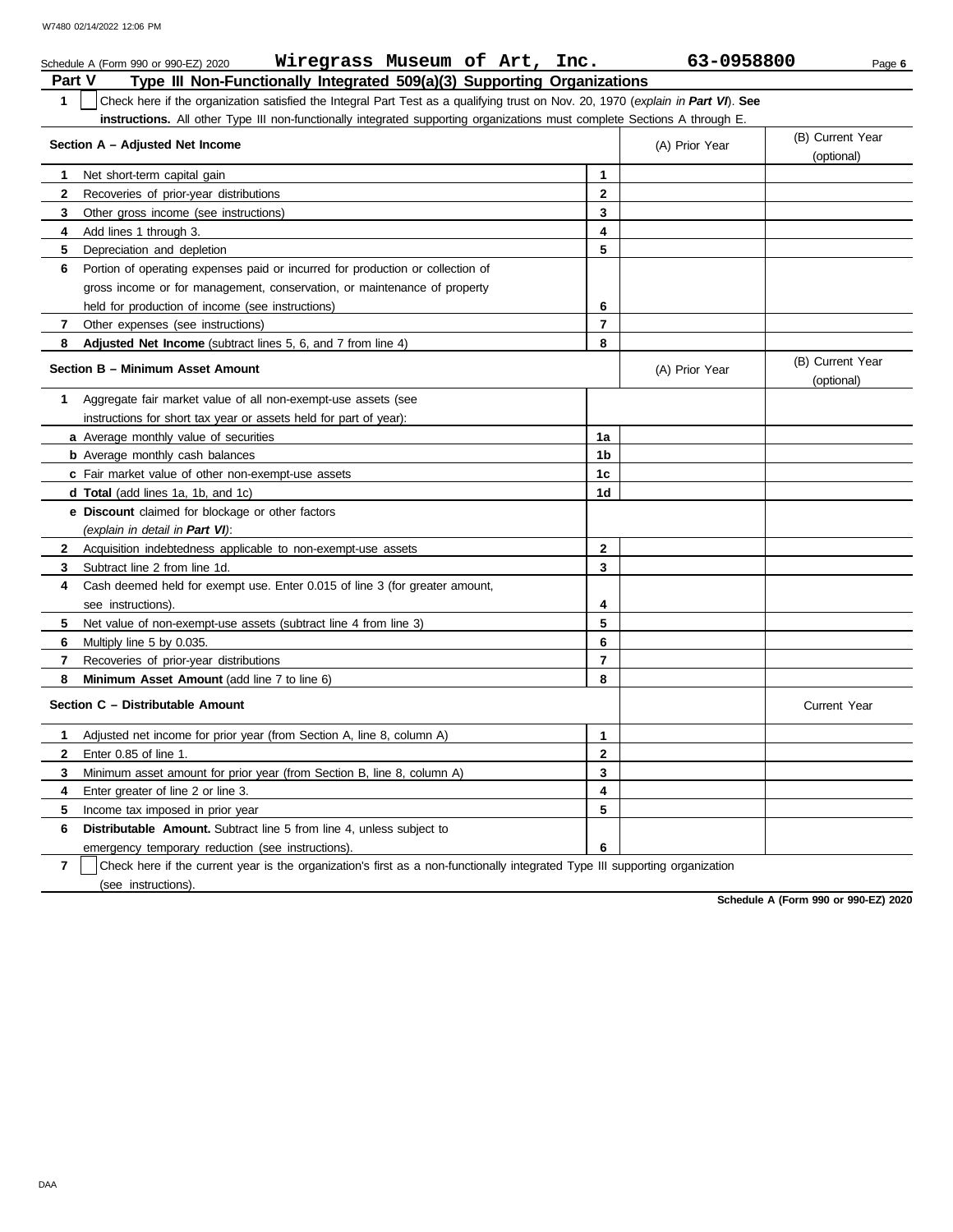|               | Wiregrass Museum of Art, Inc.<br>Schedule A (Form 990 or 990-EZ) 2020                         |                             | 63-0958800                            | Page 7                                  |  |  |  |  |  |  |  |
|---------------|-----------------------------------------------------------------------------------------------|-----------------------------|---------------------------------------|-----------------------------------------|--|--|--|--|--|--|--|
| <b>Part V</b> | Type III Non-Functionally Integrated 509(a)(3) Supporting Organizations (continued)           |                             |                                       |                                         |  |  |  |  |  |  |  |
|               | Section D - Distributions                                                                     |                             |                                       | <b>Current Year</b>                     |  |  |  |  |  |  |  |
| 1             | Amounts paid to supported organizations to accomplish exempt purposes                         |                             |                                       |                                         |  |  |  |  |  |  |  |
| $\mathbf{2}$  | Amounts paid to perform activity that directly furthers exempt purposes of supported          |                             |                                       |                                         |  |  |  |  |  |  |  |
|               | organizations, in excess of income from activity                                              |                             |                                       |                                         |  |  |  |  |  |  |  |
| 3             | Administrative expenses paid to accomplish exempt purposes of supported organizations         |                             |                                       |                                         |  |  |  |  |  |  |  |
| 4             | Amounts paid to acquire exempt-use assets                                                     |                             |                                       |                                         |  |  |  |  |  |  |  |
| 5             | Qualified set-aside amounts (prior IRS approval required— <i>provide details in Part VI</i> ) |                             |                                       |                                         |  |  |  |  |  |  |  |
| 6             | Other distributions ( <i>describe in Part VI</i> ). See instructions.                         |                             |                                       |                                         |  |  |  |  |  |  |  |
| 7             | Total annual distributions. Add lines 1 through 6.                                            |                             |                                       |                                         |  |  |  |  |  |  |  |
| 8             | Distributions to attentive supported organizations to which the organization is responsive    |                             |                                       |                                         |  |  |  |  |  |  |  |
|               | (provide details in Part VI). See instructions.                                               |                             |                                       |                                         |  |  |  |  |  |  |  |
| 9             | Distributable amount for 2020 from Section C, line 6                                          |                             |                                       |                                         |  |  |  |  |  |  |  |
| 10            | Line 8 amount divided by line 9 amount                                                        |                             |                                       |                                         |  |  |  |  |  |  |  |
|               |                                                                                               | (i)                         | (ii)                                  | (iii)                                   |  |  |  |  |  |  |  |
|               | <b>Section E - Distribution Allocations (see instructions)</b>                                | <b>Excess Distributions</b> | <b>Underdistributions</b><br>Pre-2020 | <b>Distributable</b><br>Amount for 2020 |  |  |  |  |  |  |  |
| 1             | Distributable amount for 2020 from Section C, line 6                                          |                             |                                       |                                         |  |  |  |  |  |  |  |
| $\mathbf{2}$  | Underdistributions, if any, for years prior to 2020                                           |                             |                                       |                                         |  |  |  |  |  |  |  |
|               | (reasonable cause required-explain in Part VI). See                                           |                             |                                       |                                         |  |  |  |  |  |  |  |
|               | instructions.                                                                                 |                             |                                       |                                         |  |  |  |  |  |  |  |
| 3             | Excess distributions carryover, if any, to 2020                                               |                             |                                       |                                         |  |  |  |  |  |  |  |
|               |                                                                                               |                             |                                       |                                         |  |  |  |  |  |  |  |
|               |                                                                                               |                             |                                       |                                         |  |  |  |  |  |  |  |
|               |                                                                                               |                             |                                       |                                         |  |  |  |  |  |  |  |
|               |                                                                                               |                             |                                       |                                         |  |  |  |  |  |  |  |
|               |                                                                                               |                             |                                       |                                         |  |  |  |  |  |  |  |
|               | f Total of lines 3a through 3e                                                                |                             |                                       |                                         |  |  |  |  |  |  |  |
|               | <b>g</b> Applied to underdistributions of prior years                                         |                             |                                       |                                         |  |  |  |  |  |  |  |
|               | h Applied to 2020 distributable amount                                                        |                             |                                       |                                         |  |  |  |  |  |  |  |
| Ť.            | Carryover from 2015 not applied (see instructions)                                            |                             |                                       |                                         |  |  |  |  |  |  |  |
|               | Remainder. Subtract lines 3g, 3h, and 3i from line 3f.                                        |                             |                                       |                                         |  |  |  |  |  |  |  |
| 4             | Distributions for 2020 from                                                                   |                             |                                       |                                         |  |  |  |  |  |  |  |
|               | Section D, line 7:<br>\$                                                                      |                             |                                       |                                         |  |  |  |  |  |  |  |
|               | a Applied to underdistributions of prior years                                                |                             |                                       |                                         |  |  |  |  |  |  |  |
|               | <b>b</b> Applied to 2020 distributable amount                                                 |                             |                                       |                                         |  |  |  |  |  |  |  |
|               | c Remainder. Subtract lines 4a and 4b from line 4.                                            |                             |                                       |                                         |  |  |  |  |  |  |  |
| 5             | Remaining underdistributions for years prior to 2020, if                                      |                             |                                       |                                         |  |  |  |  |  |  |  |
|               | any. Subtract lines 3g and 4a from line 2. For result                                         |                             |                                       |                                         |  |  |  |  |  |  |  |
|               | greater than zero, explain in Part VI. See instructions.                                      |                             |                                       |                                         |  |  |  |  |  |  |  |
| 6             | Remaining underdistributions for 2020 Subtract lines 3h                                       |                             |                                       |                                         |  |  |  |  |  |  |  |
|               | and 4b from line 1. For result greater than zero, explain in                                  |                             |                                       |                                         |  |  |  |  |  |  |  |
|               | Part VI. See instructions.                                                                    |                             |                                       |                                         |  |  |  |  |  |  |  |
| 7             | Excess distributions carryover to 2021. Add lines 3j                                          |                             |                                       |                                         |  |  |  |  |  |  |  |
|               | and 4c.                                                                                       |                             |                                       |                                         |  |  |  |  |  |  |  |
| 8             | Breakdown of line 7:                                                                          |                             |                                       |                                         |  |  |  |  |  |  |  |
|               |                                                                                               |                             |                                       |                                         |  |  |  |  |  |  |  |
|               |                                                                                               |                             |                                       |                                         |  |  |  |  |  |  |  |
|               |                                                                                               |                             |                                       |                                         |  |  |  |  |  |  |  |
|               |                                                                                               |                             |                                       |                                         |  |  |  |  |  |  |  |
|               | e Excess from 2020                                                                            |                             |                                       |                                         |  |  |  |  |  |  |  |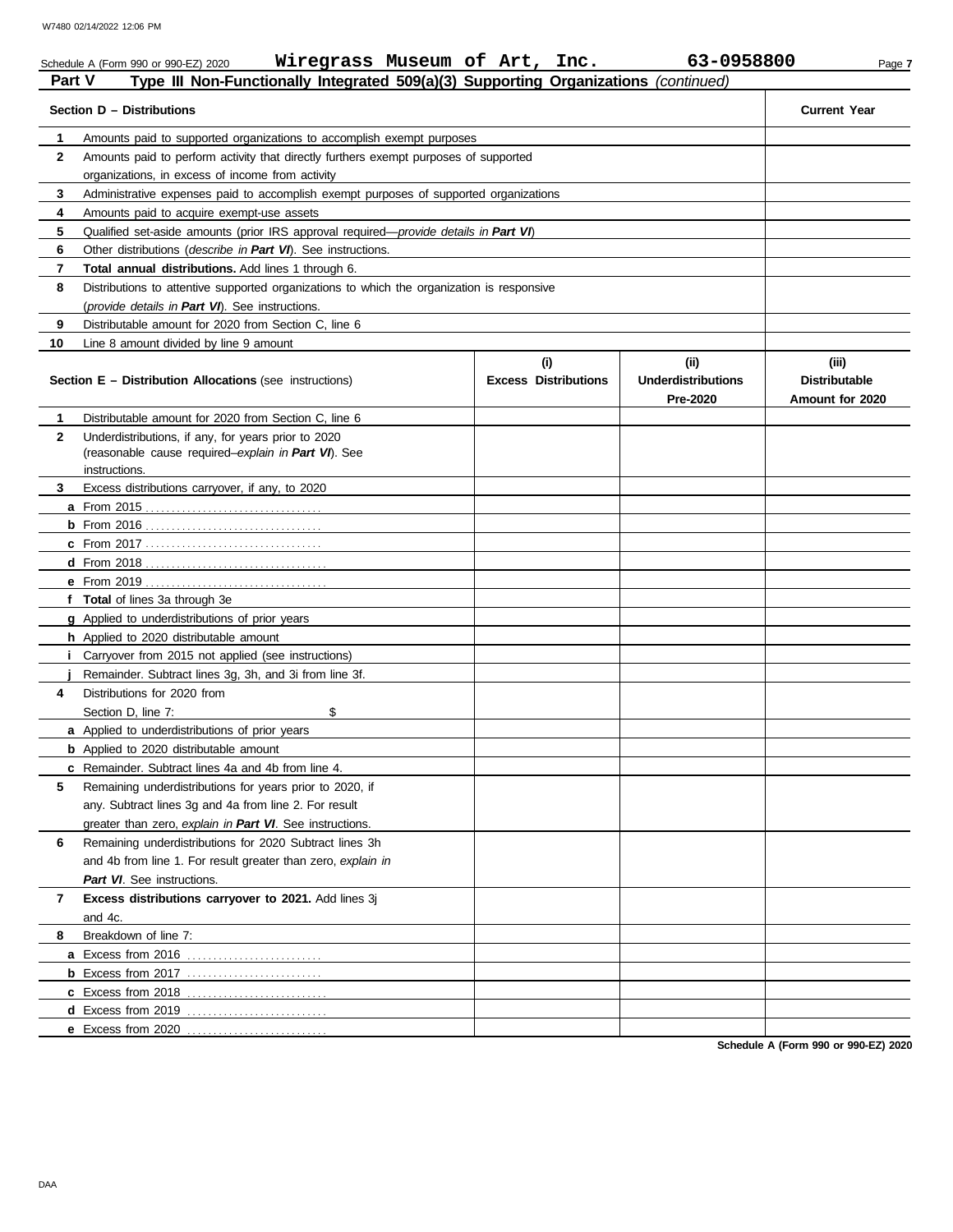| Part VI | Schedule A (Form 990 or 990-EZ) 2020 | Supplemental Information. Provide the explanations required by Part II, line 10; Part II, line 17a or 17b; Part<br>III, line 12; Part IV, Section A, lines 1, 2, 3b, 3c, 4b, 4c, 5a, 6, 9a, 9b, 9c, 11a, 11b, and 11c; Part IV, Section<br>B, lines 1 and 2; Part IV, Section C, line 1; Part IV, Section D, lines 2 and 3; Part IV, Section E, lines 1c, 2a, 2b,<br>3a, and 3b; Part V, line 1; Part V, Section B, line 1e; Part V, Section D, lines 5, 6, and 8; and Part V, Section E,<br>lines 2, 5, and 6. Also complete this part for any additional information. (See instructions.) | Wiregrass Museum of Art, Inc. |  |  | 63-0958800 | Page 8 |
|---------|--------------------------------------|---------------------------------------------------------------------------------------------------------------------------------------------------------------------------------------------------------------------------------------------------------------------------------------------------------------------------------------------------------------------------------------------------------------------------------------------------------------------------------------------------------------------------------------------------------------------------------------------|-------------------------------|--|--|------------|--------|
|         |                                      |                                                                                                                                                                                                                                                                                                                                                                                                                                                                                                                                                                                             |                               |  |  |            |        |
|         |                                      |                                                                                                                                                                                                                                                                                                                                                                                                                                                                                                                                                                                             |                               |  |  |            |        |
|         |                                      |                                                                                                                                                                                                                                                                                                                                                                                                                                                                                                                                                                                             |                               |  |  |            |        |
|         |                                      |                                                                                                                                                                                                                                                                                                                                                                                                                                                                                                                                                                                             |                               |  |  |            |        |
|         |                                      |                                                                                                                                                                                                                                                                                                                                                                                                                                                                                                                                                                                             |                               |  |  |            |        |
|         |                                      |                                                                                                                                                                                                                                                                                                                                                                                                                                                                                                                                                                                             |                               |  |  |            |        |
|         |                                      |                                                                                                                                                                                                                                                                                                                                                                                                                                                                                                                                                                                             |                               |  |  |            |        |
|         |                                      |                                                                                                                                                                                                                                                                                                                                                                                                                                                                                                                                                                                             |                               |  |  |            |        |
|         |                                      |                                                                                                                                                                                                                                                                                                                                                                                                                                                                                                                                                                                             |                               |  |  |            |        |
|         |                                      |                                                                                                                                                                                                                                                                                                                                                                                                                                                                                                                                                                                             |                               |  |  |            |        |
|         |                                      |                                                                                                                                                                                                                                                                                                                                                                                                                                                                                                                                                                                             |                               |  |  |            |        |
|         |                                      |                                                                                                                                                                                                                                                                                                                                                                                                                                                                                                                                                                                             |                               |  |  |            |        |
|         |                                      |                                                                                                                                                                                                                                                                                                                                                                                                                                                                                                                                                                                             |                               |  |  |            |        |
|         |                                      |                                                                                                                                                                                                                                                                                                                                                                                                                                                                                                                                                                                             |                               |  |  |            |        |
|         |                                      |                                                                                                                                                                                                                                                                                                                                                                                                                                                                                                                                                                                             |                               |  |  |            |        |
|         |                                      |                                                                                                                                                                                                                                                                                                                                                                                                                                                                                                                                                                                             |                               |  |  |            |        |
|         |                                      |                                                                                                                                                                                                                                                                                                                                                                                                                                                                                                                                                                                             |                               |  |  |            |        |
|         |                                      |                                                                                                                                                                                                                                                                                                                                                                                                                                                                                                                                                                                             |                               |  |  |            |        |
|         |                                      |                                                                                                                                                                                                                                                                                                                                                                                                                                                                                                                                                                                             |                               |  |  |            |        |
|         |                                      |                                                                                                                                                                                                                                                                                                                                                                                                                                                                                                                                                                                             |                               |  |  |            |        |
|         |                                      |                                                                                                                                                                                                                                                                                                                                                                                                                                                                                                                                                                                             |                               |  |  |            |        |
|         |                                      |                                                                                                                                                                                                                                                                                                                                                                                                                                                                                                                                                                                             |                               |  |  |            |        |
|         |                                      |                                                                                                                                                                                                                                                                                                                                                                                                                                                                                                                                                                                             |                               |  |  |            |        |
|         |                                      |                                                                                                                                                                                                                                                                                                                                                                                                                                                                                                                                                                                             |                               |  |  |            |        |
|         |                                      |                                                                                                                                                                                                                                                                                                                                                                                                                                                                                                                                                                                             |                               |  |  |            |        |
|         |                                      |                                                                                                                                                                                                                                                                                                                                                                                                                                                                                                                                                                                             |                               |  |  |            |        |
|         |                                      |                                                                                                                                                                                                                                                                                                                                                                                                                                                                                                                                                                                             |                               |  |  |            |        |
|         |                                      |                                                                                                                                                                                                                                                                                                                                                                                                                                                                                                                                                                                             |                               |  |  |            |        |
|         |                                      |                                                                                                                                                                                                                                                                                                                                                                                                                                                                                                                                                                                             |                               |  |  |            |        |
|         |                                      |                                                                                                                                                                                                                                                                                                                                                                                                                                                                                                                                                                                             |                               |  |  |            |        |
|         |                                      |                                                                                                                                                                                                                                                                                                                                                                                                                                                                                                                                                                                             |                               |  |  |            |        |
|         |                                      |                                                                                                                                                                                                                                                                                                                                                                                                                                                                                                                                                                                             |                               |  |  |            |        |
|         |                                      |                                                                                                                                                                                                                                                                                                                                                                                                                                                                                                                                                                                             |                               |  |  |            |        |
|         |                                      |                                                                                                                                                                                                                                                                                                                                                                                                                                                                                                                                                                                             |                               |  |  |            |        |
|         |                                      |                                                                                                                                                                                                                                                                                                                                                                                                                                                                                                                                                                                             |                               |  |  |            |        |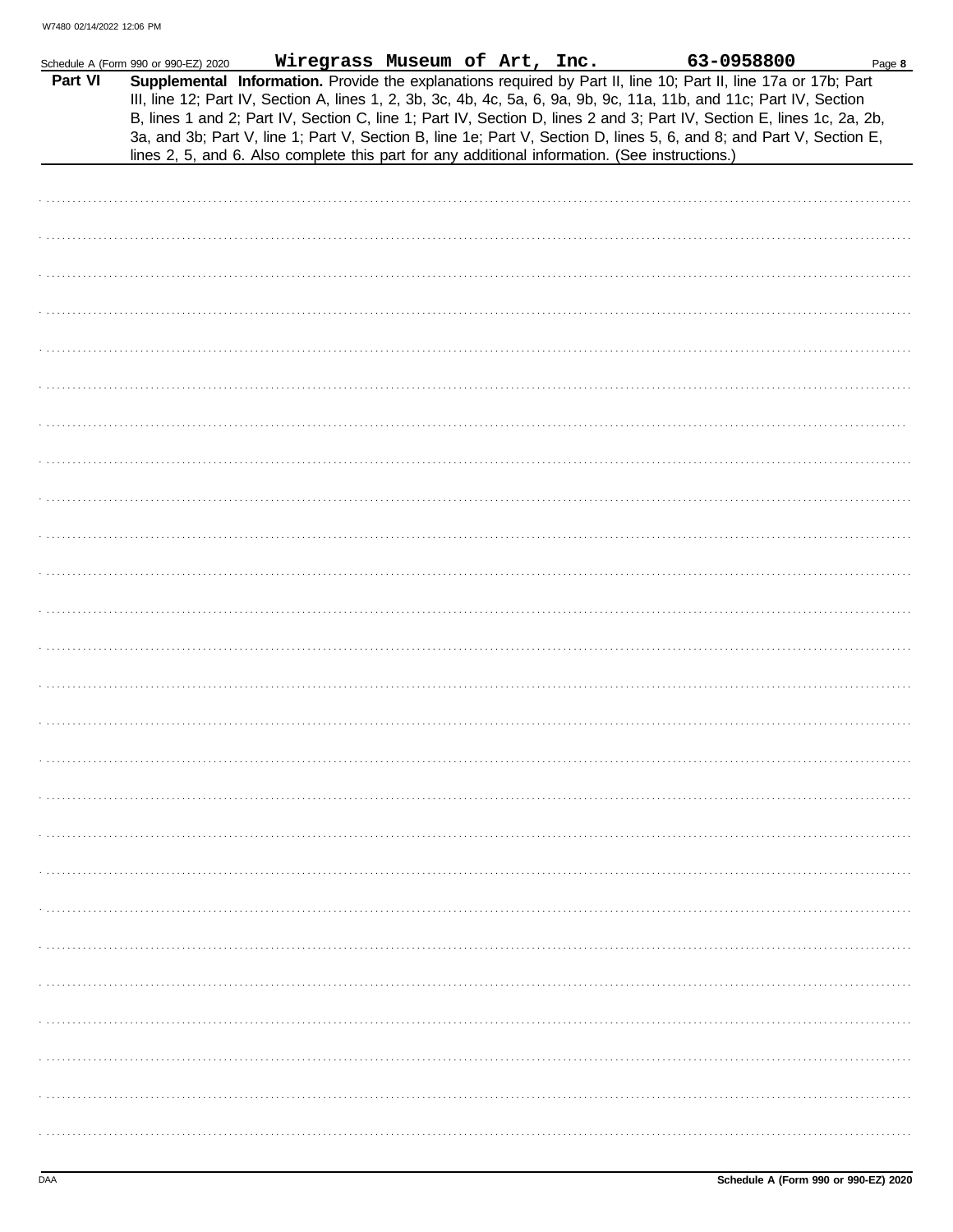### OMB No. 1545-0047 Department of the Treasury Internal Revenue Service Name of the organization **2020 Schedule of Contributors Schedule B (Form 990, 990-EZ, or 990-PF)** u **Attach to Form 990, Form 990-EZ, or Form 990-PF. Employer identification number** u **Go to** *www.irs.gov/Form990* **for the latest information. Wiregrass Museum of Art, Inc. 63-0958800**

**Organization type** (check one):

| Section:                                                                    |
|-----------------------------------------------------------------------------|
| $ \mathbf{X} $ 501(c)( $3$ ) (enter number) organization                    |
| $4947(a)(1)$ nonexempt charitable trust not treated as a private foundation |
| 527 political organization                                                  |
| 501(c)(3) exempt private foundation                                         |
| 4947(a)(1) nonexempt charitable trust treated as a private foundation       |
| 501(c)(3) taxable private foundation                                        |
|                                                                             |

Check if your organization is covered by the **General Rule** or a **Special Rule. Note:** Only a section 501(c)(7), (8), or (10) organization can check boxes for both the General Rule and a Special Rule. See instructions.

## **General Rule**

For an organization filing Form 990, 990-EZ, or 990-PF that received, during the year, contributions totaling \$5,000 or more (in money or property) from any one contributor. Complete Parts I and II. See instructions for determining a contributor's total contributions.

### **Special Rules**

| $\overline{X}$ For an organization described in section 501(c)(3) filing Form 990 or 990-EZ that met the 33 <sup>1</sup> /3% support test of the |
|--------------------------------------------------------------------------------------------------------------------------------------------------|
| regulations under sections 509(a)(1) and 170(b)(1)(A)(vi), that checked Schedule A (Form 990 or 990-EZ), Part II, line                           |
| 13, 16a, or 16b, and that received from any one contributor, during the year, total contributions of the greater of (1)                          |
| \$5,000; or (2) 2% of the amount on (i) Form 990, Part VIII, line 1h; or (ii) Form 990-EZ, line 1. Complete Parts I and II.                      |

literary, or educational purposes, or for the prevention of cruelty to children or animals. Complete Parts I (entering For an organization described in section 501(c)(7), (8), or (10) filing Form 990 or 990-EZ that received from any one contributor, during the year, total contributions of more than \$1,000 *exclusively* for religious, charitable, scientific, "N/A" in column (b) instead of the contributor name and address), II, and III.

For an organization described in section 501(c)(7), (8), or (10) filing Form 990 or 990-EZ that received from any one contributor, during the year, contributions *exclusively* for religious, charitable, etc., purposes, but no such contributions totaled more than \$1,000. If this box is checked, enter here the total contributions that were received during the year for an *exclusively* religious, charitable, etc., purpose. Don't complete any of the parts unless the **General Rule** applies to this organization because it received *nonexclusively* religious, charitable, etc., contributions totaling \$5,000 or more during the year . . . . . . . . . . . . . . . . . . . . . . . . . . . . . . . . . . . . . . . . . . . . . . . . . . . . . . . . . . . . . . . . . . . . . . . . . . . . . . . . .

990-EZ, or 990-PF), but it **must** answer "No" on Part IV, line 2, of its Form 990; or check the box on line H of its Form 990-EZ or on its Form 990-PF, Part I, line 2, to certify that it doesn't meet the filing requirements of Schedule B (Form 990, 990-EZ, or 990-PF). **Caution:** An organization that isn't covered by the General Rule and/or the Special Rules doesn't file Schedule B (Form 990,

**For Paperwork Reduction Act Notice, see the instructions for Form 990, 990-EZ, or 990-PF.**

 $\triangleright$  \$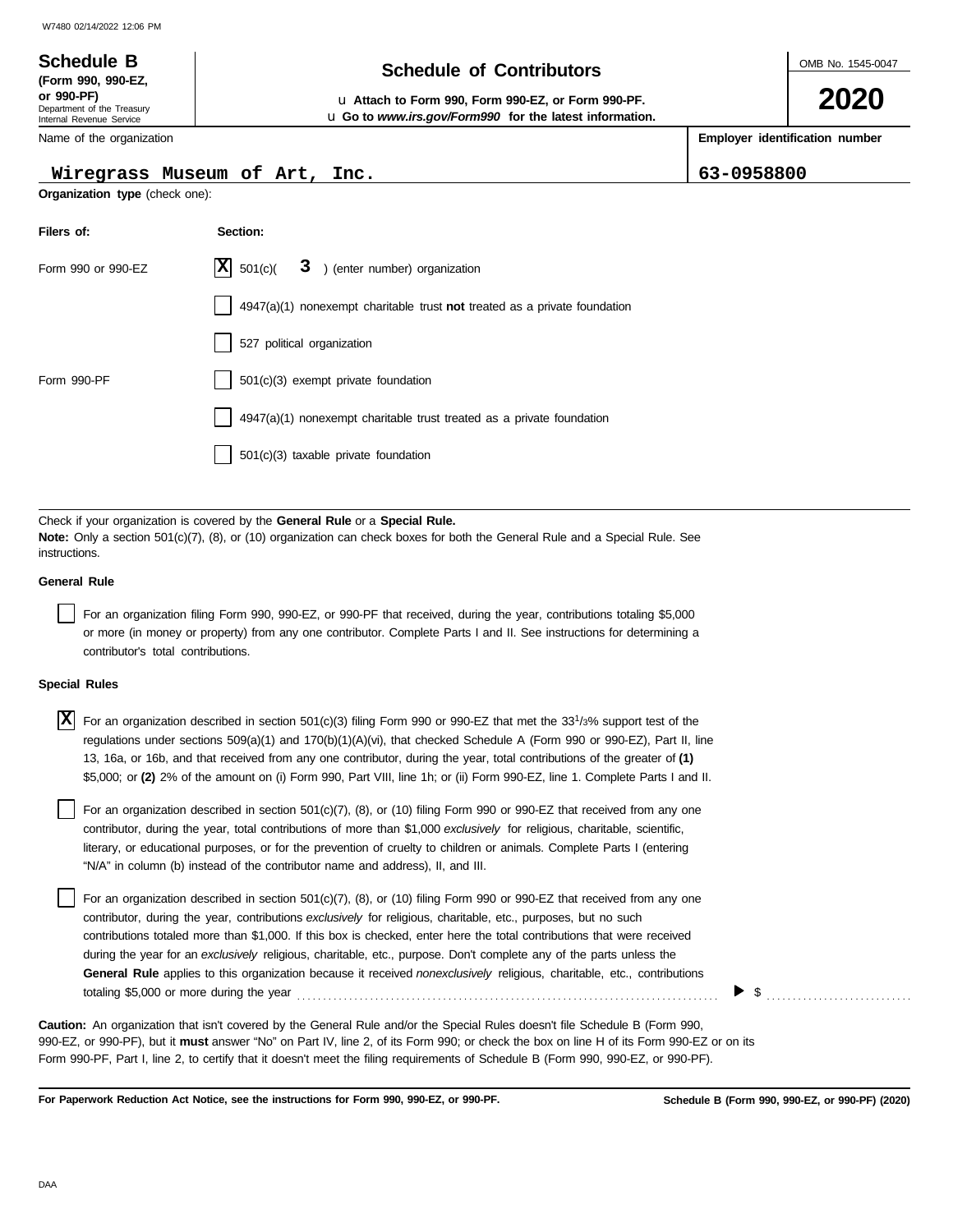| Schedule B (Form 990, 990-EZ, or 990-PF) (2020) | Page 1 of 3 |  | Page 2                                |
|-------------------------------------------------|-------------|--|---------------------------------------|
| Name of organization                            |             |  | <b>Employer identification number</b> |
| Wiregrass Museum of Art, Inc.                   | 63-0958800  |  |                                       |

**Part I Contributors** (see instructions). Use duplicate copies of Part I if additional space is needed.

| (a)<br>No.            | (b)<br>Name, address, and ZIP + 4                                                                                                                  | (c)<br><b>Total contributions</b>              | (d)<br>Type of contribution                                                                                     |
|-----------------------|----------------------------------------------------------------------------------------------------------------------------------------------------|------------------------------------------------|-----------------------------------------------------------------------------------------------------------------|
| 1                     | Alabama Council on the Arts<br>Alabama Council on the Arts<br>201 Monroe Street Suite 110<br>201 Monroe Street Suite 110<br>AL 36104<br>Montgomery | 24,600<br>$\sim$                               | Person<br><b>Payroll</b><br><b>Noncash</b><br>(Complete Part II for<br>noncash contributions.)                  |
| (a)<br>No.            | (b)<br>Name, address, and ZIP + 4                                                                                                                  | (c)<br><b>Total contributions</b>              | (d)<br>Type of contribution                                                                                     |
| $\mathbf{2}$          | City of Dothan<br>City of Dothan<br>P O Box 2128<br>P O Box 2128<br>AL 36302<br>Dothan                                                             | 283,504<br>\$                                  | Person<br>Payroll<br><b>Noncash</b><br>(Complete Part II for<br>noncash contributions.)                         |
| (a)<br>No.            | (b)<br>Name, address, and ZIP + 4                                                                                                                  | (c)<br><b>Total contributions</b>              | (d)<br>Type of contribution                                                                                     |
| 3                     | Houston County Commission<br>Houston County Commission<br>2400 Columbia Hwy<br>2400 Columbia Hwy<br>AL 36303<br>Dothan                             | 10,000<br>$\mathfrak s$                        | Person<br>Payroll<br><b>Noncash</b><br>(Complete Part II for<br>noncash contributions.)                         |
| (a)                   | (b)                                                                                                                                                | (c)                                            | (d)                                                                                                             |
| No.<br>4              | Name, address, and ZIP + 4<br>Wiregrass Foundation<br>Wiregrass Foundation<br>1532 Whatley Drive<br>1532 Whatley Drive<br>AL 36303<br>Dothan       | <b>Total contributions</b><br>19,296<br>$\sim$ | Type of contribution<br>Person<br>Payroll<br><b>Noncash</b><br>(Complete Part II for<br>noncash contributions.) |
| (a)                   | (b)                                                                                                                                                | (c)                                            | (d)                                                                                                             |
| No.<br>$\overline{5}$ | Name, address, and ZIP + 4<br>Daniel Foundation<br>Daniel Fopundation<br>510 Office Park Drive<br>510 Office Park Drive<br>AL 35223<br>Birmingham  | <b>Total contributions</b><br>35,000<br>$\sim$ | Type of contribution<br>Person<br>Payroll<br><b>Noncash</b><br>(Complete Part II for<br>noncash contributions.) |
| (a)<br>No.            | (b)<br>Name, address, and ZIP + 4                                                                                                                  | (c)<br><b>Total contributions</b>              | (d)<br>Type of contribution                                                                                     |
| 6                     | Dothan Area Conv & Visitors Bureau<br>Dothan Area Conv & Visitors Bureau<br>3311 Ross Clark Circle<br>3311 Ross Clark Circle<br>Dothan<br>AL 36303 | 4,000<br>$\sim$                                | Person<br>Payroll<br>Noncash<br>(Complete Part II for<br>noncash contributions.)                                |

**Schedule B (Form 990, 990-EZ, or 990-PF) (2020)**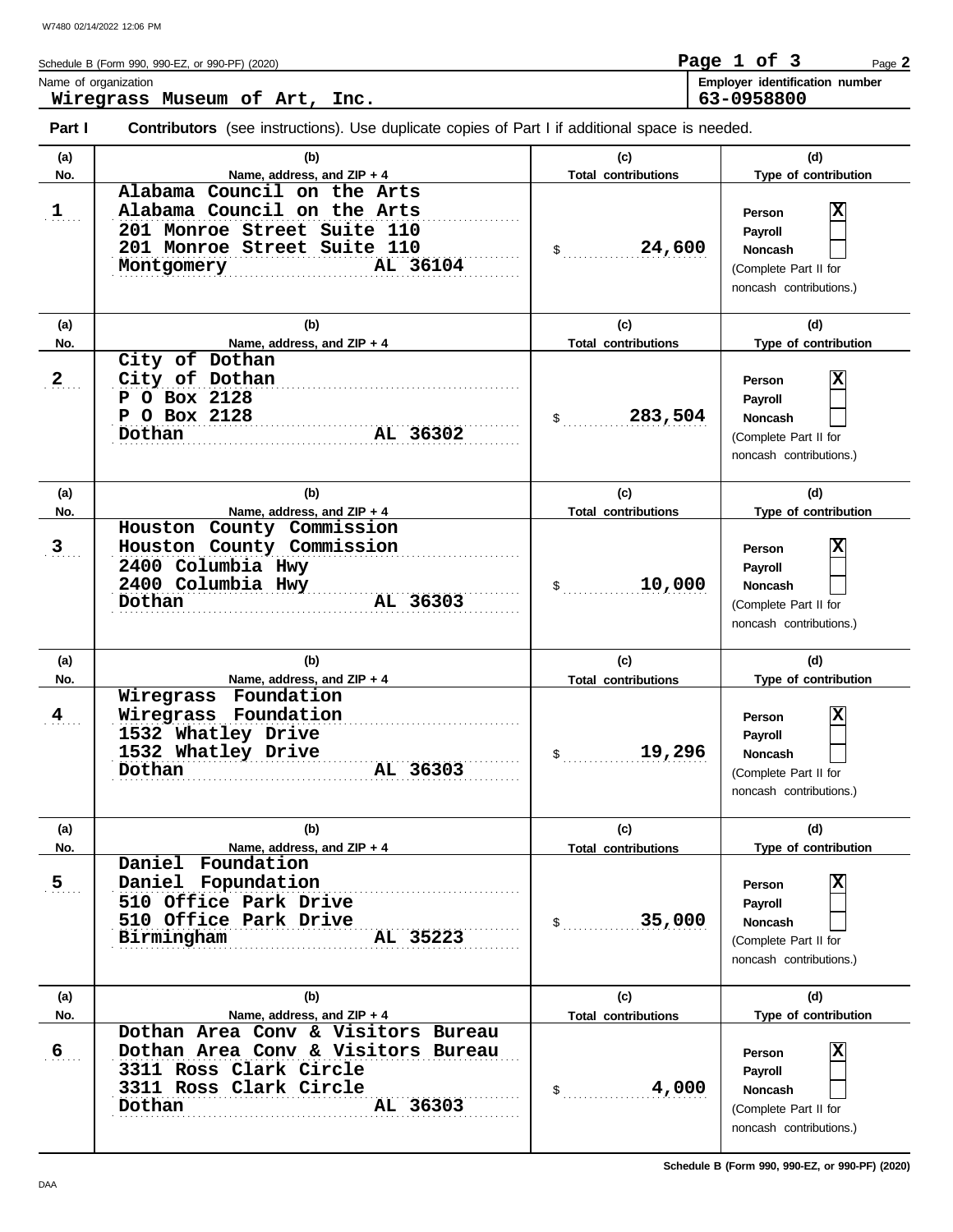| Schedule B (Form 990, 990-EZ, or 990-PF) (2020) | Page 2 of 3 |  | Page 2                                |
|-------------------------------------------------|-------------|--|---------------------------------------|
| Name of organization                            |             |  | <b>Employer identification number</b> |
| Wiregrass Museum of Art, Inc.                   | 63-0958800  |  |                                       |

#### **Part I Contributors** (see instructions). Use duplicate copies of Part I if additional space is needed.

| (a)            | (b)                                                                                                                                   | (c)                        | (d)                                                                                     |
|----------------|---------------------------------------------------------------------------------------------------------------------------------------|----------------------------|-----------------------------------------------------------------------------------------|
| No.            | Name, address, and ZIP + 4                                                                                                            | <b>Total contributions</b> | Type of contribution                                                                    |
| 7 <sub>1</sub> | Dothan City Schools<br>Dothan City Schools<br>2999 Ross Clark Circle<br>2999 Ross Clark Circle<br>Dothan<br>AL 36301                  | 30,000<br>$\sim$           | Person<br>Payroll<br>Noncash<br>(Complete Part II for<br>noncash contributions.)        |
| (a)            | (b)                                                                                                                                   | (c)                        | (d)                                                                                     |
| No.            | Name, address, and ZIP + 4                                                                                                            | <b>Total contributions</b> | Type of contribution                                                                    |
| 8              | Michelin<br>Michelin<br>P O Box 19901<br>P O Box 19901<br>Greenville<br>SC 29602                                                      | 33,100<br>$\sim$           | Person<br>Payroll<br><b>Noncash</b><br>(Complete Part II for<br>noncash contributions.) |
| (a)            | (b)                                                                                                                                   | (c)                        | (d)                                                                                     |
| No.            | Name, address, and ZIP + 4                                                                                                            | <b>Total contributions</b> | Type of contribution                                                                    |
| 9              | Endowment Humanities<br>National<br>National Endowment Humanities<br>400 7th Street SW<br>400 7th Street SW<br>Washington<br>DC 20506 | 9,987<br>\$                | Person<br>Payroll<br><b>Noncash</b><br>(Complete Part II for<br>noncash contributions.) |
| (a)            | (b)                                                                                                                                   | (c)                        | (d)                                                                                     |
| No.            | Name, address, and ZIP + 4                                                                                                            | <b>Total contributions</b> | Type of contribution                                                                    |
| 10             | Caring Foundation<br>Caring Foundation<br>450 Riverchase Parkway East                                                                 |                            | Person<br>Payroll                                                                       |
|                | 450 Riverchase Parkway East<br>Birmingham<br>AL 35244                                                                                 | 2,000<br>\$                | <b>Noncash</b><br>(Complete Part II for<br>noncash contributions.)                      |
| (a)            | (b)                                                                                                                                   | (c)                        | (d)                                                                                     |
| No.            | Name, address, and ZIP + 4                                                                                                            | <b>Total contributions</b> | Type of contribution                                                                    |
| 11             | Henry Luce Foundation<br>Henry Luce Foundation<br>51 Madison Avenue # 30<br>51 Madison Avenue # 30<br>New York<br>NY 10010            | 25,000<br>$\sim$           | Person<br>Payroll<br>Noncash<br>(Complete Part II for<br>noncash contributions.)        |
| (a)            | (b)<br>Name, address, and ZIP + 4                                                                                                     | (c)                        | (d)<br>Type of contribution                                                             |

**Schedule B (Form 990, 990-EZ, or 990-PF) (2020)**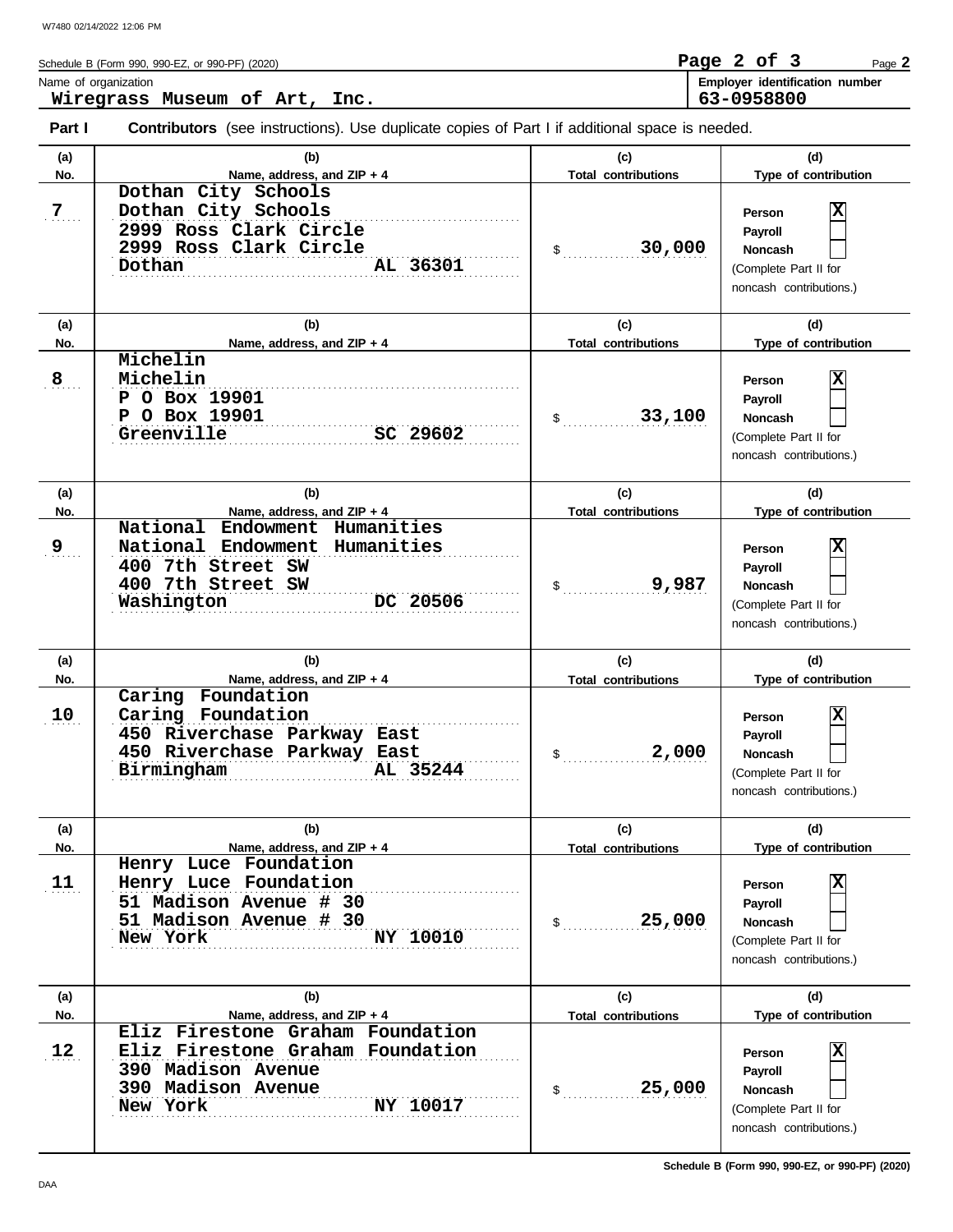| Schedule B (Form 990, 990-EZ, or 990-PF) (2020) | Page 3 of 3    |  | Page 2                                |
|-------------------------------------------------|----------------|--|---------------------------------------|
| Name of organization                            |                |  | <b>Employer identification number</b> |
| Wiregrass Museum of Art, Inc.                   | $63 - 0958800$ |  |                                       |

**Part I Contributors** (see instructions). Use duplicate copies of Part I if additional space is needed.

| (a) | (b)                                                                                                                                    | (c)                        | (d)                                                                                     |
|-----|----------------------------------------------------------------------------------------------------------------------------------------|----------------------------|-----------------------------------------------------------------------------------------|
| No. | Name, address, and ZIP + 4                                                                                                             | <b>Total contributions</b> | Type of contribution                                                                    |
| 13  | Small Business Administration<br>Small Business Administration<br>409 Third Street SW<br>409 Third Street SW<br>DC 20416<br>Washington | 47,849<br>$\sim$           | Person<br>Payroll<br><b>Noncash</b><br>(Complete Part II for<br>noncash contributions.) |
| (a) | (b)                                                                                                                                    | (c)                        | (d)                                                                                     |
| No. | Name, address, and ZIP + 4                                                                                                             | <b>Total contributions</b> | Type of contribution                                                                    |
| 14  | Alabama Revive Plus<br>Alabama Revive Plus<br>600 Dexter Avenue Suite N-200<br>600 Dexter Avenue Suite N-200<br>AL 36104<br>Montgomery | 20,000<br>\$               | Person<br>Payroll<br><b>Noncash</b><br>(Complete Part II for<br>noncash contributions.) |
| (a) | (b)                                                                                                                                    | (c)                        | (d)                                                                                     |
| No. | Name, address, and ZIP + 4                                                                                                             | <b>Total contributions</b> | Type of contribution                                                                    |
|     |                                                                                                                                        | $\$\$                      | Person<br>Payroll<br><b>Noncash</b><br>(Complete Part II for<br>noncash contributions.) |
| (a) | (b)                                                                                                                                    | (c)                        | (d)                                                                                     |
| No. | Name, address, and ZIP + 4                                                                                                             | <b>Total contributions</b> | Type of contribution                                                                    |
|     |                                                                                                                                        |                            | Person<br>Payroll<br><b>Noncash</b><br>(Complete Part II for<br>noncash contributions.) |
| (a) | (b)                                                                                                                                    | (c)                        | (d)                                                                                     |
| No. | Name, address, and ZIP + 4                                                                                                             | <b>Total contributions</b> | Type of contribution                                                                    |
|     |                                                                                                                                        | \$                         | Person<br>Payroll<br>Noncash<br>(Complete Part II for<br>noncash contributions.)        |
| (a) | (b)                                                                                                                                    | (c)                        | (d)                                                                                     |
| No. | Name, address, and ZIP + 4                                                                                                             | <b>Total contributions</b> | Type of contribution                                                                    |
|     |                                                                                                                                        | \$                         | Person<br>Payroll<br>Noncash<br>(Complete Part II for<br>noncash contributions.)        |

**Schedule B (Form 990, 990-EZ, or 990-PF) (2020)**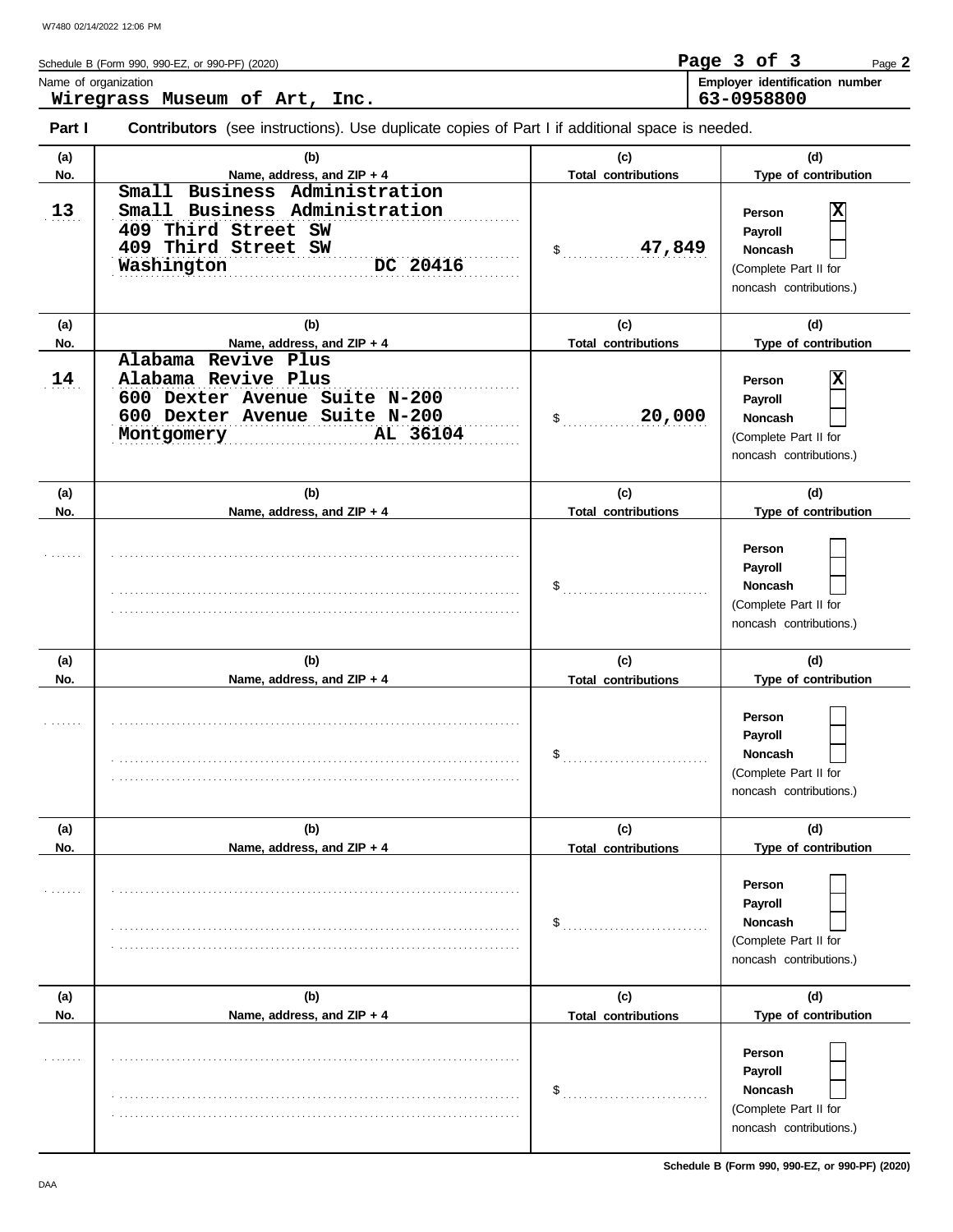**(Form 990)**

Department of the Treasury Internal Revenue Service

# **SCHEDULE D Supplemental Financial Statements**

**Part IV, line 6, 7, 8, 9, 10, 11a, 11b, 11c, 11d, 11e, 11f, 12a, or 12b.** u **Complete if the organization answered "Yes" on Form 990,**

u **Attach to Form 990.**  u **Go to** *www.irs.gov/Form990* **for instructions and the latest information.**

**Inspection**

**2020**

**Open to Public**

OMB No. 1545-0047

|              | Name of the organization                                                                                                                  |                                                    |                | Employer identification number  |
|--------------|-------------------------------------------------------------------------------------------------------------------------------------------|----------------------------------------------------|----------------|---------------------------------|
|              | Wiregrass Museum of Art, Inc.                                                                                                             |                                                    |                | 63-0958800                      |
|              | Organizations Maintaining Donor Advised Funds or Other Similar Funds or Accounts.<br>Part I                                               |                                                    |                |                                 |
|              | Complete if the organization answered "Yes" on Form 990, Part IV, line 6.                                                                 |                                                    |                |                                 |
|              |                                                                                                                                           | (a) Donor advised funds                            |                | (b) Funds and other accounts    |
| 1            | Total number at end of year                                                                                                               |                                                    |                |                                 |
| 2            |                                                                                                                                           |                                                    |                |                                 |
| 3            | Aggregate value of grants from (during year)                                                                                              |                                                    |                |                                 |
| 4            | Aggregate value at end of year                                                                                                            |                                                    |                |                                 |
| 5            | Did the organization inform all donors and donor advisors in writing that the assets held in donor advised                                |                                                    |                |                                 |
|              |                                                                                                                                           |                                                    |                | Yes<br>No                       |
| 6            | Did the organization inform all grantees, donors, and donor advisors in writing that grant funds can be used                              |                                                    |                |                                 |
|              | only for charitable purposes and not for the benefit of the donor or donor advisor, or for any other purpose                              |                                                    |                |                                 |
|              |                                                                                                                                           |                                                    |                | Yes<br>No                       |
|              | Part II<br><b>Conservation Easements.</b><br>Complete if the organization answered "Yes" on Form 990, Part IV, line 7.                    |                                                    |                |                                 |
| 1.           | Purpose(s) of conservation easements held by the organization (check all that apply).                                                     |                                                    |                |                                 |
|              | Preservation of land for public use (for example, recreation or education)                                                                | Preservation of a historically important land area |                |                                 |
|              | Protection of natural habitat                                                                                                             | Preservation of a certified historic structure     |                |                                 |
|              | Preservation of open space                                                                                                                |                                                    |                |                                 |
| $\mathbf{2}$ | Complete lines 2a through 2d if the organization held a qualified conservation contribution in the form of a conservation                 |                                                    |                |                                 |
|              | easement on the last day of the tax year.                                                                                                 |                                                    |                | Held at the End of the Tax Year |
| a            |                                                                                                                                           |                                                    | 2a             |                                 |
| b            |                                                                                                                                           |                                                    | 2b             |                                 |
|              | Number of conservation easements on a certified historic structure included in (a) [[[[[[[[[[[[[[[[[[[[[[[[[]]]]]]]                       |                                                    | 2 <sub>c</sub> |                                 |
| d            | Number of conservation easements included in (c) acquired after 7/25/06, and not on a                                                     |                                                    |                |                                 |
|              | historic structure listed in the National Register                                                                                        |                                                    | 2d             |                                 |
| 3            | Number of conservation easements modified, transferred, released, extinguished, or terminated by the organization during the              |                                                    |                |                                 |
|              | tax year $\mathbf u$                                                                                                                      |                                                    |                |                                 |
|              | Number of states where property subject to conservation easement is located <b>u</b>                                                      |                                                    |                |                                 |
| 5            | Does the organization have a written policy regarding the periodic monitoring, inspection, handling of                                    |                                                    |                |                                 |
|              |                                                                                                                                           |                                                    |                | Yes<br>No                       |
| 6            | Staff and volunteer hours devoted to monitoring, inspecting, handling of violations, and enforcing conservation easements during the year |                                                    |                |                                 |
|              | <b>u</b>                                                                                                                                  |                                                    |                |                                 |
| 7            | Amount of expenses incurred in monitoring, inspecting, handling of violations, and enforcing conservation easements during the year       |                                                    |                |                                 |
|              | u \$                                                                                                                                      |                                                    |                |                                 |
|              | Does each conservation easement reported on line 2(d) above satisfy the requirements of section 170(h)(4)(B)(i)                           |                                                    |                | Yes<br>No                       |
| 9            | In Part XIII, describe how the organization reports conservation easements in its revenue and expense statement and                       |                                                    |                |                                 |
|              | balance sheet, and include, if applicable, the text of the footnote to the organization's financial statements that describes the         |                                                    |                |                                 |
|              | organization's accounting for conservation easements.                                                                                     |                                                    |                |                                 |
|              | Organizations Maintaining Collections of Art, Historical Treasures, or Other Similar Assets.<br>Part III                                  |                                                    |                |                                 |
|              | Complete if the organization answered "Yes" on Form 990, Part IV, line 8.                                                                 |                                                    |                |                                 |
|              | 1a If the organization elected, as permitted under FASB ASC 958, not to report in its revenue statement and balance sheet works           |                                                    |                |                                 |
|              | of art, historical treasures, or other similar assets held for public exhibition, education, or research in furtherance of public         |                                                    |                |                                 |
|              | service, provide in Part XIII the text of the footnote to its financial statements that describes these items.                            |                                                    |                |                                 |
| b            | If the organization elected, as permitted under FASB ASC 958, to report in its revenue statement and balance sheet works of               |                                                    |                |                                 |
|              | art, historical treasures, or other similar assets held for public exhibition, education, or research in furtherance of public service,   |                                                    |                |                                 |
|              | provide the following amounts relating to these items:                                                                                    |                                                    |                |                                 |
|              |                                                                                                                                           |                                                    |                |                                 |
|              |                                                                                                                                           |                                                    |                |                                 |
| 2            | If the organization received or held works of art, historical treasures, or other similar assets for financial gain, provide the          |                                                    |                |                                 |
|              | following amounts required to be reported under FASB ASC 958 relating to these items:                                                     |                                                    |                |                                 |
| а            |                                                                                                                                           |                                                    |                | $u \sqrt{s}$<br>u <sub>s</sub>  |
| b            |                                                                                                                                           |                                                    |                |                                 |

DAA **For Paperwork Reduction Act Notice, see the Instructions for Form 990.**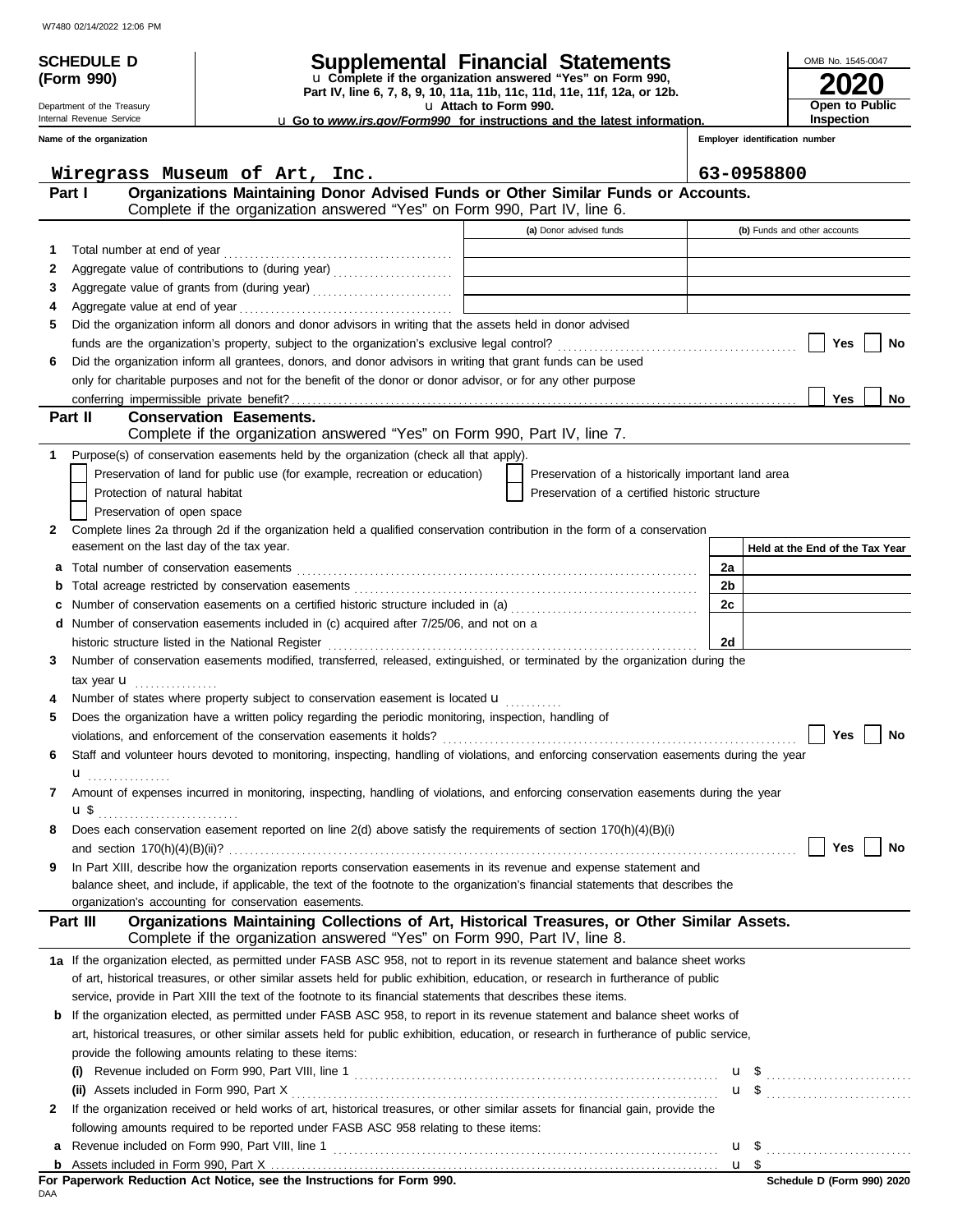|   | Schedule D (Form 990) 2020                                                                                                                                                                                                          | Wiregrass Museum of Art, Inc. |                          |                         |                    | 63-0958800 |                 |                      |  |                     |     | Page 2    |
|---|-------------------------------------------------------------------------------------------------------------------------------------------------------------------------------------------------------------------------------------|-------------------------------|--------------------------|-------------------------|--------------------|------------|-----------------|----------------------|--|---------------------|-----|-----------|
|   | Organizations Maintaining Collections of Art, Historical Treasures, or Other Similar Assets (continued)<br>Part III                                                                                                                 |                               |                          |                         |                    |            |                 |                      |  |                     |     |           |
| 3 | Using the organization's acquisition, accession, and other records, check any of the following that make significant use of its<br>collection items (check all that apply):                                                         |                               |                          |                         |                    |            |                 |                      |  |                     |     |           |
| a | Public exhibition                                                                                                                                                                                                                   | d                             | Loan or exchange program |                         |                    |            |                 |                      |  |                     |     |           |
| b | Scholarly research                                                                                                                                                                                                                  | е                             |                          |                         |                    |            |                 |                      |  |                     |     |           |
| с | Preservation for future generations                                                                                                                                                                                                 |                               |                          |                         |                    |            |                 |                      |  |                     |     |           |
|   | Provide a description of the organization's collections and explain how they further the organization's exempt purpose in Part<br>XIII.                                                                                             |                               |                          |                         |                    |            |                 |                      |  |                     |     |           |
| 5 | During the year, did the organization solicit or receive donations of art, historical treasures, or other similar                                                                                                                   |                               |                          |                         |                    |            |                 |                      |  |                     |     |           |
|   |                                                                                                                                                                                                                                     |                               |                          |                         |                    |            |                 |                      |  | Yes                 |     | No        |
|   | Part IV<br><b>Escrow and Custodial Arrangements.</b>                                                                                                                                                                                |                               |                          |                         |                    |            |                 |                      |  |                     |     |           |
|   | Complete if the organization answered "Yes" on Form 990, Part IV, line 9, or reported an amount on Form                                                                                                                             |                               |                          |                         |                    |            |                 |                      |  |                     |     |           |
|   | 990, Part X, line 21.                                                                                                                                                                                                               |                               |                          |                         |                    |            |                 |                      |  |                     |     |           |
|   | 1a Is the organization an agent, trustee, custodian or other intermediary for contributions or other assets not                                                                                                                     |                               |                          |                         |                    |            |                 |                      |  | Yes                 |     |           |
|   | <b>b</b> If "Yes," explain the arrangement in Part XIII and complete the following table:                                                                                                                                           |                               |                          |                         |                    |            |                 |                      |  |                     |     |           |
|   |                                                                                                                                                                                                                                     |                               |                          |                         |                    |            |                 |                      |  | Amount              |     |           |
|   |                                                                                                                                                                                                                                     |                               |                          |                         |                    |            |                 | 1c                   |  |                     |     |           |
| c |                                                                                                                                                                                                                                     |                               |                          |                         |                    |            |                 | 1d                   |  |                     |     |           |
|   |                                                                                                                                                                                                                                     |                               |                          |                         |                    |            |                 | 1e                   |  |                     |     |           |
|   |                                                                                                                                                                                                                                     |                               |                          |                         |                    |            |                 | 1f                   |  |                     |     |           |
|   | Ending balance <b>construction and the construction of the construction</b> of the construction of the construction of the construction of the construction of the construction of the construction of the construction of the cons |                               |                          |                         |                    |            |                 |                      |  | Yes                 |     | <b>No</b> |
|   |                                                                                                                                                                                                                                     |                               |                          |                         |                    |            |                 |                      |  |                     |     |           |
|   | Part V<br><b>Endowment Funds.</b>                                                                                                                                                                                                   |                               |                          |                         |                    |            |                 |                      |  |                     |     |           |
|   | Complete if the organization answered "Yes" on Form 990, Part IV, line 10.                                                                                                                                                          |                               |                          |                         |                    |            |                 |                      |  |                     |     |           |
|   |                                                                                                                                                                                                                                     | (a) Current year              |                          | (b) Prior year          | (c) Two years back |            |                 | (d) Three years back |  | (e) Four years back |     |           |
|   | 1a Beginning of year balance                                                                                                                                                                                                        |                               |                          |                         |                    |            |                 |                      |  |                     |     |           |
|   |                                                                                                                                                                                                                                     |                               |                          |                         |                    |            |                 |                      |  |                     |     |           |
|   | c Net investment earnings, gains, and                                                                                                                                                                                               |                               |                          |                         |                    |            |                 |                      |  |                     |     |           |
|   |                                                                                                                                                                                                                                     |                               |                          |                         |                    |            |                 |                      |  |                     |     |           |
|   | d Grants or scholarships                                                                                                                                                                                                            |                               |                          |                         |                    |            |                 |                      |  |                     |     |           |
|   | e Other expenditures for facilities and                                                                                                                                                                                             |                               |                          |                         |                    |            |                 |                      |  |                     |     |           |
|   |                                                                                                                                                                                                                                     |                               |                          |                         |                    |            |                 |                      |  |                     |     |           |
|   | f Administrative expenses                                                                                                                                                                                                           |                               |                          |                         |                    |            |                 |                      |  |                     |     |           |
|   | End of year balance                                                                                                                                                                                                                 |                               |                          |                         |                    |            |                 |                      |  |                     |     |           |
|   | Provide the estimated percentage of the current year end balance (line 1g, column (a)) held as:                                                                                                                                     |                               |                          |                         |                    |            |                 |                      |  |                     |     |           |
|   | a Board designated or quasi-endowment u                                                                                                                                                                                             |                               |                          |                         |                    |            |                 |                      |  |                     |     |           |
| b | Permanent endowment <b>u</b> %                                                                                                                                                                                                      |                               |                          |                         |                    |            |                 |                      |  |                     |     |           |
| c | Term endowment <b>u</b> %                                                                                                                                                                                                           |                               |                          |                         |                    |            |                 |                      |  |                     |     |           |
|   | The percentages on lines 2a, 2b, and 2c should equal 100%.                                                                                                                                                                          |                               |                          |                         |                    |            |                 |                      |  |                     |     |           |
|   | 3a Are there endowment funds not in the possession of the organization that are held and administered for the                                                                                                                       |                               |                          |                         |                    |            |                 |                      |  |                     |     |           |
|   | organization by:                                                                                                                                                                                                                    |                               |                          |                         |                    |            |                 |                      |  |                     | Yes | No        |
|   |                                                                                                                                                                                                                                     |                               |                          |                         |                    |            |                 |                      |  | 3a(i)               |     |           |
|   | (ii) Related organizations <b>constants</b> and constant of the constant of the constant of the constant of the constant of the constant of the constant of the constant of the constant of the constant of the constant of the con |                               |                          |                         |                    |            |                 |                      |  | 3a(ii)              |     |           |
|   |                                                                                                                                                                                                                                     |                               |                          |                         |                    |            |                 |                      |  | 3b                  |     |           |
|   | Describe in Part XIII the intended uses of the organization's endowment funds.                                                                                                                                                      |                               |                          |                         |                    |            |                 |                      |  |                     |     |           |
|   | Land, Buildings, and Equipment.<br><b>Part VI</b>                                                                                                                                                                                   |                               |                          |                         |                    |            |                 |                      |  |                     |     |           |
|   | Complete if the organization answered "Yes" on Form 990, Part IV, line 11a. See Form 990, Part X, line 10.                                                                                                                          |                               |                          |                         |                    |            |                 |                      |  |                     |     |           |
|   | Description of property                                                                                                                                                                                                             | (a) Cost or other basis       |                          | (b) Cost or other basis |                    |            | (c) Accumulated |                      |  | (d) Book value      |     |           |
|   |                                                                                                                                                                                                                                     | (investment)                  |                          | (other)                 |                    |            | depreciation    |                      |  |                     |     |           |
|   |                                                                                                                                                                                                                                     |                               |                          |                         |                    |            |                 |                      |  |                     |     |           |
| b |                                                                                                                                                                                                                                     |                               |                          |                         |                    |            |                 |                      |  |                     |     |           |
| С | Leasehold improvements                                                                                                                                                                                                              |                               |                          |                         |                    |            |                 |                      |  |                     |     |           |
| d |                                                                                                                                                                                                                                     |                               |                          |                         |                    |            |                 |                      |  |                     |     |           |
|   | e Other                                                                                                                                                                                                                             |                               |                          |                         |                    |            |                 |                      |  |                     |     |           |
|   | Total. Add lines 1a through 1e. (Column (d) must equal Form 990, Part X, column (B), line 10c.)                                                                                                                                     |                               |                          |                         |                    |            |                 | u                    |  |                     |     |           |

**Schedule D (Form 990) 2020**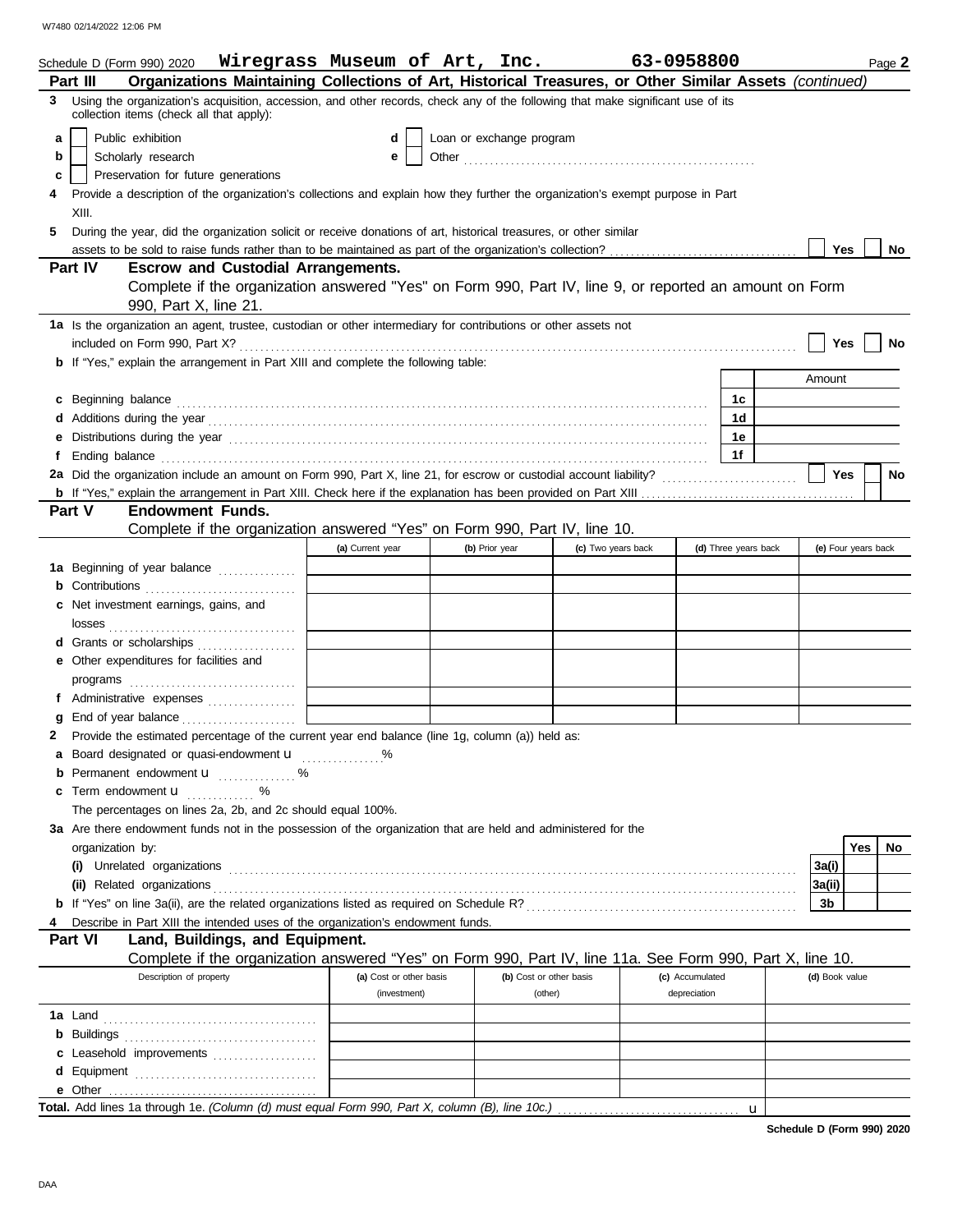| Schedule D (Form 990) 2020 | Wiregrass Museum of Art, Inc.                                                                                                                |                | 63-0958800                       |                | Page 3 |
|----------------------------|----------------------------------------------------------------------------------------------------------------------------------------------|----------------|----------------------------------|----------------|--------|
| <b>Part VII</b>            | <b>Investments - Other Securities.</b>                                                                                                       |                |                                  |                |        |
|                            | Complete if the organization answered "Yes" on Form 990, Part IV, line 11b. See Form 990, Part X, line 12.                                   |                |                                  |                |        |
|                            | (a) Description of security or category                                                                                                      | (b) Book value | (c) Method of valuation:         |                |        |
|                            | (including name of security)                                                                                                                 |                | Cost or end-of-year market value |                |        |
|                            |                                                                                                                                              |                |                                  |                |        |
|                            |                                                                                                                                              |                |                                  |                |        |
| $(3)$ Other                |                                                                                                                                              |                |                                  |                |        |
|                            |                                                                                                                                              |                |                                  |                |        |
| $\ldots$ (B)               |                                                                                                                                              |                |                                  |                |        |
| (C)                        |                                                                                                                                              |                |                                  |                |        |
| (D)                        |                                                                                                                                              |                |                                  |                |        |
| (E)                        |                                                                                                                                              |                |                                  |                |        |
| (F)                        |                                                                                                                                              |                |                                  |                |        |
| (G)                        |                                                                                                                                              |                |                                  |                |        |
| (H)                        |                                                                                                                                              |                |                                  |                |        |
|                            | Total. (Column (b) must equal Form 990, Part X, col. (B) line 12.)<br>u                                                                      |                |                                  |                |        |
| Part VIII                  | Investments - Program Related.<br>Complete if the organization answered "Yes" on Form 990, Part IV, line 11c. See Form 990, Part X, line 13. |                |                                  |                |        |
|                            | (a) Description of investment                                                                                                                | (b) Book value | (c) Method of valuation:         |                |        |
|                            |                                                                                                                                              |                | Cost or end-of-year market value |                |        |
| (1)                        |                                                                                                                                              |                |                                  |                |        |
| (2)                        |                                                                                                                                              |                |                                  |                |        |
| (3)                        |                                                                                                                                              |                |                                  |                |        |
| (4)                        |                                                                                                                                              |                |                                  |                |        |
| (5)                        |                                                                                                                                              |                |                                  |                |        |
| (6)                        |                                                                                                                                              |                |                                  |                |        |
| (7)                        |                                                                                                                                              |                |                                  |                |        |
| (8)                        |                                                                                                                                              |                |                                  |                |        |
| (9)                        |                                                                                                                                              |                |                                  |                |        |
|                            | Total. (Column (b) must equal Form 990, Part X, col. (B) line 13.)<br>$\mathbf{u}$                                                           |                |                                  |                |        |
| Part IX                    | Other Assets.                                                                                                                                |                |                                  |                |        |
|                            | Complete if the organization answered "Yes" on Form 990, Part IV, line 11d. See Form 990, Part X, line 15.                                   |                |                                  |                |        |
|                            | (a) Description                                                                                                                              |                |                                  | (b) Book value |        |
| (1)                        |                                                                                                                                              |                |                                  |                |        |
| (2)                        |                                                                                                                                              |                |                                  |                |        |
| (3)                        |                                                                                                                                              |                |                                  |                |        |
| (4)                        |                                                                                                                                              |                |                                  |                |        |
| (5)                        |                                                                                                                                              |                |                                  |                |        |
| (6)                        |                                                                                                                                              |                |                                  |                |        |
| (7)                        |                                                                                                                                              |                |                                  |                |        |
| (8)                        |                                                                                                                                              |                |                                  |                |        |
| (9)                        | Total. (Column (b) must equal Form 990, Part X, col. (B) line 15.)                                                                           |                |                                  |                |        |
| Part X                     | Other Liabilities.                                                                                                                           |                | u                                |                |        |
|                            | Complete if the organization answered "Yes" on Form 990, Part IV, line 11e or 11f. See Form 990, Part X,                                     |                |                                  |                |        |
|                            | line 25.                                                                                                                                     |                |                                  |                |        |
| 1.                         | (a) Description of liability                                                                                                                 |                |                                  | (b) Book value |        |
| (1)                        | Federal income taxes                                                                                                                         |                |                                  |                |        |
| (2)                        |                                                                                                                                              |                |                                  |                |        |
| (3)                        |                                                                                                                                              |                |                                  |                |        |
| (4)                        |                                                                                                                                              |                |                                  |                |        |
| (5)                        |                                                                                                                                              |                |                                  |                |        |
| (6)                        |                                                                                                                                              |                |                                  |                |        |
| (7)                        |                                                                                                                                              |                |                                  |                |        |
| (8)                        |                                                                                                                                              |                |                                  |                |        |
| (9)                        |                                                                                                                                              |                |                                  |                |        |
|                            | Total. (Column (b) must equal Form 990, Part X, col. (B) line 25.)                                                                           |                | u                                |                |        |

**Total.** *(Column (b) must equal Form 990, Part X, col. (B) line 25.)* . .

Liability for uncertain tax positions. In Part XIII, provide the text of the footnote to the organization's financial statements that reports the **2.** organization's liability for uncertain tax positions under FASB ASC 740. Check here if the text of the footnote has been provided in Part XIII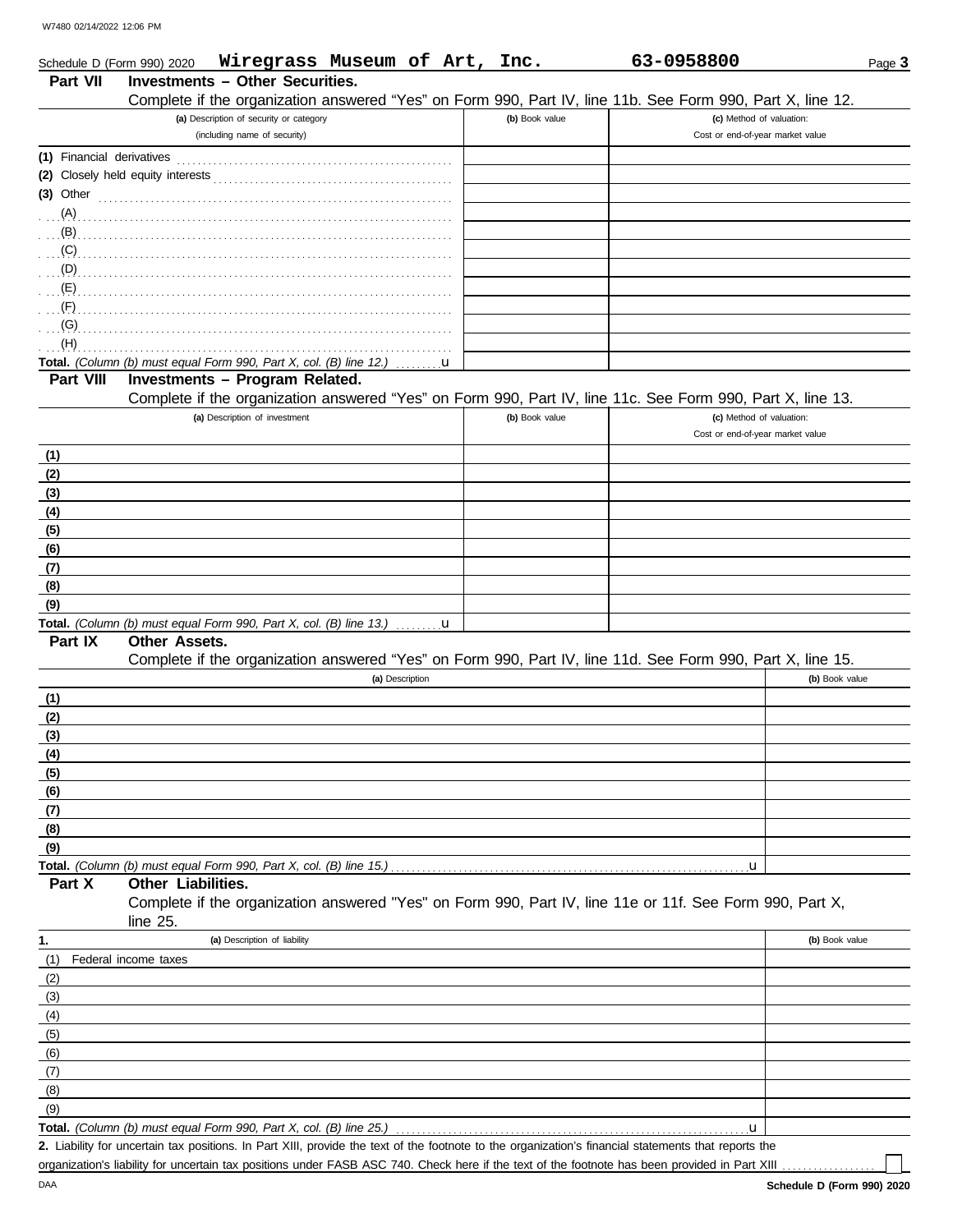|        | Schedule D (Form 990) 2020  Wiregrass Museum of Art, Inc.                                                                                                                                                                            |                | 63-0958800 |              | Page 4 |
|--------|--------------------------------------------------------------------------------------------------------------------------------------------------------------------------------------------------------------------------------------|----------------|------------|--------------|--------|
|        | Reconciliation of Revenue per Audited Financial Statements With Revenue per Return.<br>Part XI                                                                                                                                       |                |            |              |        |
|        | Complete if the organization answered "Yes" on Form 990, Part IV, line 12a.                                                                                                                                                          |                |            |              |        |
| 1.     |                                                                                                                                                                                                                                      |                |            | $\mathbf{1}$ |        |
| 2      | Amounts included on line 1 but not on Form 990, Part VIII, line 12:                                                                                                                                                                  |                |            |              |        |
| а      |                                                                                                                                                                                                                                      | 2a             |            |              |        |
| b      |                                                                                                                                                                                                                                      | 2 <sub>b</sub> |            |              |        |
| c      |                                                                                                                                                                                                                                      | 2c             |            |              |        |
| d      |                                                                                                                                                                                                                                      | 2d             |            |              |        |
| е      | Add lines 2a through 2d <b>Martin Community 20</b> and 20 and 20 and 20 and 20 and 20 and 20 and 20 and 20 and 20 and 20 and 20 and 20 and 20 and 20 and 20 and 20 and 20 and 20 and 20 and 20 and 20 and 20 and 20 and 20 and 20 a  |                |            | 2e           |        |
| З      |                                                                                                                                                                                                                                      |                |            | 3            |        |
| 4      | Amounts included on Form 990, Part VIII, line 12, but not on line 1:                                                                                                                                                                 |                |            |              |        |
| а      |                                                                                                                                                                                                                                      | 4a             |            |              |        |
| b      |                                                                                                                                                                                                                                      | 4b             |            |              |        |
| c      | Add lines 4a and 4b                                                                                                                                                                                                                  |                |            | 4c           |        |
| 5      |                                                                                                                                                                                                                                      |                |            | 5            |        |
|        | Reconciliation of Expenses per Audited Financial Statements With Expenses per Return.<br>Part XII                                                                                                                                    |                |            |              |        |
|        | Complete if the organization answered "Yes" on Form 990, Part IV, line 12a.                                                                                                                                                          |                |            |              |        |
| 1      | Total expenses and losses per audited financial statements                                                                                                                                                                           |                |            | 1            |        |
| 2      | Amounts included on line 1 but not on Form 990, Part IX, line 25:                                                                                                                                                                    |                |            |              |        |
| а      |                                                                                                                                                                                                                                      | 2a             |            |              |        |
| b      |                                                                                                                                                                                                                                      | 2 <sub>b</sub> |            |              |        |
| c      |                                                                                                                                                                                                                                      | 2c             |            |              |        |
| d      |                                                                                                                                                                                                                                      | 2d             |            |              |        |
| е      |                                                                                                                                                                                                                                      |                |            | 2e           |        |
| З      | Add lines 2a through 2d <b>contained a contained a contained a contained a contained a contained a contained a contained a contained a contained a contained a contained a contained a contained a contained a contained a conta</b> |                |            | 3            |        |
| 4      | Amounts included on Form 990, Part IX, line 25, but not on line 1:                                                                                                                                                                   |                |            |              |        |
|        |                                                                                                                                                                                                                                      | 4a             |            |              |        |
| а      |                                                                                                                                                                                                                                      | 4b             |            |              |        |
| b      |                                                                                                                                                                                                                                      |                |            |              |        |
| c<br>5 | Add lines 4a and 4b                                                                                                                                                                                                                  |                |            | 4c<br>5      |        |
|        | Part XIII                                                                                                                                                                                                                            |                |            |              |        |
|        | Supplemental Information.<br>Provide the descriptions required for Part II, lines 3, 5, and 9; Part III, lines 1a and 4; Part IV, lines 1b and 2b; Part V, line 4; Part X, line                                                      |                |            |              |        |
|        | 2; Part XI, lines 2d and 4b; and Part XII, lines 2d and 4b. Also complete this part to provide any additional information.                                                                                                           |                |            |              |        |
|        |                                                                                                                                                                                                                                      |                |            |              |        |
|        |                                                                                                                                                                                                                                      |                |            |              |        |
|        |                                                                                                                                                                                                                                      |                |            |              |        |
|        |                                                                                                                                                                                                                                      |                |            |              |        |
|        |                                                                                                                                                                                                                                      |                |            |              |        |
|        |                                                                                                                                                                                                                                      |                |            |              |        |
|        |                                                                                                                                                                                                                                      |                |            |              |        |
|        |                                                                                                                                                                                                                                      |                |            |              |        |
|        |                                                                                                                                                                                                                                      |                |            |              |        |
|        |                                                                                                                                                                                                                                      |                |            |              |        |
|        |                                                                                                                                                                                                                                      |                |            |              |        |
|        |                                                                                                                                                                                                                                      |                |            |              |        |
|        |                                                                                                                                                                                                                                      |                |            |              |        |
|        |                                                                                                                                                                                                                                      |                |            |              |        |
|        |                                                                                                                                                                                                                                      |                |            |              |        |
|        |                                                                                                                                                                                                                                      |                |            |              |        |
|        |                                                                                                                                                                                                                                      |                |            |              |        |
|        |                                                                                                                                                                                                                                      |                |            |              |        |
|        |                                                                                                                                                                                                                                      |                |            |              |        |
|        |                                                                                                                                                                                                                                      |                |            |              |        |
|        |                                                                                                                                                                                                                                      |                |            |              |        |
|        |                                                                                                                                                                                                                                      |                |            |              |        |
|        |                                                                                                                                                                                                                                      |                |            |              |        |
|        |                                                                                                                                                                                                                                      |                |            |              |        |
|        |                                                                                                                                                                                                                                      |                |            |              |        |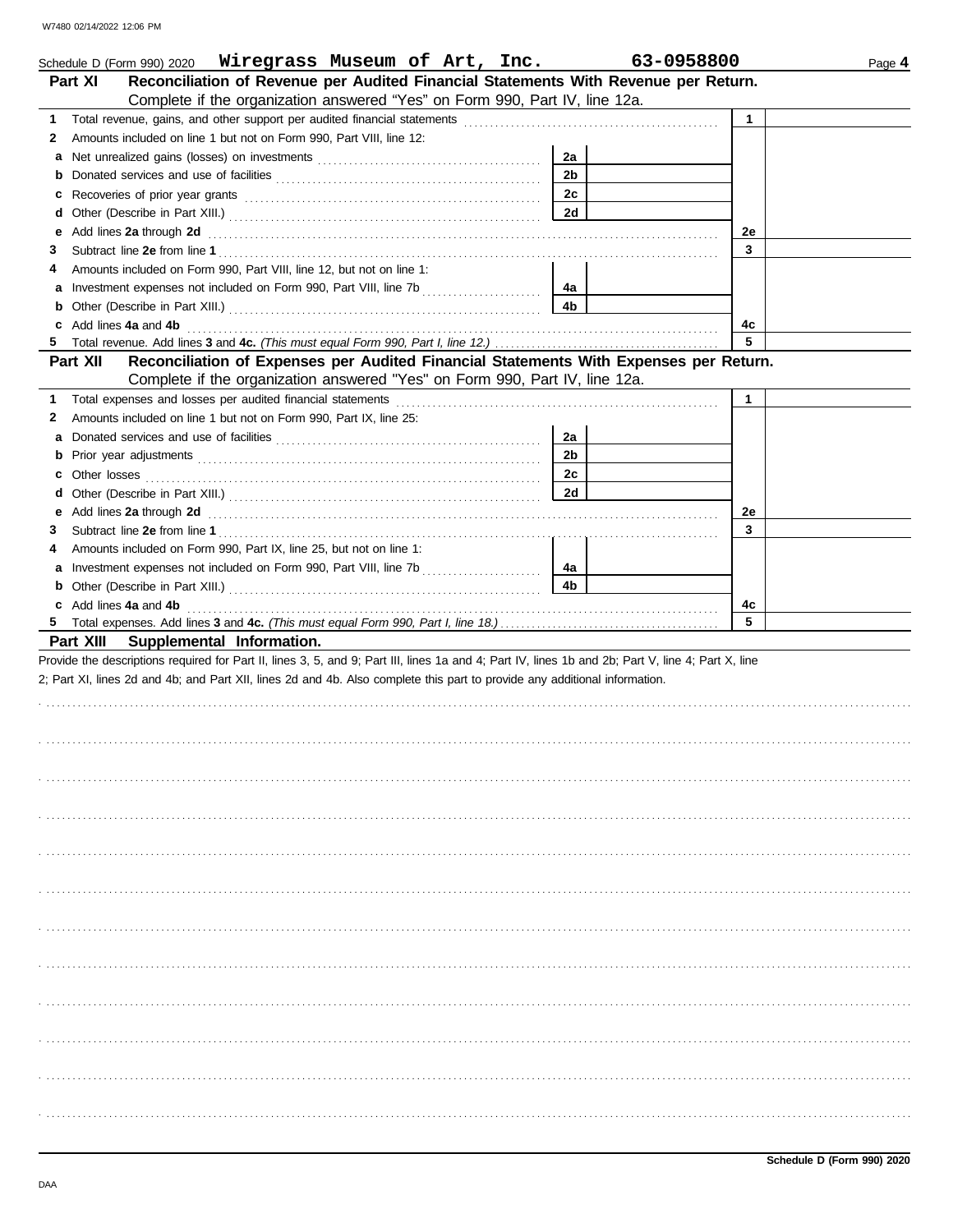|           | Schedule D (Form 990) 2020  Wiregrass Museum of Art, Inc. |  | 63-0958800 | Page 5 |
|-----------|-----------------------------------------------------------|--|------------|--------|
| Part XIII | Supplemental Information (continued)                      |  |            |        |
|           |                                                           |  |            |        |
|           |                                                           |  |            |        |
|           |                                                           |  |            |        |
|           |                                                           |  |            |        |
|           |                                                           |  |            |        |
|           |                                                           |  |            |        |
|           |                                                           |  |            |        |
|           |                                                           |  |            |        |
|           |                                                           |  |            |        |
|           |                                                           |  |            |        |
|           |                                                           |  |            |        |
|           |                                                           |  |            |        |
|           |                                                           |  |            |        |
|           |                                                           |  |            |        |
|           |                                                           |  |            |        |
|           |                                                           |  |            |        |
|           |                                                           |  |            |        |
|           |                                                           |  |            |        |
|           |                                                           |  |            |        |
|           |                                                           |  |            |        |
|           |                                                           |  |            |        |
|           |                                                           |  |            |        |
|           |                                                           |  |            |        |
|           |                                                           |  |            |        |
|           |                                                           |  |            |        |
|           |                                                           |  |            |        |
|           |                                                           |  |            |        |
|           |                                                           |  |            |        |
|           |                                                           |  |            |        |
|           |                                                           |  |            |        |
|           |                                                           |  |            |        |
|           |                                                           |  |            |        |
|           |                                                           |  |            |        |
|           |                                                           |  |            |        |
|           |                                                           |  |            |        |
|           |                                                           |  |            |        |
|           |                                                           |  |            |        |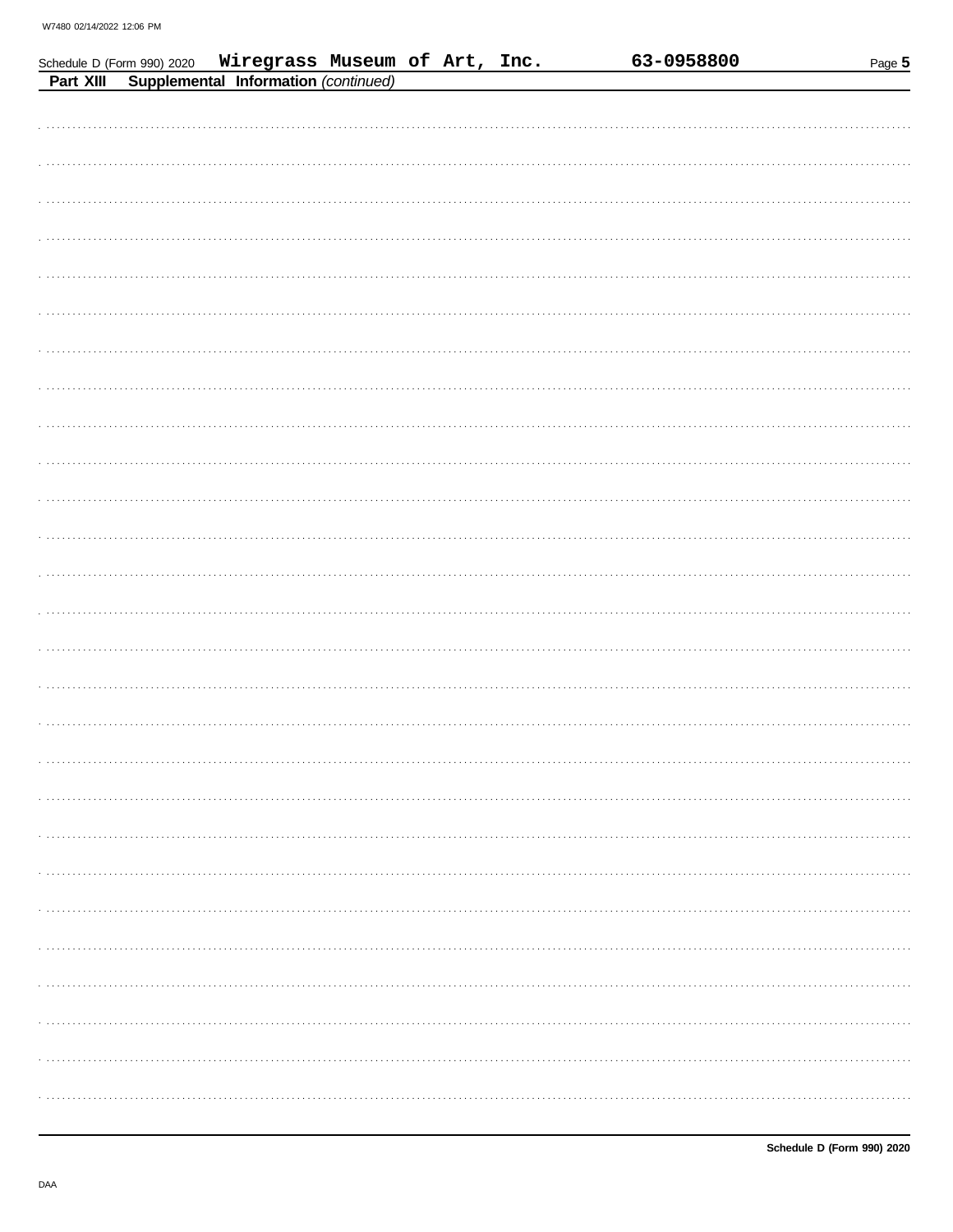| Supplemental Information to Form 990 or 990-EZ<br><b>SCHEDULE O</b>                                                                                            |                                                                                            |  |                                              |            |  |  |
|----------------------------------------------------------------------------------------------------------------------------------------------------------------|--------------------------------------------------------------------------------------------|--|----------------------------------------------|------------|--|--|
| Complete to provide information for responses to specific questions on<br>(Form 990 or 990-EZ)<br>Form 990 or 990-EZ or to provide any additional information. |                                                                                            |  |                                              |            |  |  |
| Department of the Treasury<br>Internal Revenue Service                                                                                                         | u Attach to Form 990 or 990-EZ.<br>u Go to www.irs.gov/Form990 for the latest information. |  |                                              |            |  |  |
| Name of the organization                                                                                                                                       |                                                                                            |  | Employer identification number<br>63-0958800 | Inspection |  |  |
|                                                                                                                                                                | Wiregrass Museum of Art, Inc.                                                              |  |                                              |            |  |  |
|                                                                                                                                                                | Form 990, Part VI, Line 11b - Organization's Process to Review Form 990                    |  |                                              |            |  |  |
|                                                                                                                                                                | No review was or will be conducted.                                                        |  |                                              |            |  |  |
|                                                                                                                                                                |                                                                                            |  |                                              |            |  |  |
|                                                                                                                                                                | Form 990, Part VI, Line 19 - Governing Documents Disclosure Explanation                    |  |                                              |            |  |  |
|                                                                                                                                                                | No documents available to the public                                                       |  |                                              |            |  |  |
|                                                                                                                                                                |                                                                                            |  |                                              |            |  |  |
|                                                                                                                                                                |                                                                                            |  |                                              |            |  |  |
|                                                                                                                                                                |                                                                                            |  |                                              |            |  |  |
|                                                                                                                                                                |                                                                                            |  |                                              |            |  |  |
|                                                                                                                                                                |                                                                                            |  |                                              |            |  |  |
|                                                                                                                                                                |                                                                                            |  |                                              |            |  |  |
|                                                                                                                                                                |                                                                                            |  |                                              |            |  |  |
|                                                                                                                                                                |                                                                                            |  |                                              |            |  |  |
|                                                                                                                                                                |                                                                                            |  |                                              |            |  |  |
|                                                                                                                                                                |                                                                                            |  |                                              |            |  |  |
|                                                                                                                                                                |                                                                                            |  |                                              |            |  |  |
|                                                                                                                                                                |                                                                                            |  |                                              |            |  |  |
|                                                                                                                                                                |                                                                                            |  |                                              |            |  |  |
|                                                                                                                                                                |                                                                                            |  |                                              |            |  |  |
|                                                                                                                                                                |                                                                                            |  |                                              |            |  |  |
|                                                                                                                                                                |                                                                                            |  |                                              |            |  |  |
|                                                                                                                                                                |                                                                                            |  |                                              |            |  |  |
|                                                                                                                                                                |                                                                                            |  |                                              |            |  |  |
|                                                                                                                                                                |                                                                                            |  |                                              |            |  |  |
|                                                                                                                                                                |                                                                                            |  |                                              |            |  |  |
|                                                                                                                                                                |                                                                                            |  |                                              |            |  |  |
|                                                                                                                                                                |                                                                                            |  |                                              |            |  |  |
|                                                                                                                                                                |                                                                                            |  |                                              |            |  |  |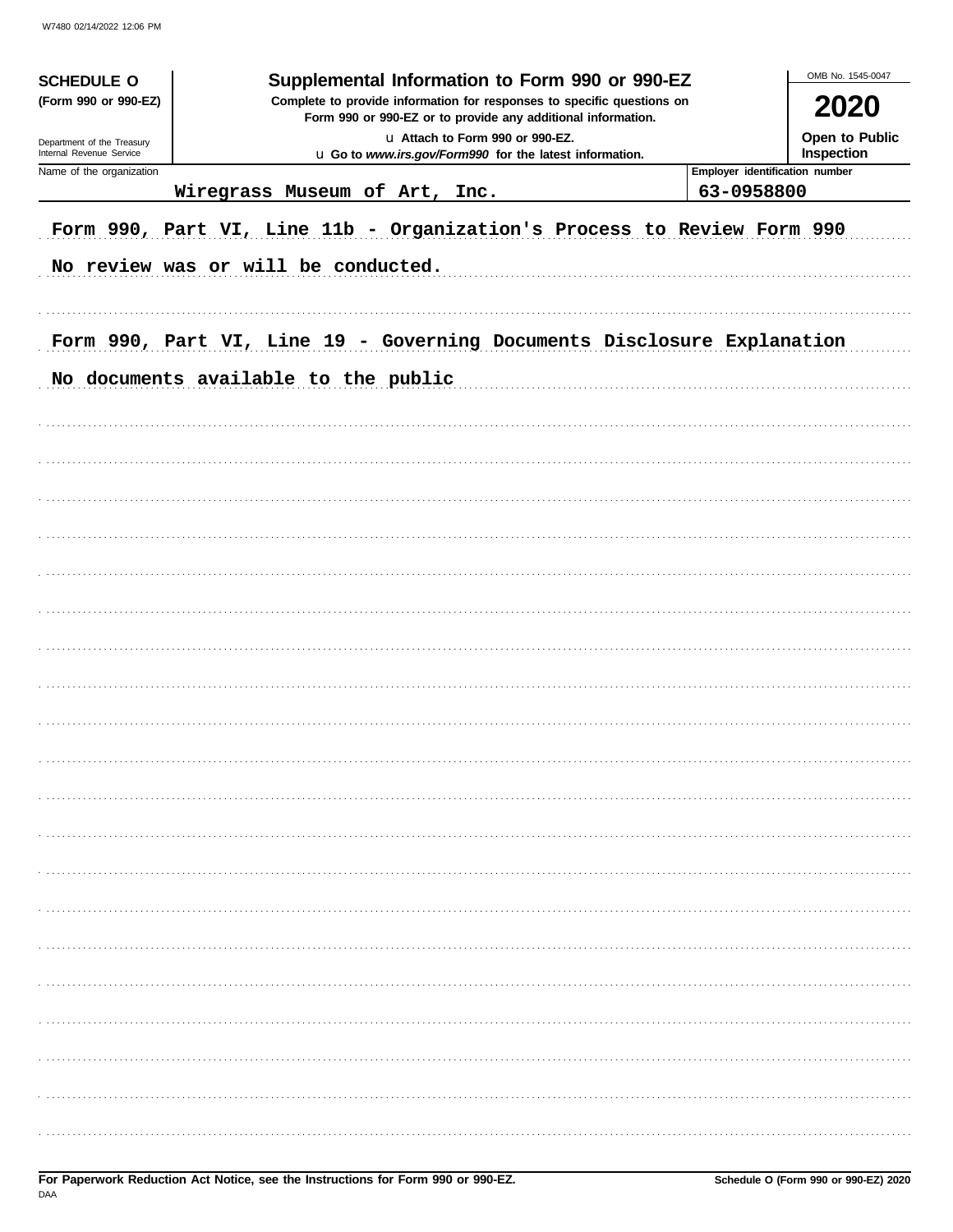## **Taxable Interest on Investments**

| <b>Description</b> |   |                |                 |      |      |                                                      |                          |
|--------------------|---|----------------|-----------------|------|------|------------------------------------------------------|--------------------------|
|                    |   | Amount         | <b>Business</b> | Code | Code | Unrelated Exclusion Postal Acquired after<br>6/30/75 | US<br>Obs $(\$$ or $%$ ) |
| Interest           | S | 991            |                 |      |      |                                                      |                          |
| Dividends          |   |                |                 |      |      |                                                      |                          |
| Total              |   | 2,286<br>3,277 |                 |      |      |                                                      |                          |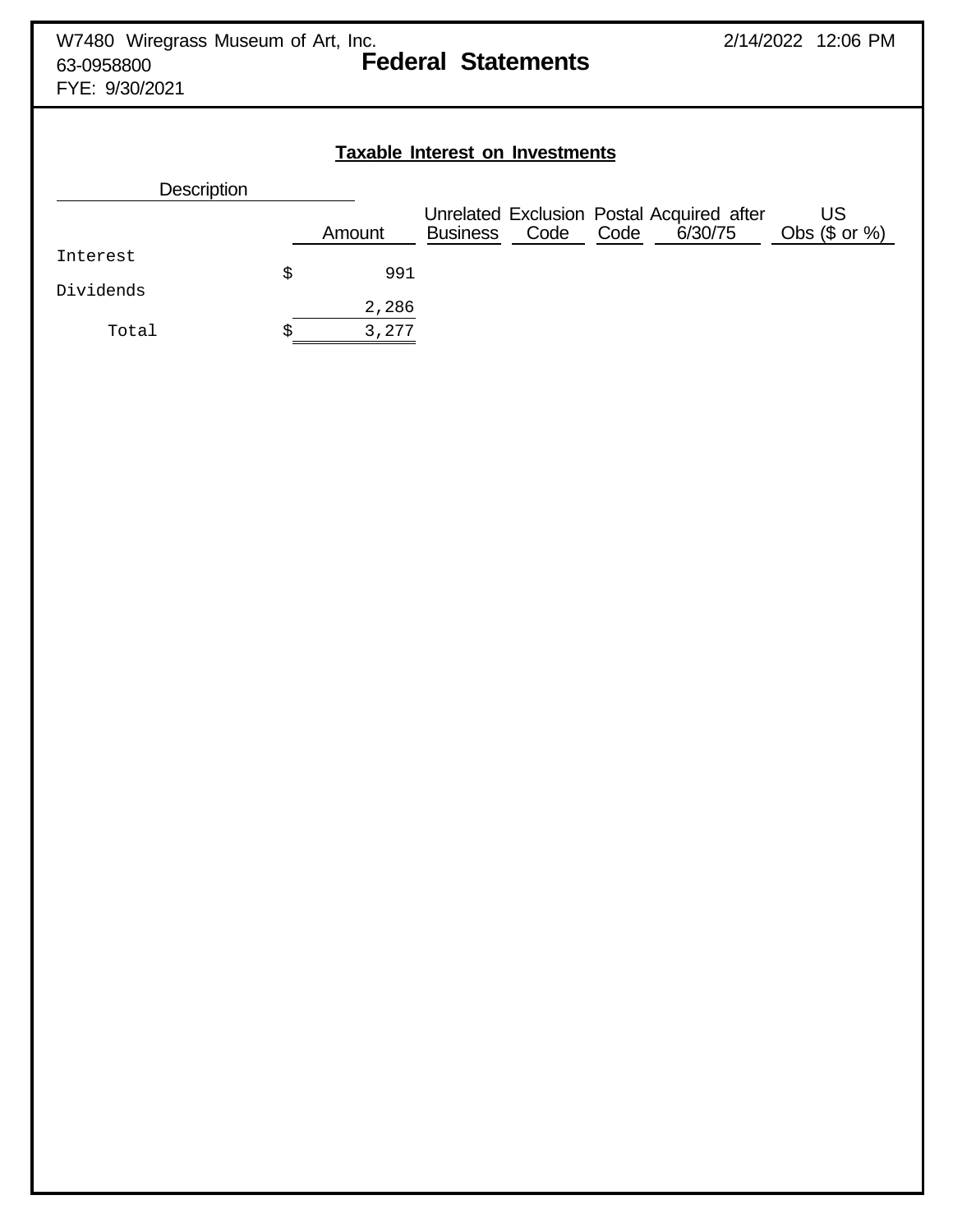|                                                      |                          | Form 990, Part IX, Line 24e - All Other Expenses |                         |                 |
|------------------------------------------------------|--------------------------|--------------------------------------------------|-------------------------|-----------------|
| <b>Description</b>                                   | Total<br><b>Expenses</b> | Program<br>Service                               | Management &<br>General | Fund<br>Raising |
| Information<br>Technology<br>Fundraising<br>Security | 13,583<br>7,819<br>3,194 | 13,583<br>1,597                                  | 1,597                   | 7,819           |
| Total                                                | 24,596                   | 15,180                                           | 1,597                   | 7,819           |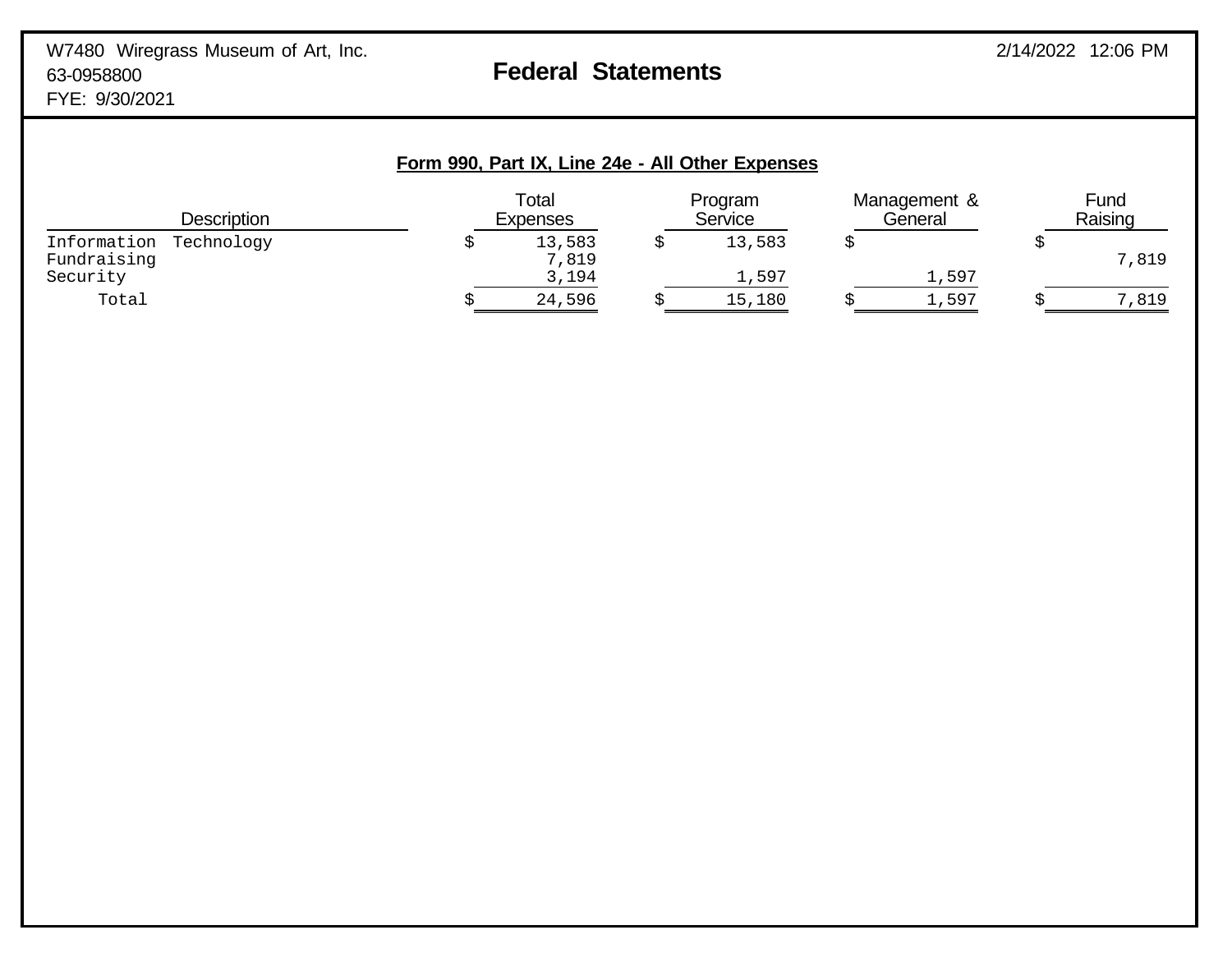| Schedule A, Part II, Line 1(e) |  |  |  |
|--------------------------------|--|--|--|
|                                |  |  |  |

| <b>Description</b>                                                                                                   | Amount                                  |
|----------------------------------------------------------------------------------------------------------------------|-----------------------------------------|
| Alabama Tags / Licenses<br>Direct Public Support<br>Workshops and Classes<br>Special Events<br>Program and Tour Fees | \$<br>2,000<br>22,824<br>7,616<br>4,735 |
| Sponsorships<br>Event Rentals and Sales<br>Walmart<br>Alabama Council on the Arts                                    | 4,250<br>5,766<br>500                   |
| Cash Contribution                                                                                                    | 24,600                                  |
| City of Dothan<br>Cash Contribution<br>Houston County Commission                                                     | 283,504                                 |
| Cash Contribution                                                                                                    | 10,000                                  |
| Wiregrass Foundation<br>Cash Contribution                                                                            | 19,296                                  |
| Daniel Foundation<br>Cash Contribution                                                                               | 35,000                                  |
| Dothan Area Conv & Visitors Bureau<br>Cash Contribution                                                              | 4,000                                   |
| Dothan City Schools<br>Cash Contribution                                                                             | 30,000                                  |
| Michelin<br>Cash Contribution                                                                                        | 33,100                                  |
| National Endowment Humanities<br>Cash Contribution<br>Caring Foundation                                              | 9,987                                   |
| Cash Contribution                                                                                                    | 2,000                                   |
| Henry Luce Foundation<br>Cash Contribution                                                                           | 25,000                                  |
| Eliz Firestone Graham Foundation<br>Cash Contribution                                                                | 25,000                                  |
| Small Business Administration<br>Cash Contribution                                                                   | 47,849                                  |
| Alabama Revive Plus<br>Cash Contribution                                                                             | 20,000                                  |